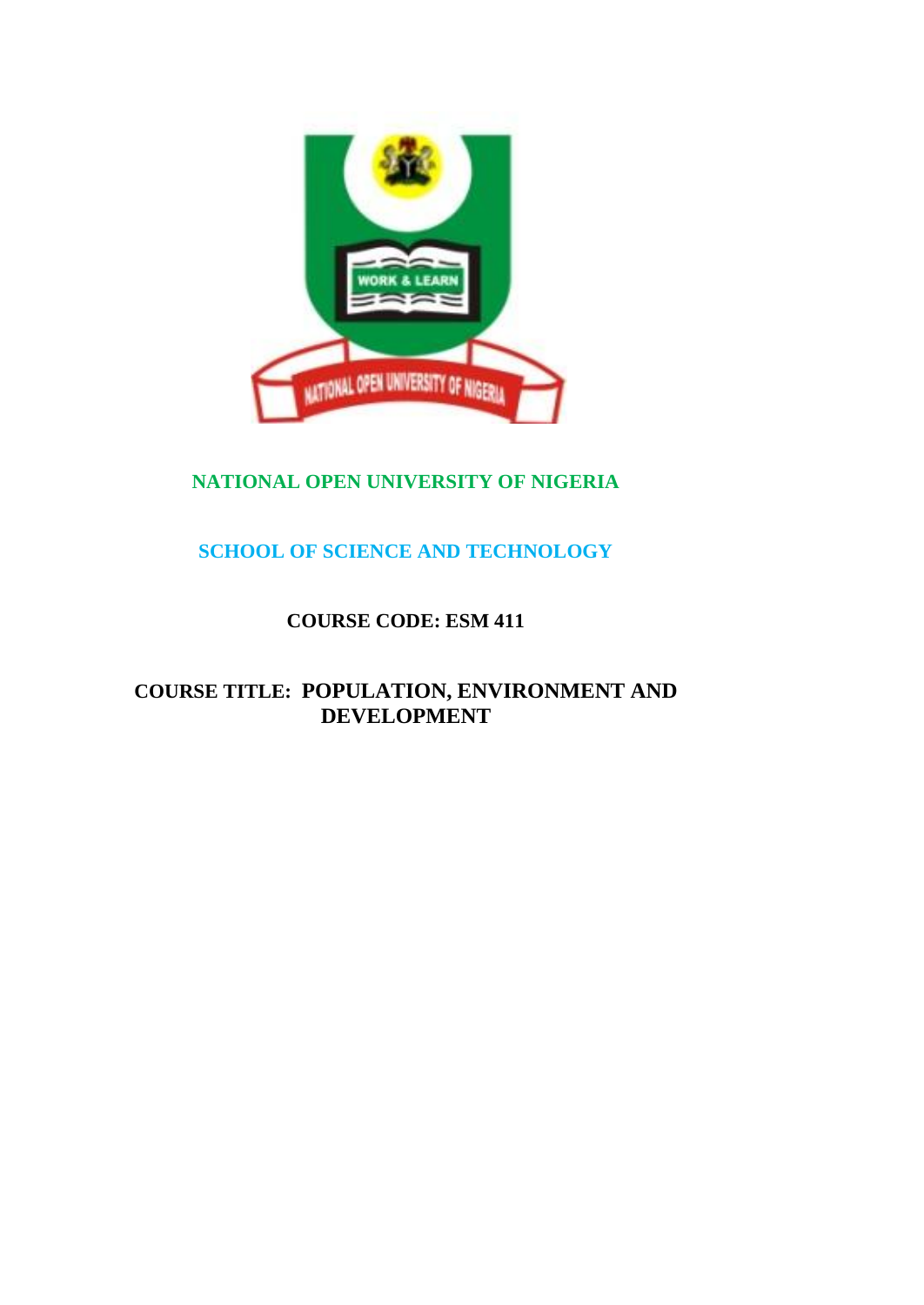# **COURSE GUIDE**

## **ESM 411 POPULATION, ENVIRONMENT AND DEVELOPMENT**

**Course Team** Dr. Godwin Ekop (Course Developer/Writer) - UNILAG Dr. (Mrs.) Immaculata Nwokoro (Course Editor) - UNILAG Prof. Mba Okoronkwo *OON* (Programme Leader) - NOUN Ms.Cecilia Medupin (Course Coordinator) - NOUN



ii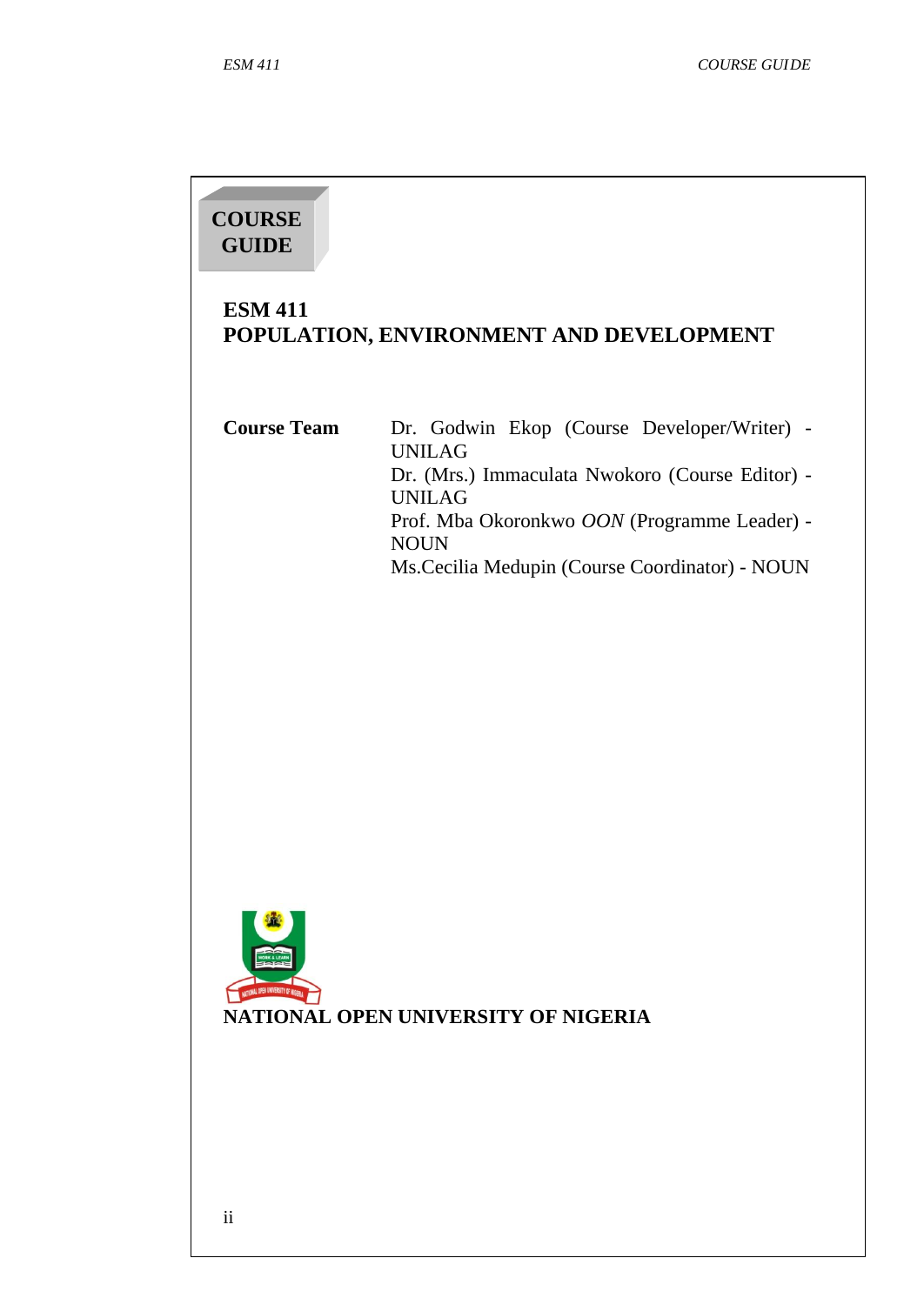National Open University of Nigeria Headquarters 14/16 Ahmadu Bello Way Victoria Island, Lagos

Abuja Office 5 Dar es Salaam Street Off Aminu Kano Crescent Wuse II, Abuja

e-mail: [centralinfo@nou.edu.ng](mailto:centralinfo@nou.edu.ng) URL: [www.nou.edu.ng](http://www.nou.edu.ng/)

Published by National Open University of Nigeria

Printed 2014

ISBN 978-058- 409-9

All Rights Reserved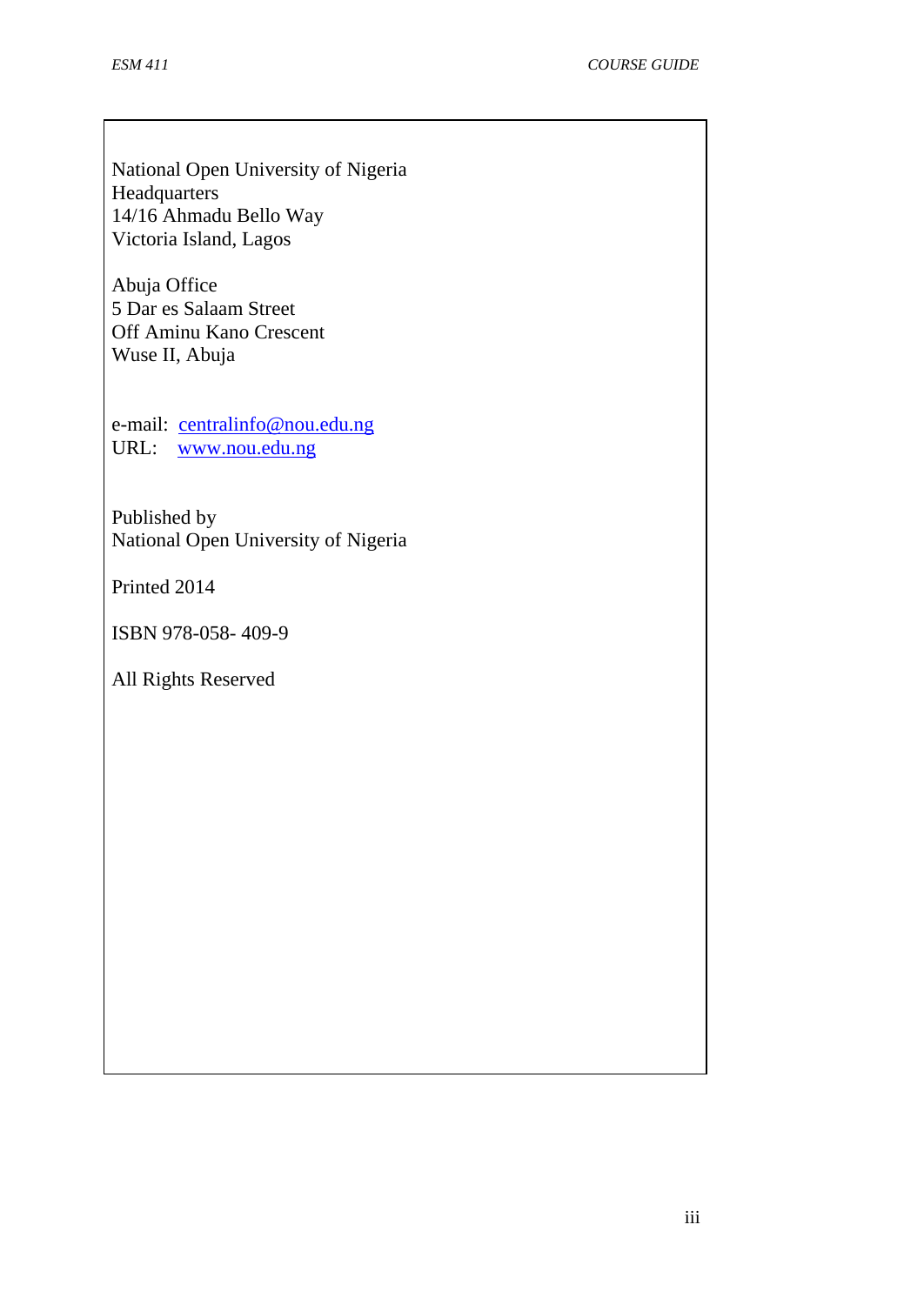# **CONTENTS PAGE**

| 1V             |
|----------------|
| 1V             |
| V              |
| V              |
| V <sub>1</sub> |
| V <sub>1</sub> |
| V1             |
| <b>V11</b>     |
| <b>V11</b>     |
| V11            |
| viii           |
| viii           |
| V111           |
| 1X             |
| 1X             |
| X1             |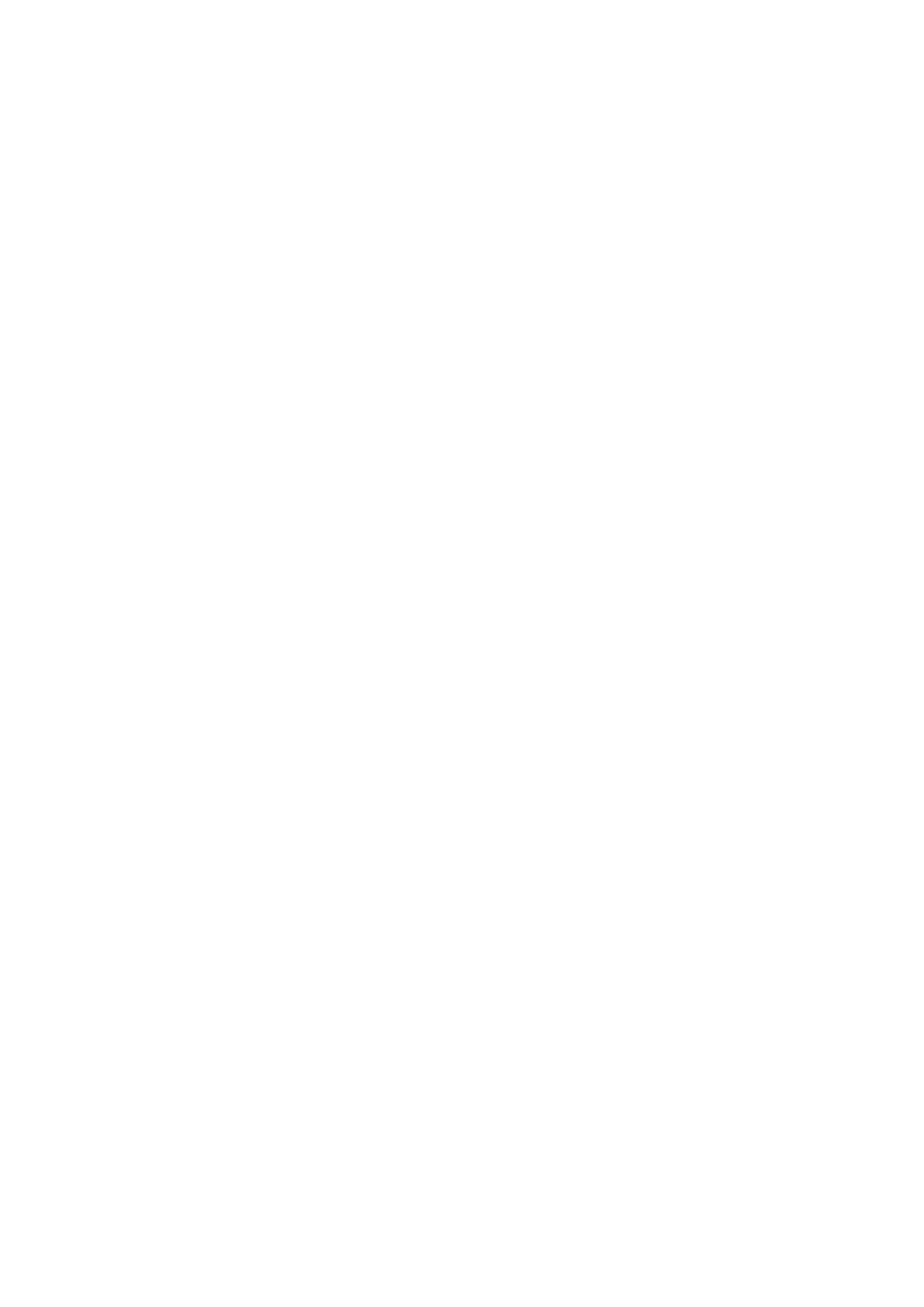#### **INTRODUCTION**

A good part of the struggle to balance population with available natural resources will be concentrated in the developing world where human numbers, in many instances, have already exceeded the "red line" of resource use. As pressure intensify, some experts even envision the outbreak of resources wars in the developing world with worldwide repercussions.

The environmental dimension to population is firmly grounded in economics, among other factors. Behind the demographic issues of population growth and its uneven distribution, fertility levels, agedependency ratios, migration patterns and urbanisation, lies the imperative of economic advancement and sustainable development. The attempt to arrive at a new economic order, an order that promotes the sustainable use of natural resources at environmentally acceptable rate, is the key to long-term development.

The search for sustainability must be addressed within the context of population and natural resources issues. It is widely recognised that the current economic order does not promote sustainable development. Quite the contrary, we are using up the earth's store of natural resources at demonstrably non-sustainable rates and triggering extensive damage to the biosphere. Environmental degradation on such a massive scale cannot continue indefinitely.

When the linkages between population growth, its distribution and environmental degradation enter the economic equation, the development outlook is altered profoundly. It is becoming apparent that we have achieved economic advancement in the past at a major cost to the future's capacity to supply still more economic development – and even at the more serious cost of an actual decline in human welfare. Much of what has passed for economic achievement may prove illusory in the long run. Many of our technological innovations have contributed to environmental decline and are turning out to be no more than temporary.

#### **WHAT YOU WILL LEARN IN THIS COURSE**

The overall aim of this course is to introduce you to the trends and kinds of interaction that have existed between human population and the natural resources in man's environment. The course will take you through the challenges encountered by man to develop his environment, and identify how developing countries (e.g. Nigeria and Botswana) are able to balance population growth with available resources. You will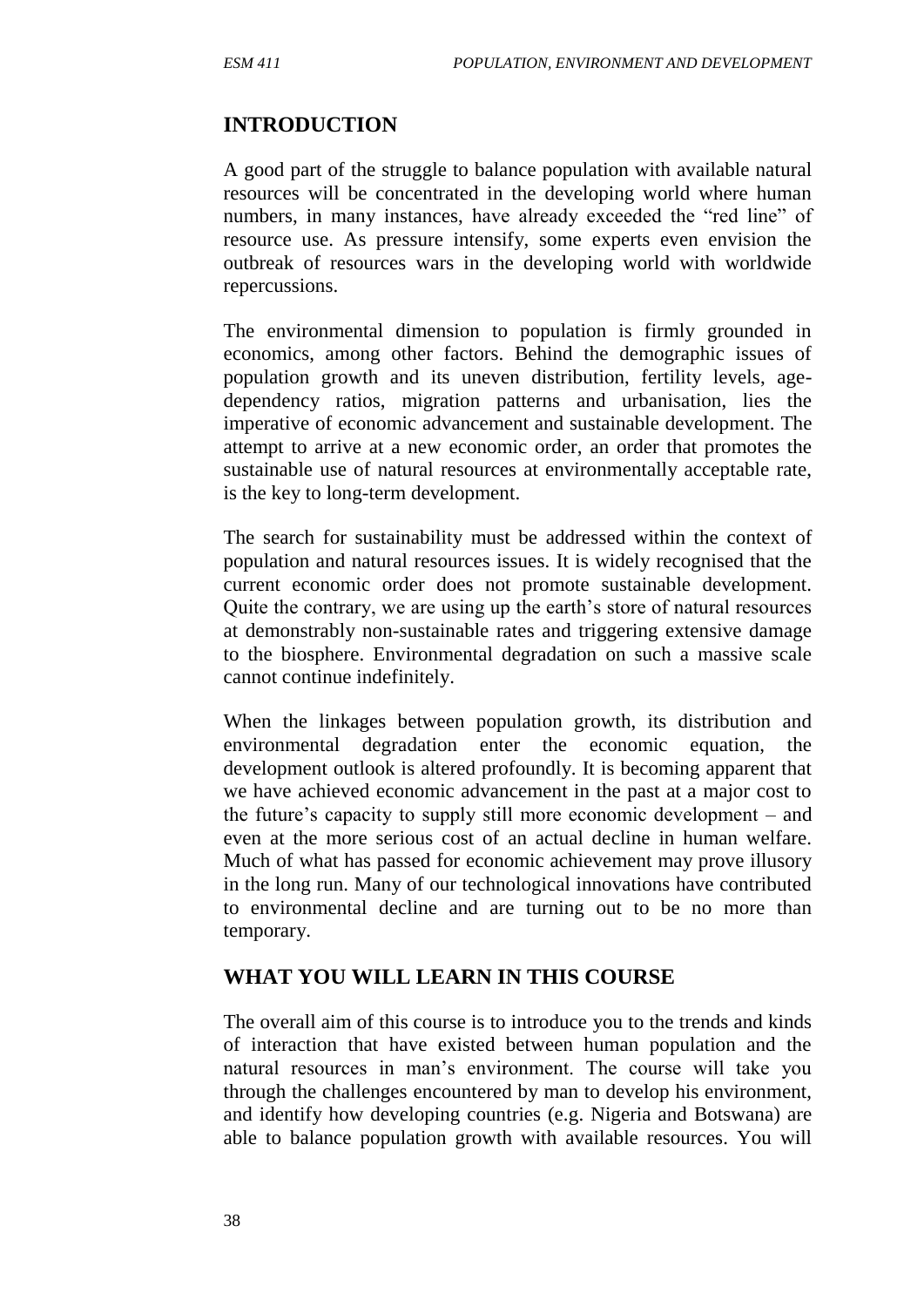also learn the established linkages between population growth, its distribution and environmental degradation.

#### **COURSE AIM**

The aim of this course is to examine environmental constraints of several sorts that are now causing significant cutbacks in food production at a time when population growth continues with scant restraint. Soil erosion leads to an annual loss in grain output that is roughly estimated at 9 million tonnes. Salinisation and waterlogging of irrigated lands account for another million tonnes; and a combination of loss of soil organic matter (through burning of livestock manure and crop residues for fuel), shortening of shifting-cultivator cycles, and soil compaction, for 2 million tones. In all, these forms of land degradation reduce grain harvest by some 12 million tonnes a year.

#### **COURSE OBJECTIVES**

To achieve the aims set out above, the course sets overall objectives. In addition, each unit also has specific objectives. The unit objectives are always given at the beginning of a unit; you should read them before you start working through the unit. You may also want to refer to them during your study of the unit so as to check on your progress. You should always look at the unit objectives after completing a unit. In this way, you can be sure that you have done what is required of you by the unit.

Below are the wider objectives of the course, as a whole. By meeting these objectives, you should have achieved the aims of the course as a whole. On successful completion of the course, you should be able to:

- explain the trends in world population growth in relation to development
- identify how developing countries (e.g. Nigeria) are able to balance population growth with available resources
- establish the linkages between population growth, its distribution and environmental degradation.
- identify environmental factors affecting population growth
- mention and discuss social factors and relationship with environment
- discuss the ecological constraints faced by developing countries
- discuss Neolithic revolution
- identify the types of plants and animals that were domesticated
- mention and discuss the physical features which aided farming as the main occupation in the three river basins.
- identify the needs of mankind in his environment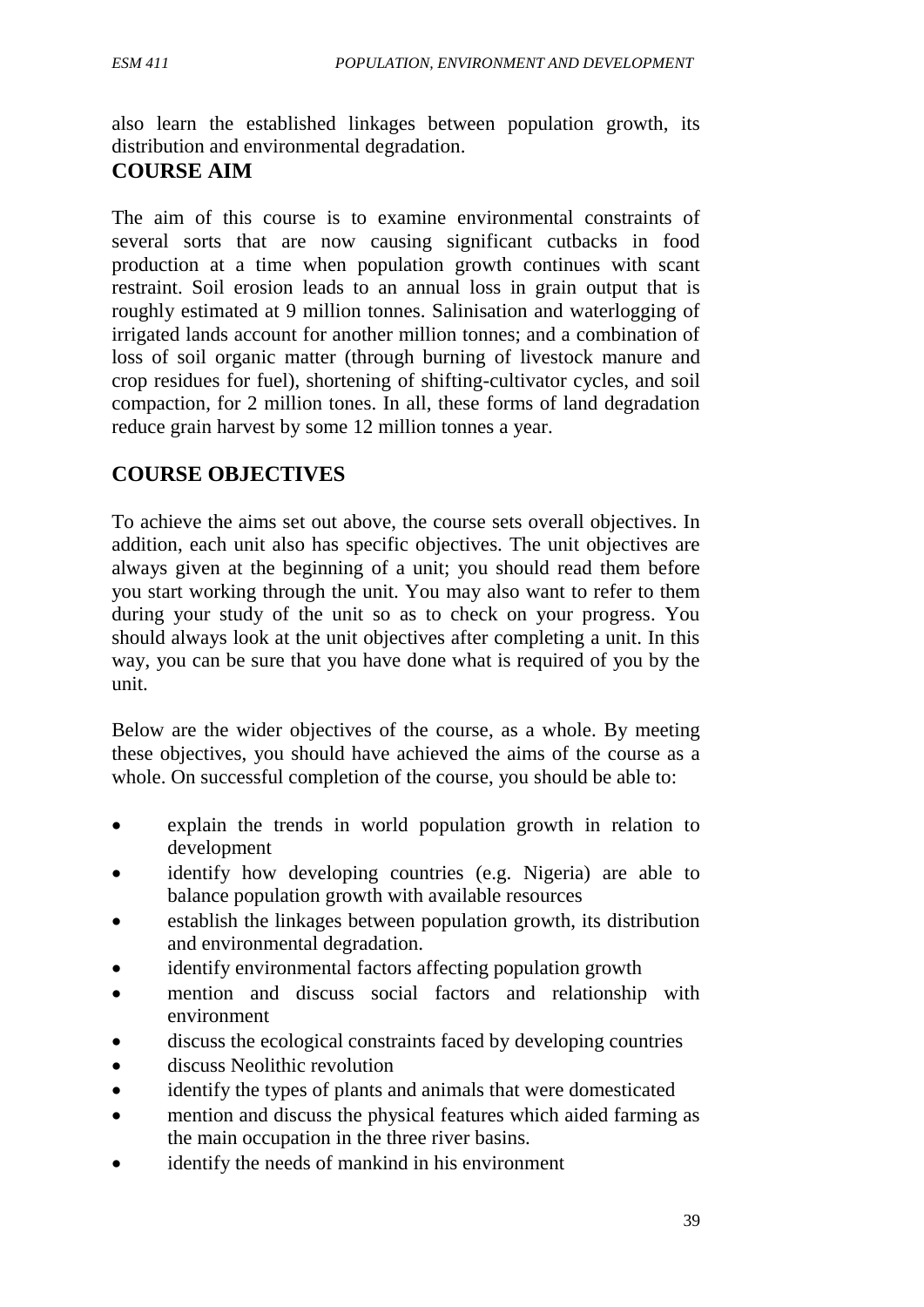- discuss the growth pattern of population in more developed and less developed countries.
- establish demographic projections and the role of economic advancements
- discuss early population growth rates with modern trends
- mention the causes of global warming
- mention the effects of global warming on the environment
- discuss issues relating to natural resources and quality of life
- state the extent of deforestation in some continents
- explain the effects of deforestation on land
- discuss the linkages between population and environment
- discuss soil erosion as a major form of land degradation
- identify the problems of land degradation in our environment
- establish the causes of desertification
- state the difference between natural and anthropogenic environmental changes in developed and developing countries
- mention sources of anthropogenic emissions in our environment
- identify the effects of global warming on food production
- discuss the effects of ozone-layer depletion on human health and agriculture.

# **WORKING THROUGH THIS COURSE**

To complete this course you are required to read the study units, as well as other related materials. Each unit contains self-assessment exercises, and at certain points in the course, you are required to submit assignments for assessment purposes. At the end of the course, you are going to sit for a final examination. Below you will find listed all the components of the course, what you have to do and how you should allocate your time to studying the course

# **COURSE MATERIALS**

The major components of the course including the following:

- 1. Course guide
- 2. Study units
- 3. Textbooks and references
- 4. Assignment file

# **COURSE OVERVIEW**

The course demands that you should spend good time to read and attend tutorial session where you will take advantage of comparing notes and obtaining explanations from the tutor.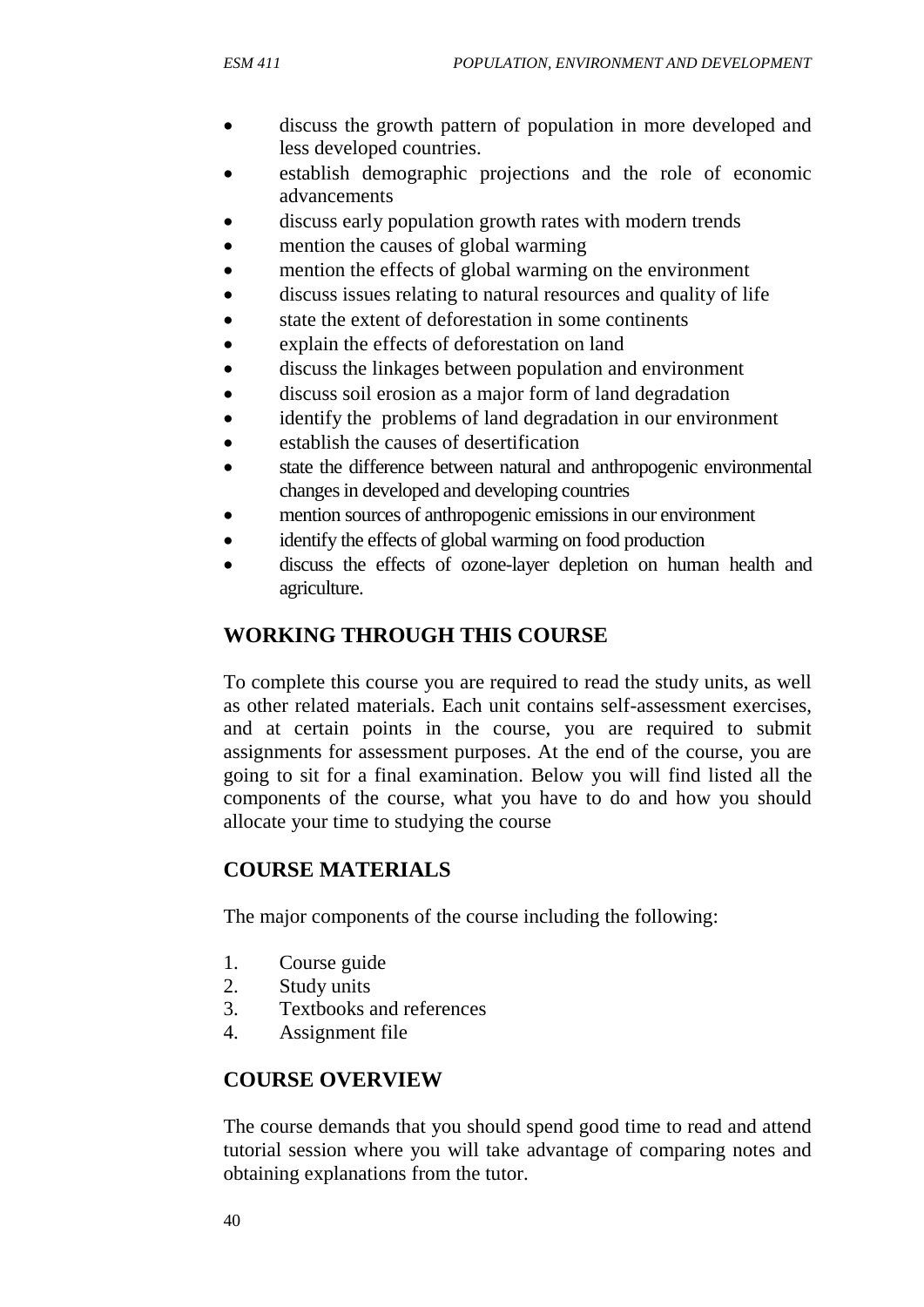### **STUDY UNITS**

There are three modules, broken into nine study units in this course. They are as follows:

#### **Module 1**

| Unit 1   | Global Trend in Population Growth and Development         |
|----------|-----------------------------------------------------------|
| Unit 2   | The Dynamic Relationship between Environmental and        |
|          | <b>Social Factors</b>                                     |
| Unit $3$ | The Transition of Societies from Hunting and Gathering to |
|          | Agriculture                                               |

#### **Module 2**

| Unit 1 |                          |  | The Responses of Civilisation to Environmental       |
|--------|--------------------------|--|------------------------------------------------------|
|        | Constraints              |  |                                                      |
| Unit 2 | The Population Dimension |  |                                                      |
| Unit 3 |                          |  | Population Impacts on Environment, Natural Resources |
|        | and Quality of life      |  |                                                      |

#### **Module 3**

| Unit 1 | Deforestation and Land Degradation              |
|--------|-------------------------------------------------|
| Unit 2 | Construction of the New and Old Worlds          |
| Unit 3 | Natural and Anthropogenic Environmental Changes |

#### **ASSIGNMENT FILE**

In this file, you will find the details of the work you must submit to your tutor for marking. The marks you obtain will form part of your total score for this course.

#### **ASSESSMENT**

There are two aspects to the assessment of the course. First are the Tutor-Marked Assignments (TMAs) and a written examination. You are advised to be sincere in attempting the exercises. In attempting the assignments, you are expected to apply the information, knowledge and techniques gathered during the course.

The assignments must be submitted to your tutor for formal assessments, in accordance with the deadlines stated in the presentation schedule and the assignment file. The work you submit to your tutor for assessment will count for 30 per cent of your total course mark. At the end of the course, you will need to sit for a final examination; this examination will count for 70 per cent of your total course mark.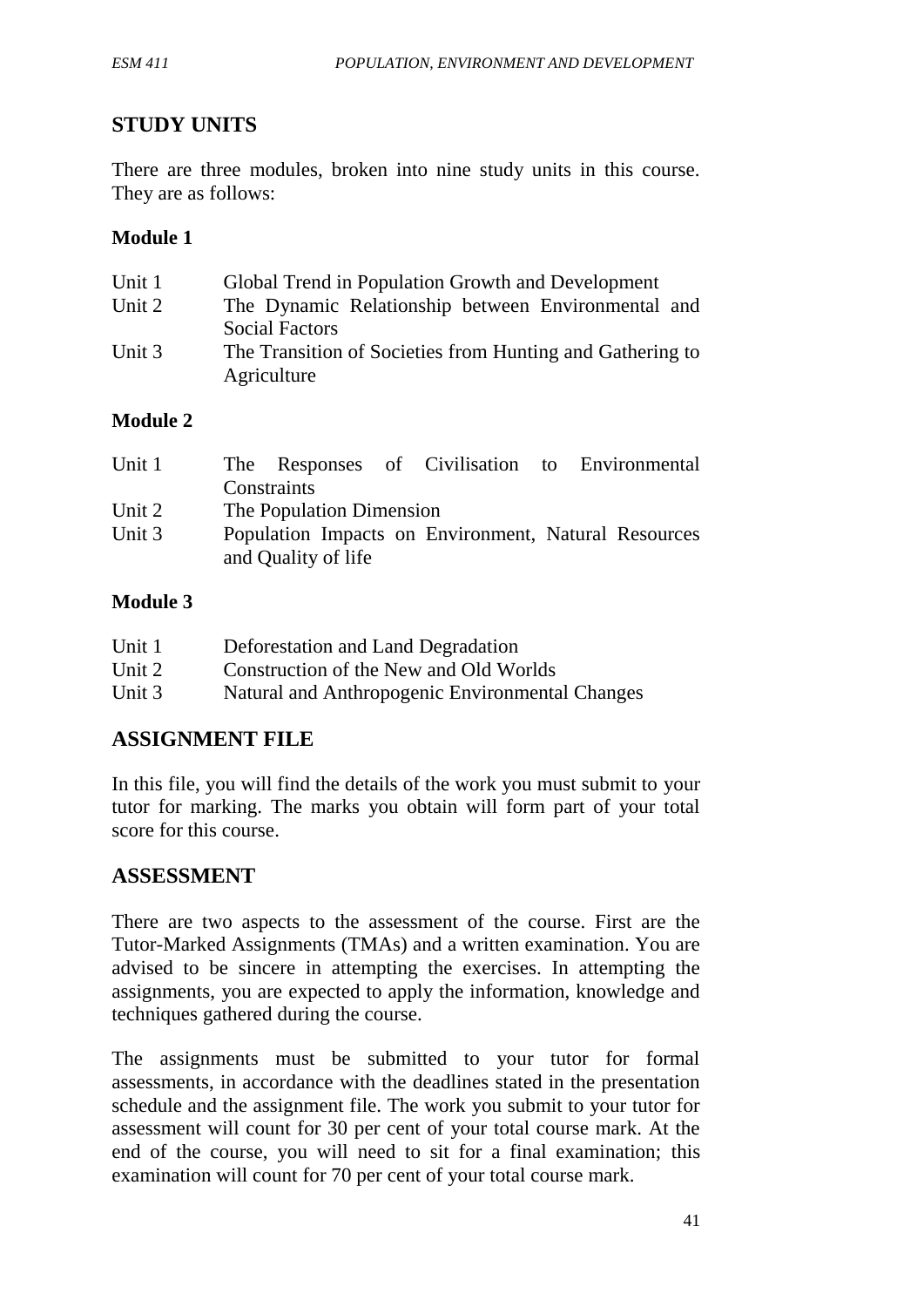#### **TUTOR-MARKED ASSIGNMENT**

You are encouraged to submit your assignments as required. Each assignment counts for 10 per cent of your marks for the course. You will be able to complete your assignment from the information gathered from reading the study units and other recommended texts. However, it is desirable that you research more and read other references as this will give you a broader view point and may provide a deeper understanding of the subject.

When you have completed each assignment send it to your tutor. Make sure that each assignment reaches your tutor on or before the deadline given in the presentation schedule and assignment file. If for any reason, you cannot complete your work on time, contact your tutor to discuss the possibility of an extension. Extensions will not be granted after the due date, except for exceptional circumstances.

## **FINAL EXAM AND GRADING**

The final examination for this course will take three hours and have a value of 70 per cent of the total course grade. The examination will consist of questions which reflect the types of self-assessment exercises and tutor-marked problems you have previously encountered. All areas of the course will be assessed. Take time to revise the entire course before the examination. The examination covers information from all parts of the course.

# **COURSE MARKING SCHEME**

The following table lays out how the actual marking scheme is broken down.

| <b>Assessment</b>          | <b>Marks</b>                        |
|----------------------------|-------------------------------------|
| Assignments 1-4            | Four assignments (best 3 taken) $=$ |
|                            | 30%                                 |
| End of course examinations | 70%                                 |
| Total                      | 100\%                               |

**Table 1: Course Marking Scheme**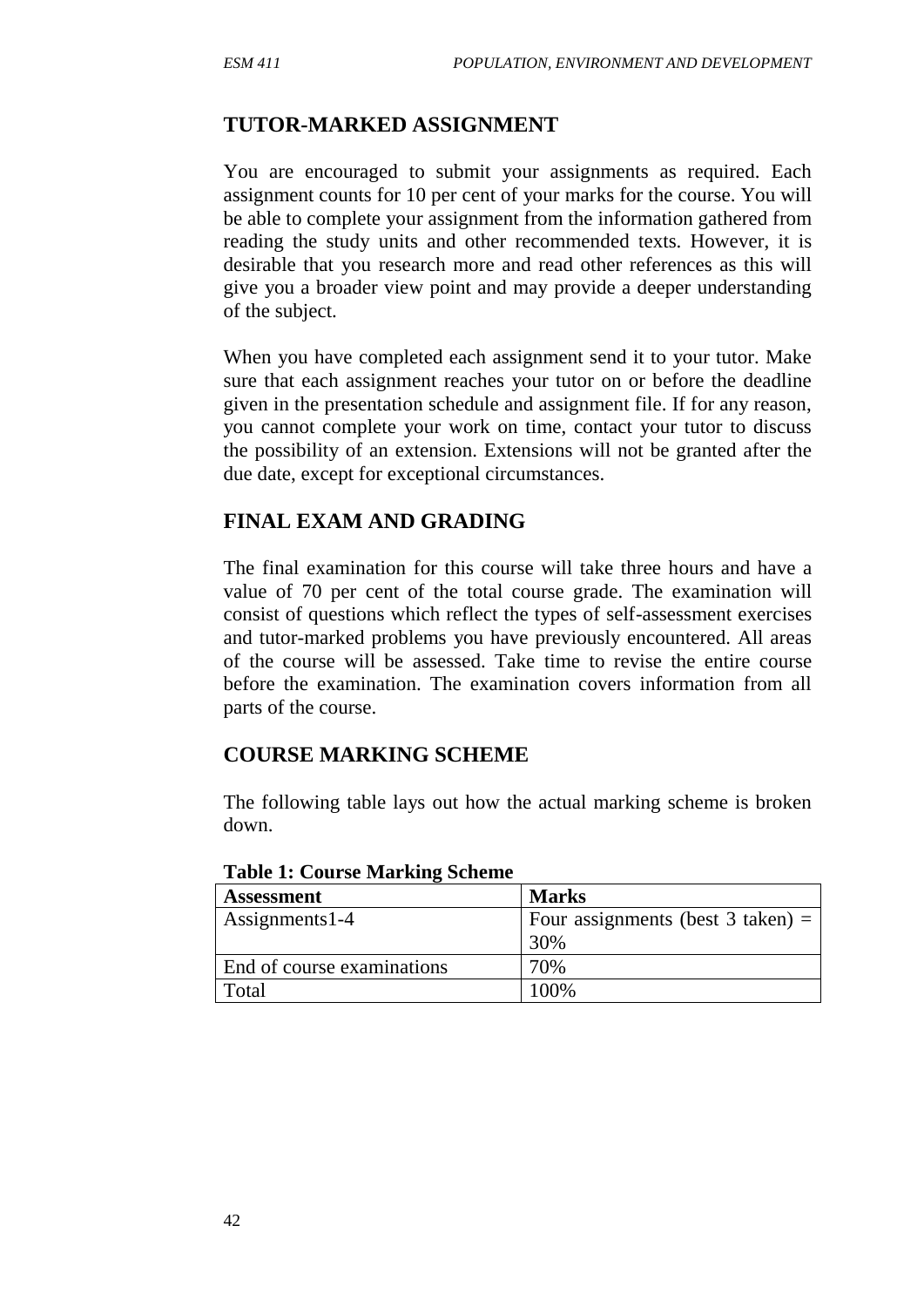## **FACILITATORS/TUTORS AND TUTORIALS**

There are 15 hours of tutorials provided for this course. You will be required to belong to a tutorial group. Information regarding date, time and venues for tutorials will be communicated to you through your study centre. Do not hesitate to contact your facilitator if:

You do not understand any part of the course materials or assigned readings you have difficulty with the TMA you have problem with grading of an assignment.

Your facilitator will be available to attend to your questions. You can identify any issue arising from TMA readings or references. Prepare a list of questions when you are reading. This makes it easier for you to treat each case and get instant solution. Participation in class discussion is a useful habit to build your confidence on what you know.

## **SUMMARY**

This course explains the trends and kinds of interaction that had existed between human population and the natural resources in man's environment. The course takes you through the challenges encountered by man to develop his environment. Identify how developing countries (e.g. Nigeria) are able to balance population growth with available resources. The course establishes the linkages between population growth, its distribution and environmental degradation. When the linkages between population growth, its distribution and environmental degradation enter the economic equation, the development outlook is altered profoundly. The imperatives of sustainable development are equally significant for the developed world. You will read about the global trends in population and the linkages between population growth, its distribution and environmental degradation. Also, you will be introduced to the multiple sets of dynamic interactions involved between population growth and environmental deterioration. Both are central to the cause of sustainable development and so strategies to promote sustainable development must integrate population and environmental concerns alike.

#### **The following are practical strategies for working through this course:**

- 1. Read the course guide thoroughly.
- 2. Organise a study schedule. Refer to the course overview for more details. Note the time you are expected to spend on each unit and how the assignments relate to the units. Important details, e.g. details of your tutorials and the date of the first day of the semester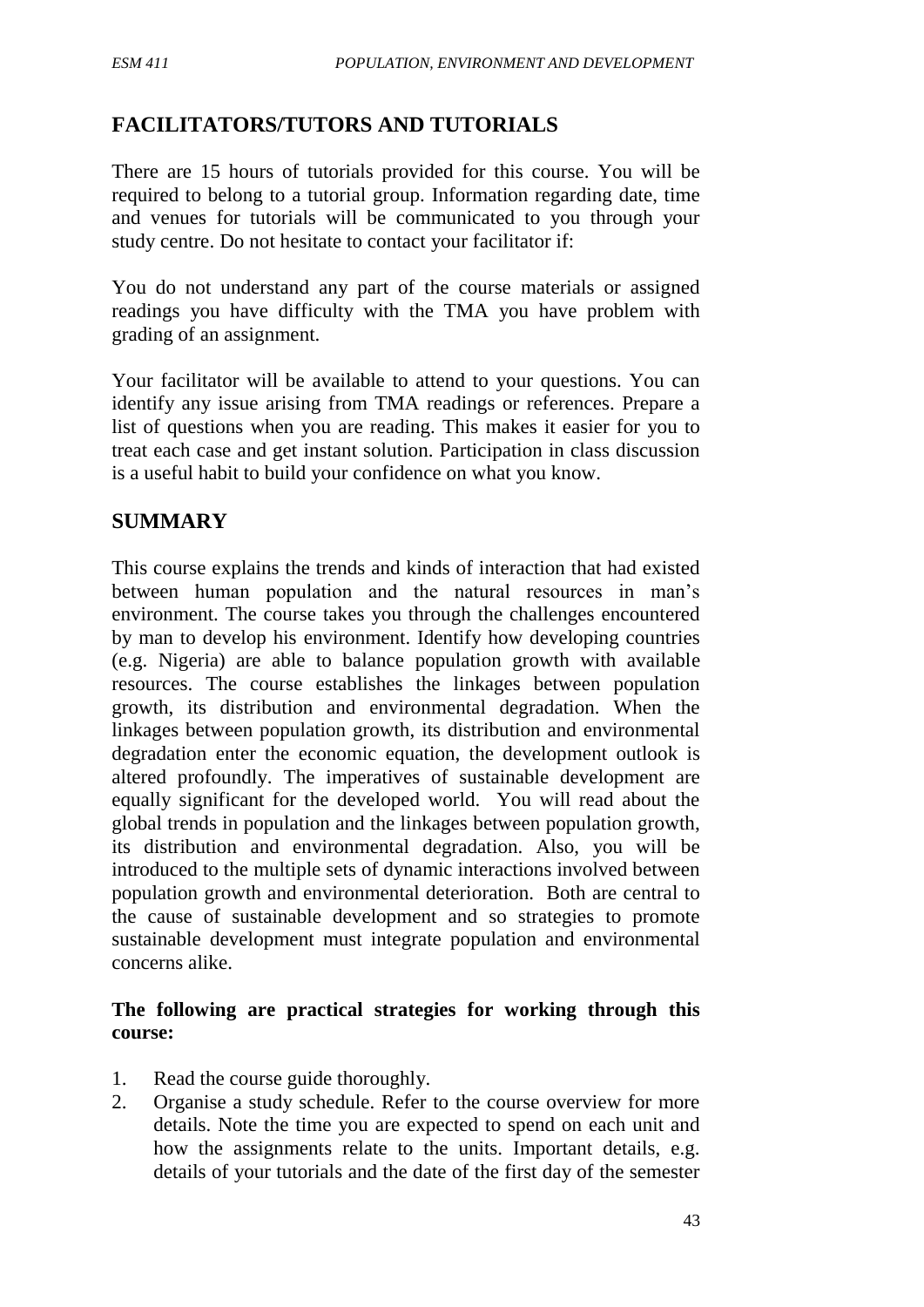are available. You need to gather all these information in one place such as a diary, a wall chart, calendar or an organiser. Whatever method you choose, you should decide on and write in your own dates for working on each unit.

- 3. Once you have created your own study schedule, do everything you can to stick to it. The major reason students fail is that they get behind with their course work. If you get into difficulties with your schedule, please let your tutor know before it is too late for help.
- 4. Turn to unit 1 and read the introduction and the objectives for the unit.
- 5. Assemble the study materials. Information about what you need for a unit is given in the table of content at the beginning of each unit. You will almost always need both the study unit you are working on and one of the materials recommended for further readings, on your desk at the same time.
- 6. Work through the unit, the content of the unit itself has been arranged to provide a sequence for you to follow. As you work through the unit, you will be encouraged to read from your set books.
- 7. Keep in mind that you will learn a lot by doing all your assignments carefully. They have been designed to help you meet the objectives of the course and will help you pass the examination.
- 8. Review the objectives of each study unit to confirm that you have achieved them. If you are not certain about any of the objectives, review the study material and consult your tutor.
- 9. When you are confident that you have achieved a unit's objectives, you can start on the next unit. Proceed unit by unit through the course and try to pace your study so that you can keep yourself on schedule.
- 10. When you have submitted an assignment to your tutor for marking, do not wait for its return before starting on the next unit. Keep to your schedule. When the assignment is returned, pay particular attention to your tutor's comments, both on the tutormarked assignment form and also written on the assignment. Consult you tutor as soon as possible if you have any questions or problems.
- 11. After completing the last unit, review the course and prepare yourself for the final examination. Check that you have achieved the unit objectives (listed at the beginning of each unit) and the course objectives (listed in this course guide).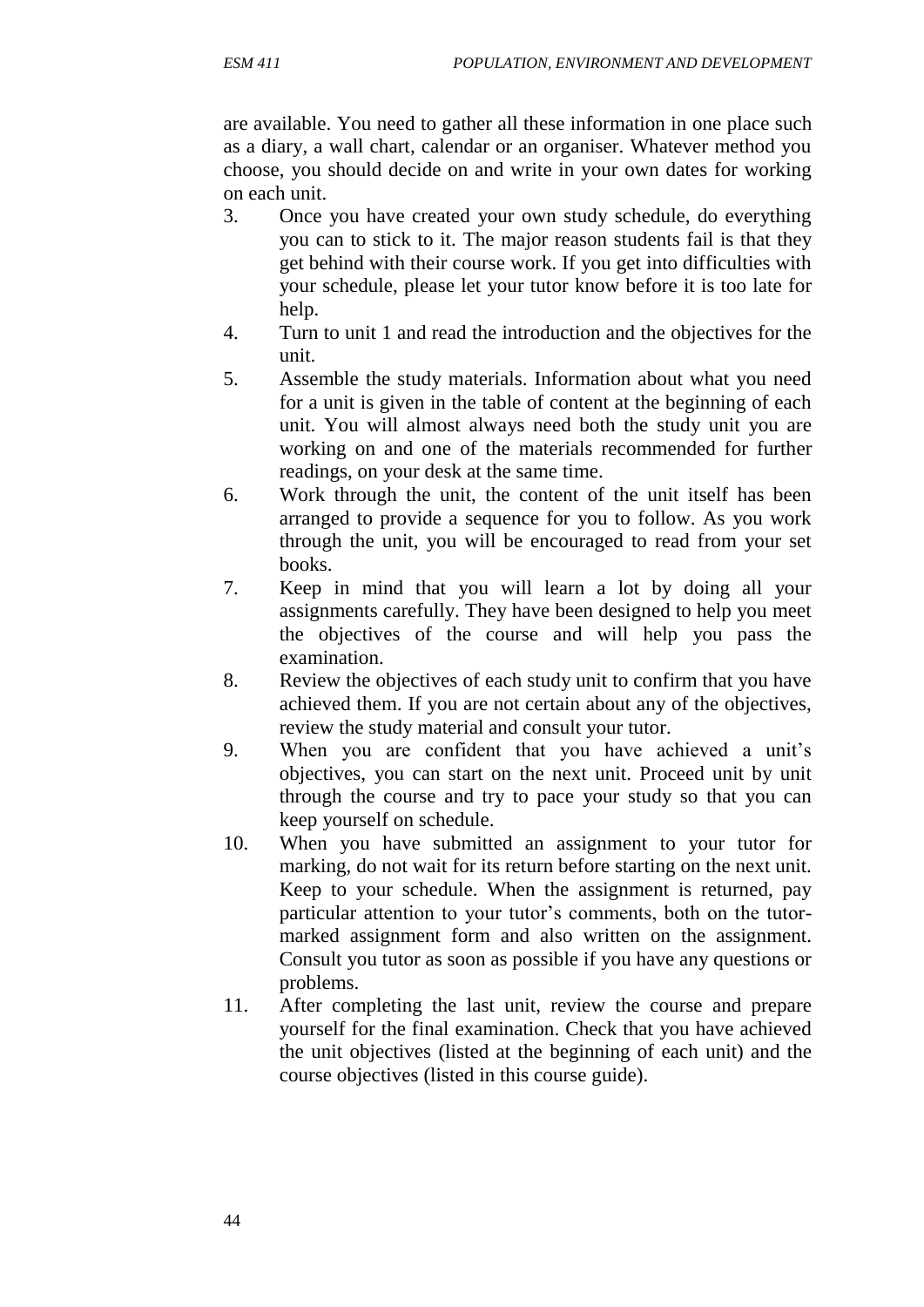#### **RECOMMENDED TEXTS/READING MATERIALS**

- Cahill, M. & Fitzpatrick, T. (2001). (Eds). *Environmental Issues and Social Welfare*. Oxford: Blackwell. Centre Europe Tiers Monde (CETIM). (1975). Maldeveloppement Suisse-Monde (Geneva: CERTIM).
- Eckersley, R. (1992). *Environmentalism and Political Theory: Towards an Ecocentric Approach*. London: UCL Press.
- Ekop, G. (2000). "Demographic Pressure and the Consequences on Sustainable Physical Environment in the Niger-Delta Region of Nigeria." In: *Environmental Problems of the Niger-Delta.* Akinjide Osuntokun (Ed.). Lagos: Friedrich Ebert Foundation.
- Frances, M. L. & Rachel, S. (1998). *Taking Populations Seriously.*  London: Earth Scan Publication Limited.
- Jones, H.U.W. (1990). *Population Geography.* (2nd ed.). London: Paul Champion Publishing Limited.
- Mol, A.P. (1999). "Ecological Modernisation and the Environmental Transition in Europe." *Journal of Environmental Policy and Planning*. 1, 167-181.
- Mol, A.P. & Summer-Field, D.A. (2000). *Ecological Modernisation around the World*. London: Cass.
- United Nation (2010). *World Population Polices 2009*. ST/ESA/SER/A 293. New York.
- World Commission on Environment and Development (WEED). (1987). *Our Common Future.* Oxford: Oxford University Press.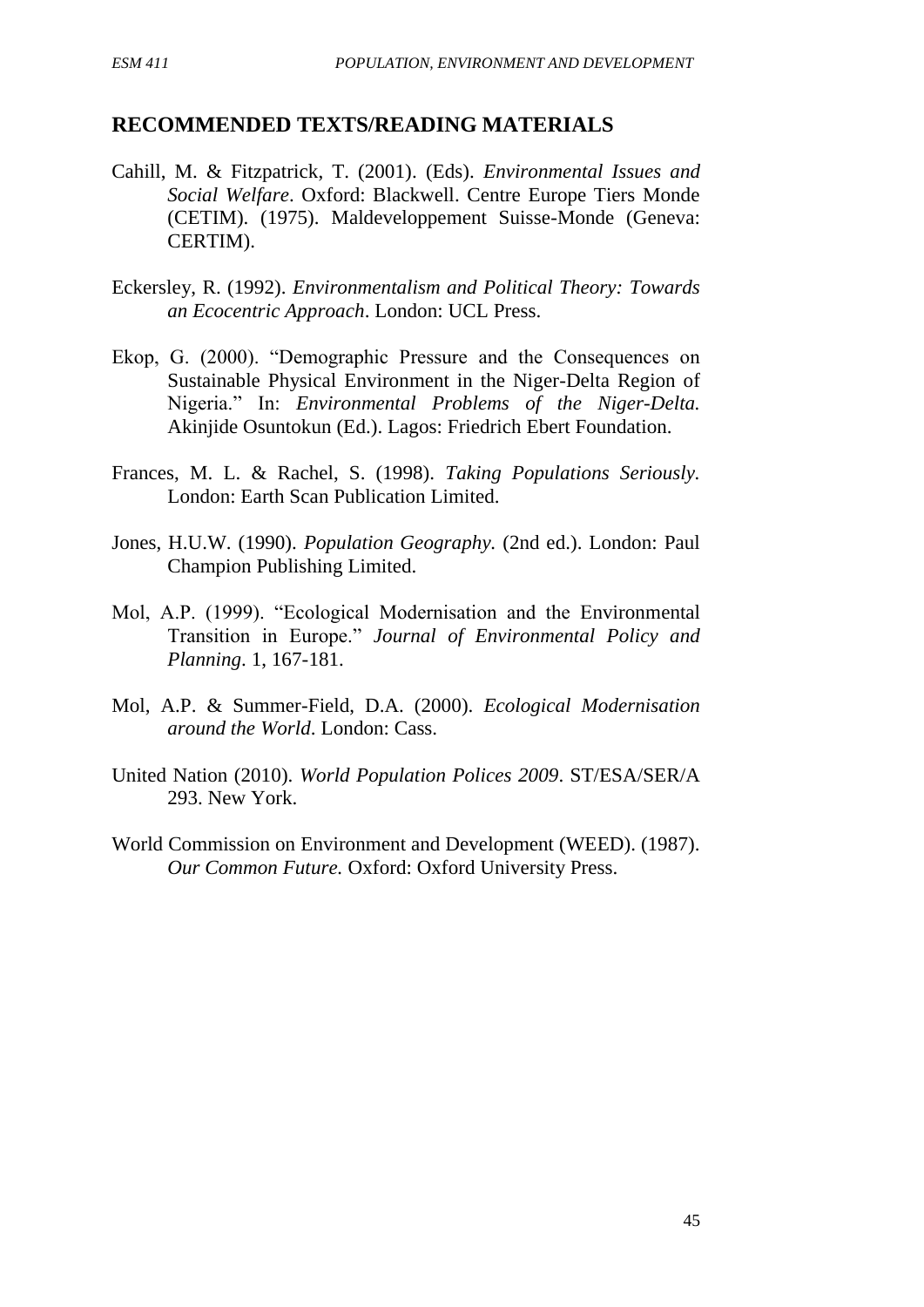46

| <b>MAIN</b><br><b>COURSE</b> |                                                                             |             |
|------------------------------|-----------------------------------------------------------------------------|-------------|
| <b>CONTENTS</b>              |                                                                             | <b>PAGE</b> |
|                              |                                                                             | 1           |
| Unit 1                       | Global Trend in Population Growth                                           | 1           |
| Unit 2                       | The Dynamic Relationship between<br>Environmental and Social Factors        | 8           |
| Unit 3                       | The Transition of Societies from Hunting                                    | 16          |
|                              |                                                                             | 23          |
| Unit 1                       | The Responses of Civilisation to<br>Environmental Constraints               | 23          |
| Unit 2                       |                                                                             | 29          |
| Unit 3                       | Population Impacts on Environment,<br>Natural Resources and Quality of Life | 35          |
|                              |                                                                             | 38          |
| Unit 1                       | Deforestation and Land Degradation                                          | 38          |
| Unit 2                       | Construction of the New and Old Worlds                                      | 42          |
| Unit 3                       | Natural and Anthropogenic Environmental                                     | 48          |
|                              |                                                                             |             |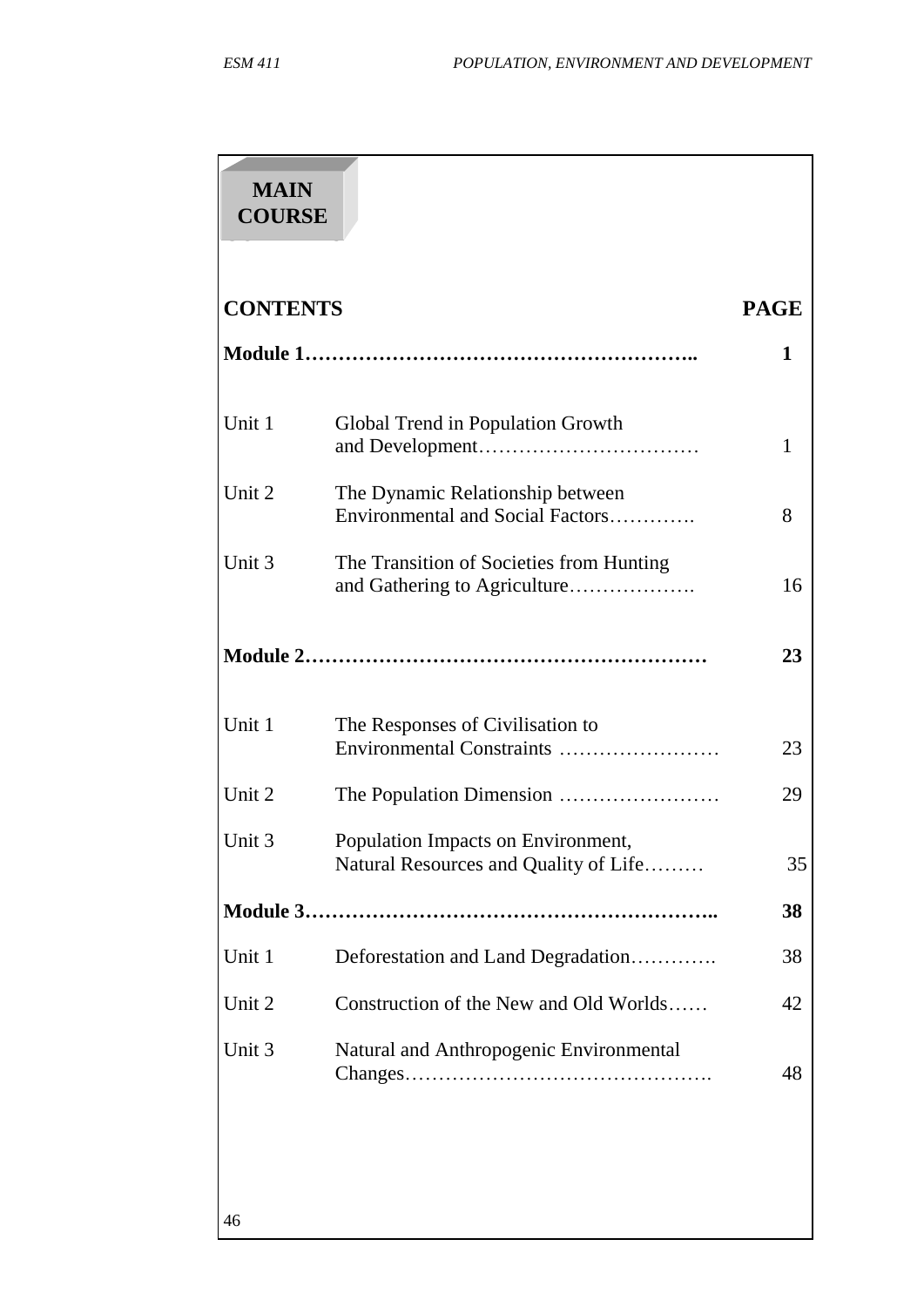## **MODULE 1**

| Unit 1                     | Global Trend in Population Growth and Development         |
|----------------------------|-----------------------------------------------------------|
| Unit 2                     | The Dynamic Relationship between Environmental and        |
|                            | Social Factors                                            |
| $\overline{\text{Unit 3}}$ | The Transition of Societies from Hunting and Gathering to |

Unit 3 The Transition of Societies from Hunting and Gathering to Agriculture

# **UNIT 1 GLOBAL TREND IN POPULATION GROWTH AND DEVELOPMENT**

## **CONTENTS**

- 1.0 Introduction
- 2.0 Objectives
- 3.0 Main Content
	- 3.1 Global Environmental Constraints
	- 3.2 Gaps in World Trade
	- 3.3 The Need for Sustainable Development
- 4.0 Conclusion
- 5.0 Summary
- 6.0 Tutor-Marked Assignment
- 7.0 References/Further Reading

# **1.0 INTRODUCTION**

This unit explains the trends and kinds of interaction that existed between human population and the natural resources in man's environment. It takes you through the challenges encountered by man to develop his environment.

# **2.0 OBJECTIVES**

At the end of the unit, you should be able to:

- explain the trends in world population growth in relation to development
- identify how developing countries (e.g. Nigeria) are able to balance population growth with available resources
- establish the linkages between population growth, its distribution and environmental degradation.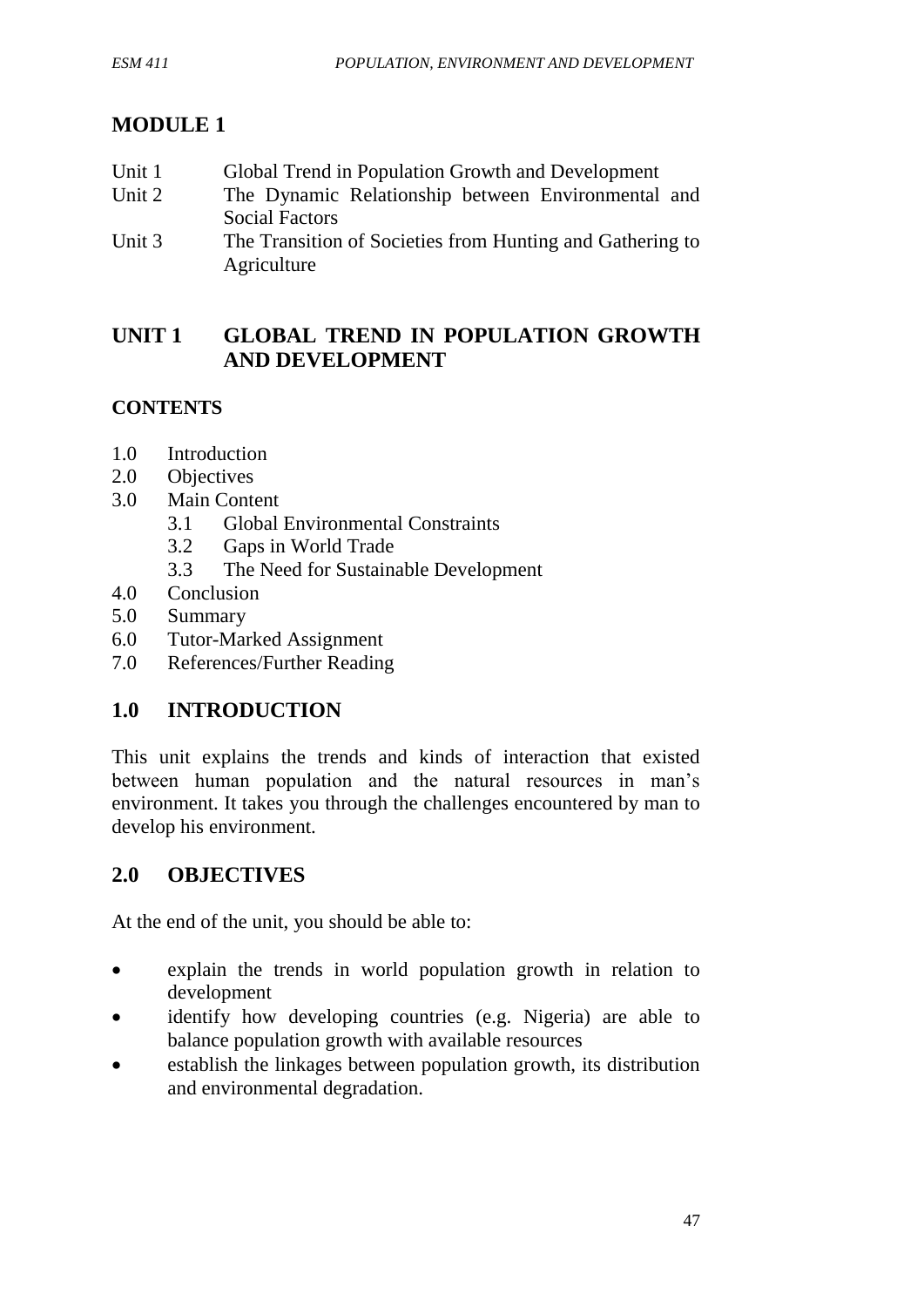### **3.0 MAIN CONTENT**

#### **3.1 Global Environmental Constraints**

As the 20th century draws to a close, the world is confronted by a daunting challenge: to bring growing human numbers and their growing needs into balance with the natural resource base that underpins much development. Choices made during the next 10 years will determine, to a large extent, the future habitability of the planet. The collision between human numbers and the resources needed to sustain them will become more acute in the remaining years of this century and beyond.

A good part of the struggle to balance population with available natural resources will be concentrated in the developing world where human numbers, in many instances, have already exceeded the "red line" of resources use. As pressure intensifies, some experts even envision the outbreak of resources wars in the developing world with worldwide repercussions.

The environmental dimension to population is firmly grounded in economics, among other factors. Behind the demographic issues of population growth and its uneven distribution, fertility levels, agedependency ratios, migration patterns and urbanisation, lies the imperative of economic advancement and sustainable development. The attempt to arrive at a new economic order, an order that promotes the sustainable use of natural resources at environmentally acceptable rate, is the key to long-term development.

The search for sustainability must be addressed within the context of population and natural resources issues, it is widely recognised that the current economic order does not promote sustainable development. Quite the contrary; we are using up the earth's store of natural resources at demonstrably non-sustainable rates and triggering extensive damage to the biosphere. Environmental degradation on such a massive scale cannot continue indefinitely. It is essential that government, aid agencies, international institutions and non-governmental organisation (NGOs) advance the concept of sustainable management of the earth's stock of natural resources, so that current generations will be able to broaden – not narrow the choices future generations will have available. We can no longer afford to borrow from the future to pay for the present.

When the linkages between population growth, its distribution and environmental degradation enter the economic equation, the development outlook is altered profoundly. It is becoming apparent that we have achieved economic advancement in the past at a major cost to the future's capacity to supply still more economic development – and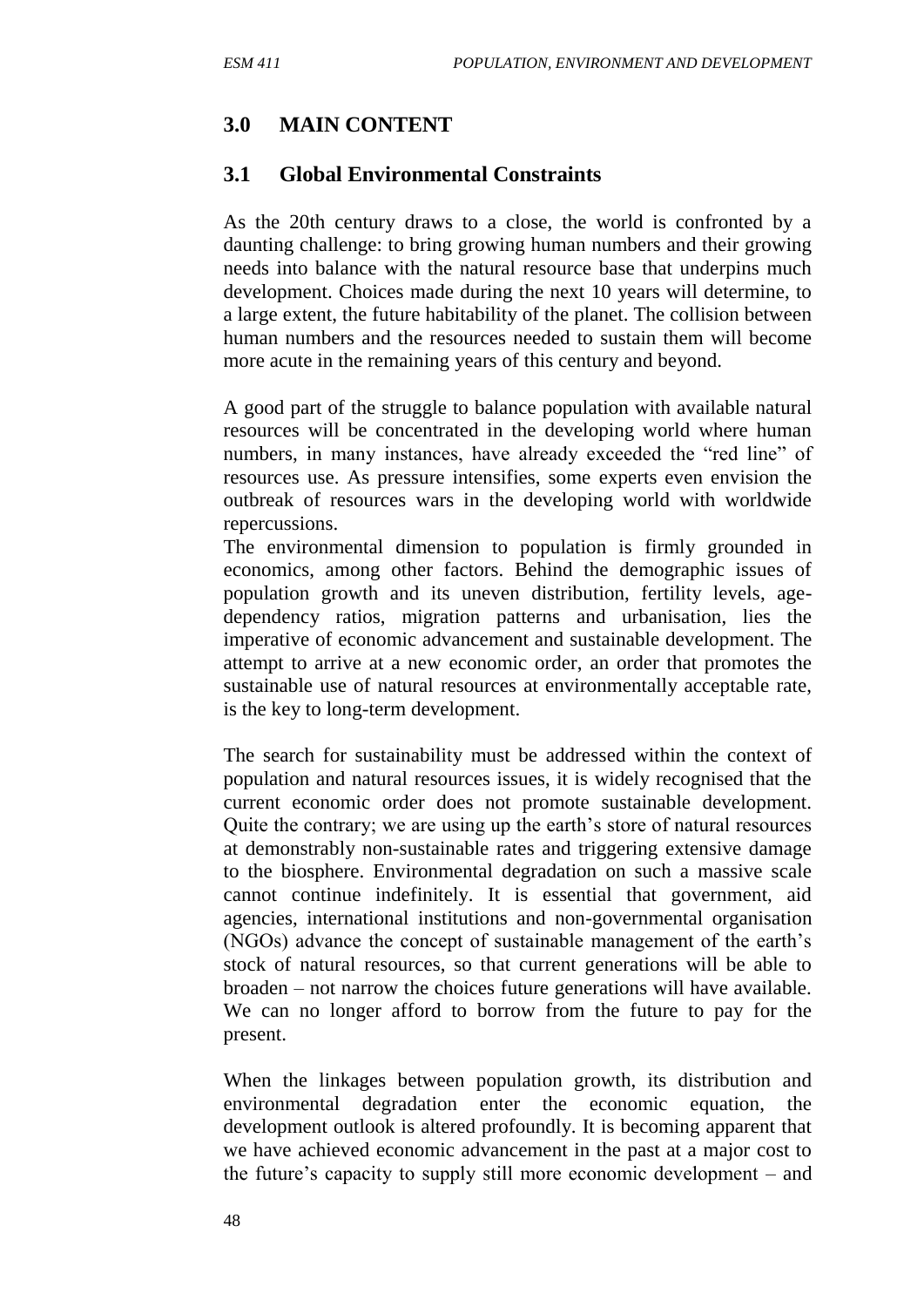even at the more serious cost of an actual decline in human welfare. Much of what has passed for economic achievement may prove illusory in the long run. Many of our technological innovations have contributed to environmental decline and are turning out to be no more than temporary "fixes", merely deferring that day when the accumulated though hidden costs will have to be paid in full.

Consider the case of green revolution, where agriculture enabled growth in grain production to keep ahead of growth in human numbers throughout the period 1950 to 1984. There appear to have been many covert costs attached to this agricultural advancement. The continued overloading of cropland soils – brought on by over dosing of fertilisers and pesticides and intensive cropping – has led to broad scale erosion, depletion of soil nutrients, salinisation and waterlogging, among other environmental injuries. Salinisation and waterlogging result from irrigation projects that have not taken account of the need for proper drainage: salts accumulate in the soil, effectively sterilising it, and the water table rises until it chokes off the crop roots.

The deleterious practices, while unnoticed or disregarded for decades, are now levying a price in terms of falling agricultural productivity. Take India and Pakistan as examples - in India, 200,000 square kilometres – 36 per cent to salinisation. Yet these two countries have often been ranked among the prime exponents of green revolution agriculture. The world total of salinised land is estimated at 600,000 square kilometres or 22 per cent of all irrigated lands.

Environmental constraints of several sorts are now causing significant cutbacks in food production at a time when population growth continues with scant restraint. Soil erosion leads to an annual loss in grain output that is roughly estimated at nine million tonnes. Salinisation and waterlogging of irrigated lands account for another million tonnes; and a combination of loss of soil organic matter (through burning of livestock manure and crop residues for fuel), shortening of shifting cultivator cycles, and soil compaction, for two million tonnes. In all, these forms of land degradation reduce grain harvest by some 12 million tonnes a year. On top of this are various types of other damage to crop production: air pollution reduces grain production by a million tonnes each year. Flooding, acid rain increased ultraviolet radiation account for another million tonnes in lost production.

The total loss from all forms of environmental degradation adds up to an estimated 14 million tonnes of grain output a year. This total is to be compared with gains from increased irrigation, fertiliser use and other inputs, worth 29 million tonnes a year. In other words, environmental factors are now causing the loss of almost half of all gains from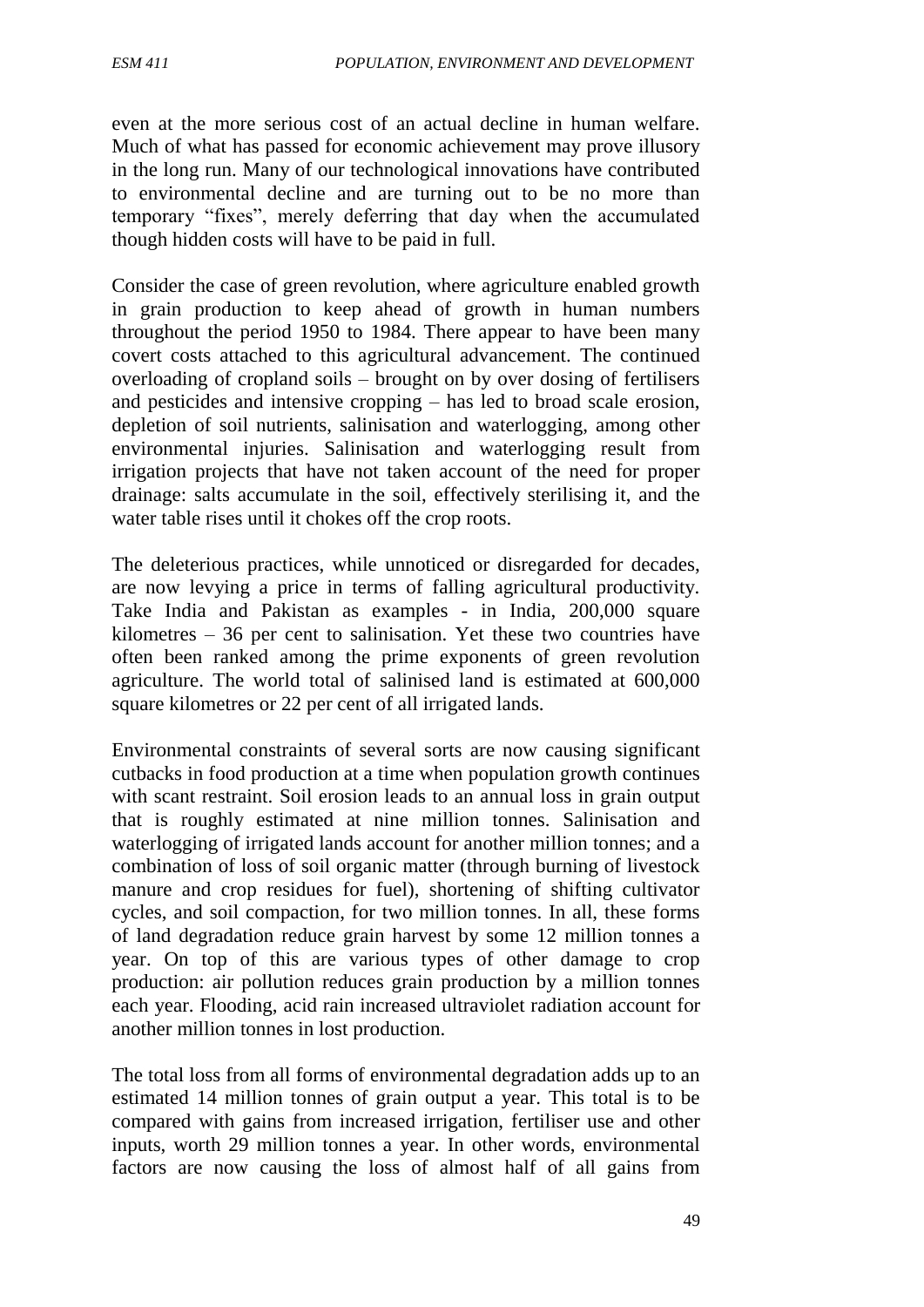technology-based advances in agriculture. It is a loss we can ill afford since the world needs an additional 28 million tonnes of grain output each year just to feed additional numbers of people at current nutritional levels. While the net gain in grain output amounts to less than one per cent each year, the world population is growing almost twice as fast, at 1.7 per cent.

In other sector too, the hidden costs of many activities associated with economic development have taken their toll on the environment. Before reunification of the two Germanys, the non-sustainable use of natural resources, coupled with environmental degradation from economic development, was costing West Germany some 20 billion marks a year, a full 10 per cent of the country's Gross National Product (GNP). Such cost call into question the very concept of economic growth as conventionally understood, given its progressive depletion of a given country's stock of resources. It also highlights flaws in national accounting systems which calculate economic advancement in an "environmental vacuum".

Developing countries pay an even higher price for neglecting environmental accounting. According to Dr. Robert Repetto, an economist with the World Resources Institute in Washington, DC, "Ironically, low-income countries, which are typically most dependent on natural resources for employment, revenues, and foreign-exchange earning, are instructed to use a system for national accounting that almost completely ignores their principal assets. A country could exhaust its mineral resources, cut down its forests, erode its soils, pollute its aquifers, and hunts its wildlife and fisheries to extinction, but measured income would not be affected as these assets disappeared."

While searching for a future that incorporates the key factor of sustainable development, the international community will have to devise new ways of measuring economic growth in order to incorporate both environmental and population factors.

Being an intrinsic part of this process, the vast economic gap between developed and developing countries must be narrowed. Two areas in particular need to be addressed: restructuring of the debt burden and more equitable trade arrangement. Developing countries now owe around \$1.3 trillion to developed countries, banks and lending institutions. This debt burden weights heavily on developing world prospects for development generally, and on population and environment concerns in particular. This burden needs to be addressed by restructuring of the debt burden and more equitable trade arrangements. In sub-Saharan Africa, for example, public long-term debt amounted to 58 per cent of the region's GNP in 1986, climbing to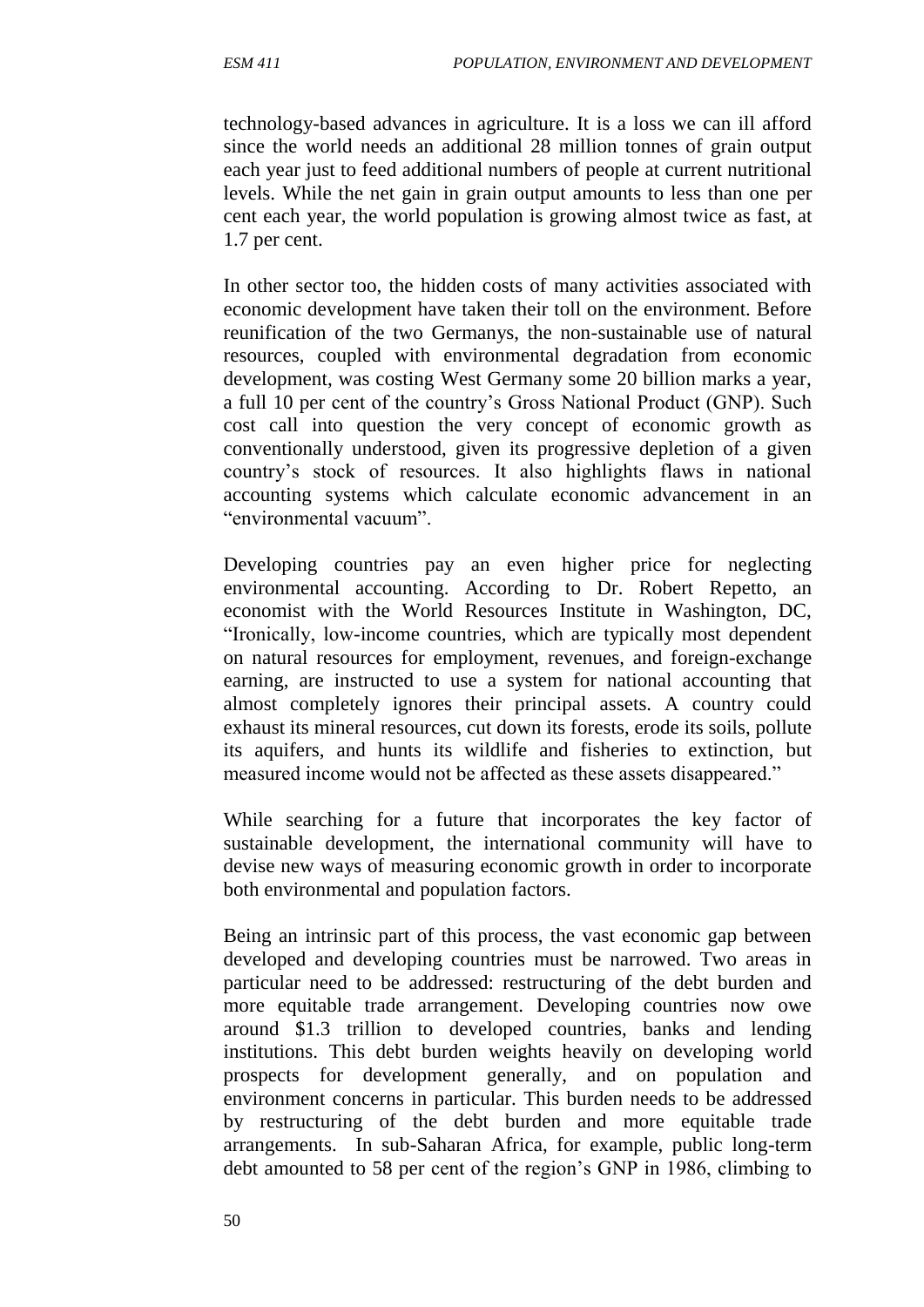over 90 per cent by 1990. The debt crisis has prompted many poor countries to cut back on government spending for health care and family planning activities, thus contributing to a slowdown in fertility rate declines in the Philippines, India, Tunisia, Morocco, Colombia and Costa Rica.

# **3.2 Gaps in World Trade**

The gross imbalance in international trade also contributes to the nonsustainable use of resources and, indirectly, to excessive migration and urbanisation among other things. To shield themselves against cheaper food imports from the developing world, the industrialised countries of North America and Western Europe spend \$200 billion a year in agricultural subsidies to protect domestic markets. These subsidies militate against agricultural exports from developing countries, depriving them of trade revenues worth about \$30 billion a year. In turn, these direct losses reduce developing world's farmers' profits, leaving them less to invest in better seeds, fertilisers and equipment. In addition, many developing countries' farmers often receive little government incentive to stay on their farmsteads. In many instances, crop prices are artificially low and many of them over cultivate their small plots or are forced to open up marginal areas in an effort to scratch a living from the land. Where there is a fixed amount of agricultural land and rapidly increasing populations to be supported on them, farm plots are often split into smaller and smaller fragments until they can no longer support a household. Millions of farmers have been driven off their lands and into cities where they swell shanty towns and slums, contributing to the crisis in urban services and furthering environmental degradation.

# **3.3 The Need for Sustainable Development**

The need for sustainable development is equally significant for the developed world. The level of a country's economic development and its consumption patterns make a crucial difference over natural resource use. Take energy as an example. Whereas each Bangladeshi consumes commercial energy equivalent to only 3 barrels of oil a year, each American consumes 55 barrels, implying that the population derived increase in Bangladesh's consumption of oil in 1990 is equivalent to only 8.7 million barrels, that of the United states is equivalent to110 million barrels.

# **4.0 CONCLUSION**

You have read the global trends in population and the linkages between population growth, its distribution and environmental degradation. Also,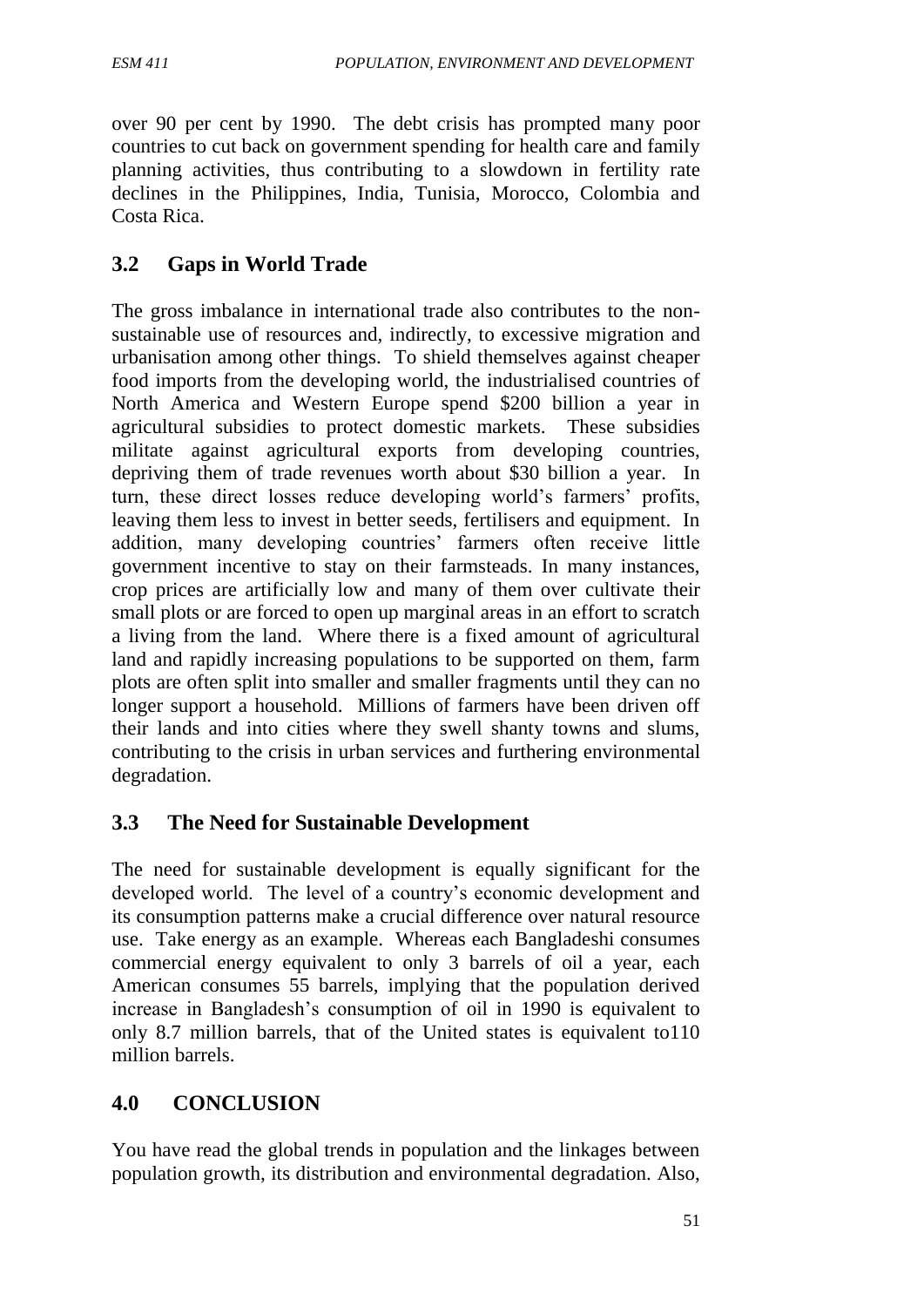you have been introduced to the multiple sets of dynamic interactions involved between population growth and environmental deterioration. Both are central to the cause of sustainable development. So strategies to promote sustainable development must integrate population and environmental concerns alike. Without such policy integration, sustainable development will remain nothing more than a proclamation on paper.

# **5.0 SUMMARY**

This unit has introduced you to the developed countries with their highly advanced infrastructure which are in much better position to conserve natural resources and produce less waste and pollution than developing countries which are saddled with vast numbers of people living on the edge of survival. Enhanced management of natural resources, for instance through energy-efficiency and conservation plans, would not only make economic sense for developed countries, but could also produce spin-off benefits for developing countries, taking the form of energy supplies at cheaper prices and the transfer of environmentally sound technologies.

A further dimension to this demographic background impinges on environmental questions. It is the distribution of population, and especially the massive shift from rural to urban areas, a process that is largely confined to developing countries. In 1985, the world's urban population was just over 2.1 billion people. It was projected to climb to 3.2 billion by 2000, and to soar to 5.5 billion by 2025. This means it could well multiply by a factor of 2.6 during the period 1985-2000, and by a factor of 1.7 during the period 2000-2025 (Williams, C. C. and A. C. Millington, 2004). In the developing world, the urban population is projected to increase from 1.5 billion to 3.5 billion, a 133 per cent expansion during just the next 15 years (Mol, 2000). As early as 2010, the developing world's rural population is projected to reach 2.8 billion people (Mol, 1999). Thereafter, it is expected to stop growing altogether, possibly even going into decline. So, one of the most dominant trends in the developing world is ultra-rapid if not excessive urbanisation.

# **6.0 TUTOR-MARKED ASSIGNMENT**

- 1. Explain World population growth trends.
- 2. Mention and discuss the major environmental constraints confronted by developing countries.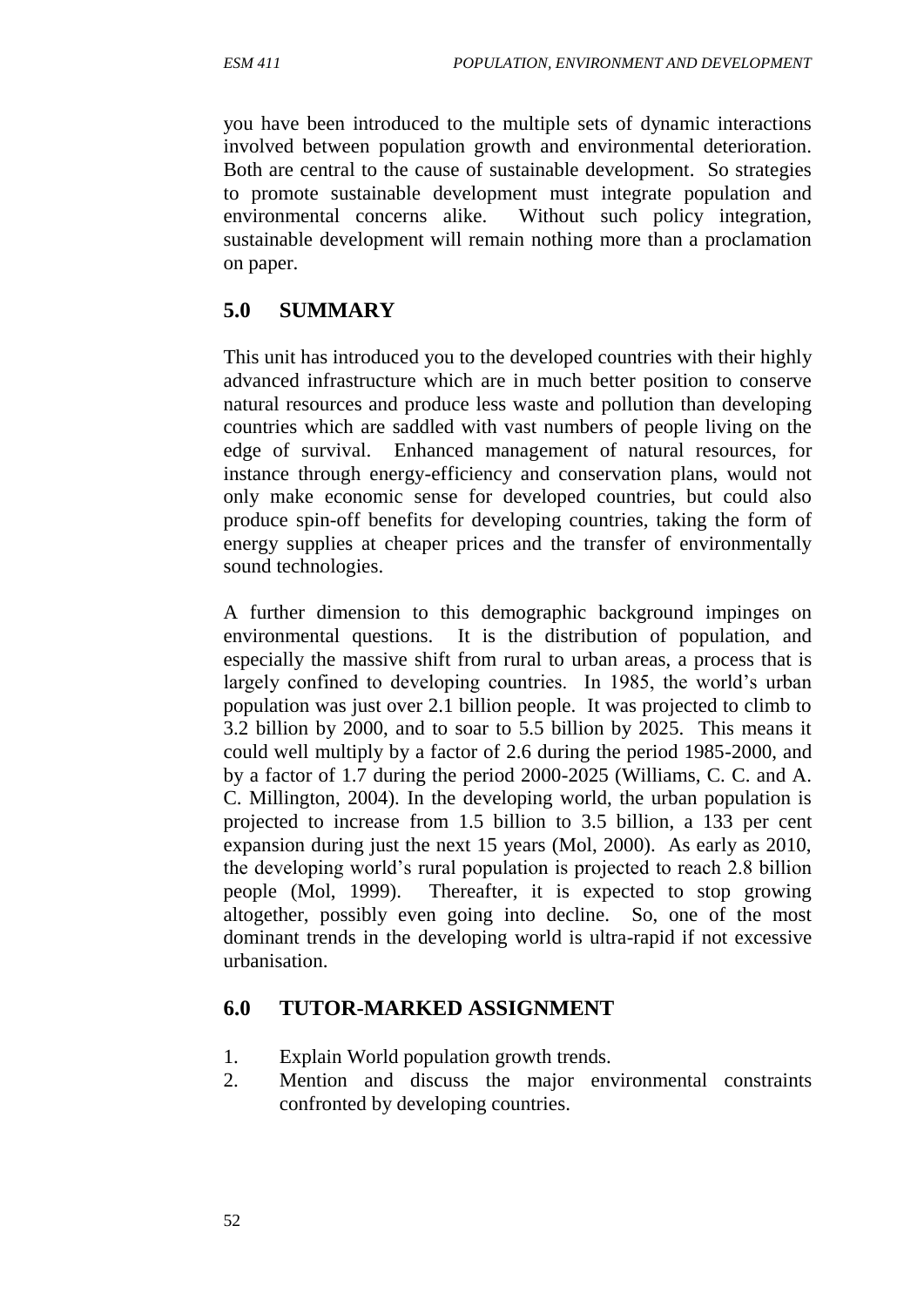#### **7.0 REFERENCES/FURTHER READING**

- Cahill, M. & Fitzpatrick, T. (2001). (Eds). *Environmental Issues and Social Welfare*. Oxford: Blackwell.
- Eckersley, R. (1992). *Environmentalism and Political Theory: Towards an Ecocentric Approach.* London: UCL Press.
- Mol, A.P. (1999). "Ecological Modernisation and the Environmental Transition in Europe." *Journal of Environmental Policy and Planning, 1, 167-181.*
- Mol, A.P. & Summer-Field, D.A. (2000). *Ecological Modernisation Around the World.* London: Cass.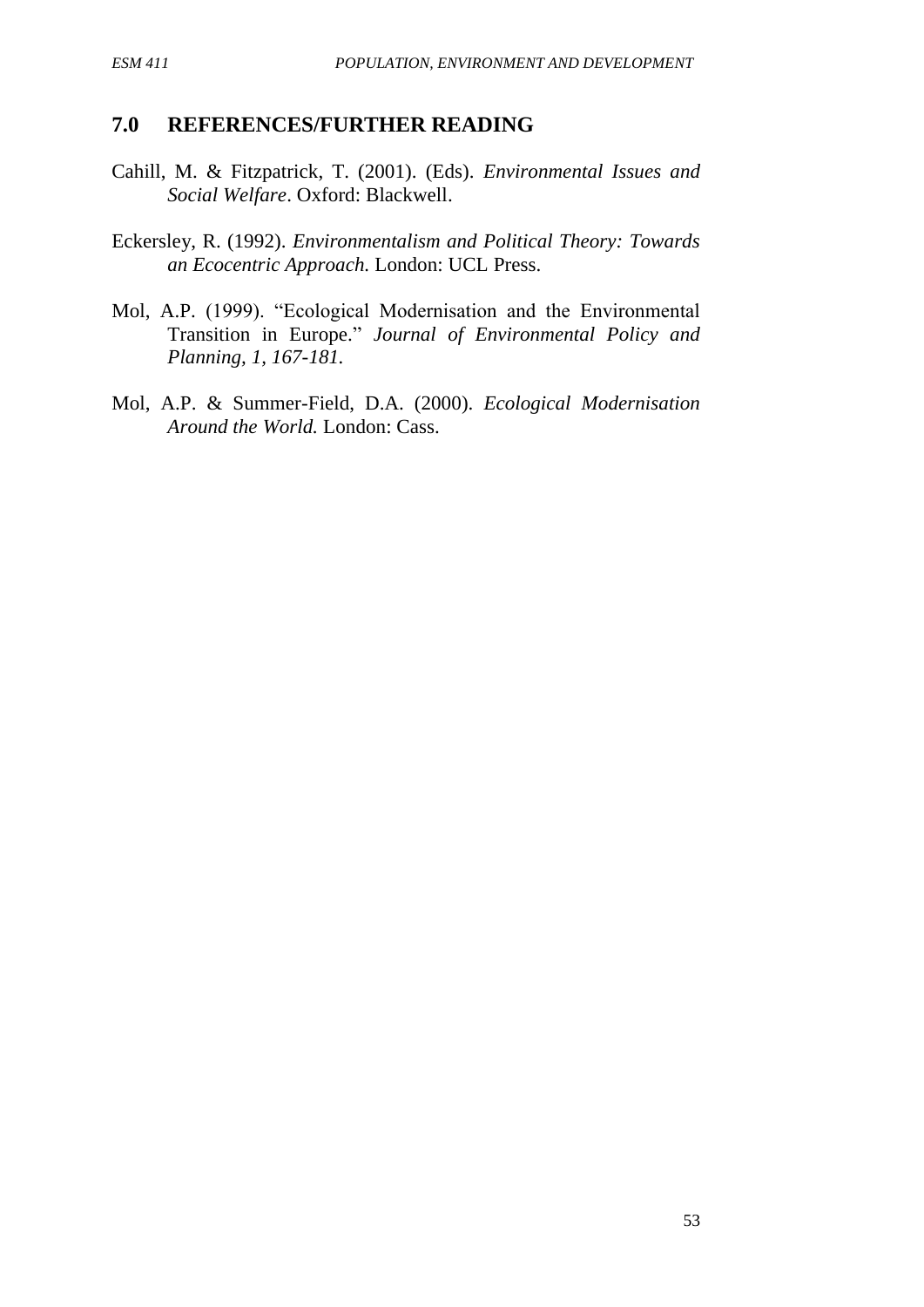## **UNIT 2 THE DYNAMIC RELATIONSHIP BETWEEN ENVIRONMENTAL AND SOCIAL FACTORS**

#### **CONTENTS**

- 1.0 Introduction
- 2.0 Objectives
- 3.0 Main Content
	- 3.1 Development Benefits and Demographic Transition
	- 3.2 Ecological Dislocations
	- 3.3 Towards a Sustainable Future
- 4.0 Conclusion
- 5.0 Summary
- 6.0 Tutor-Marked Assignment
- 7.0 References/Further Reading

# **1.0 INTRODUCTION**

This unit explains the dynamic relationship between environmental factors and social factor. It also draws your attention to the impact of environment on the population.

# **2.0 OBJECTIVES**

At the end of this unit, you should be able to:

- identify environmental factors affecting population growth
- mention and discuss social factors and relationship with environment
- discuss the ecological constraints faced by developing countries.

# **3.0 MAIN CONTENT**

#### **3.1 Development Benefits and Demographic Transition**

Variants of the basic assumption yield insights into the role of population growth on the part of a particular sector of humankind - the billion people who live in absolute poverty. Environmental impact is related to population, poverty, and the environmental resources available to support the impoverished multitudes. The interactions are again multiplicative, each one reinforcing the other's impact. But in this case, the communities is question tend to feature the highest population growth rates. Of the poorest fifth of developing world households, between 55 and 80 per cent have eight or more members, whereas among all households at national level the proportion is only 15 to 30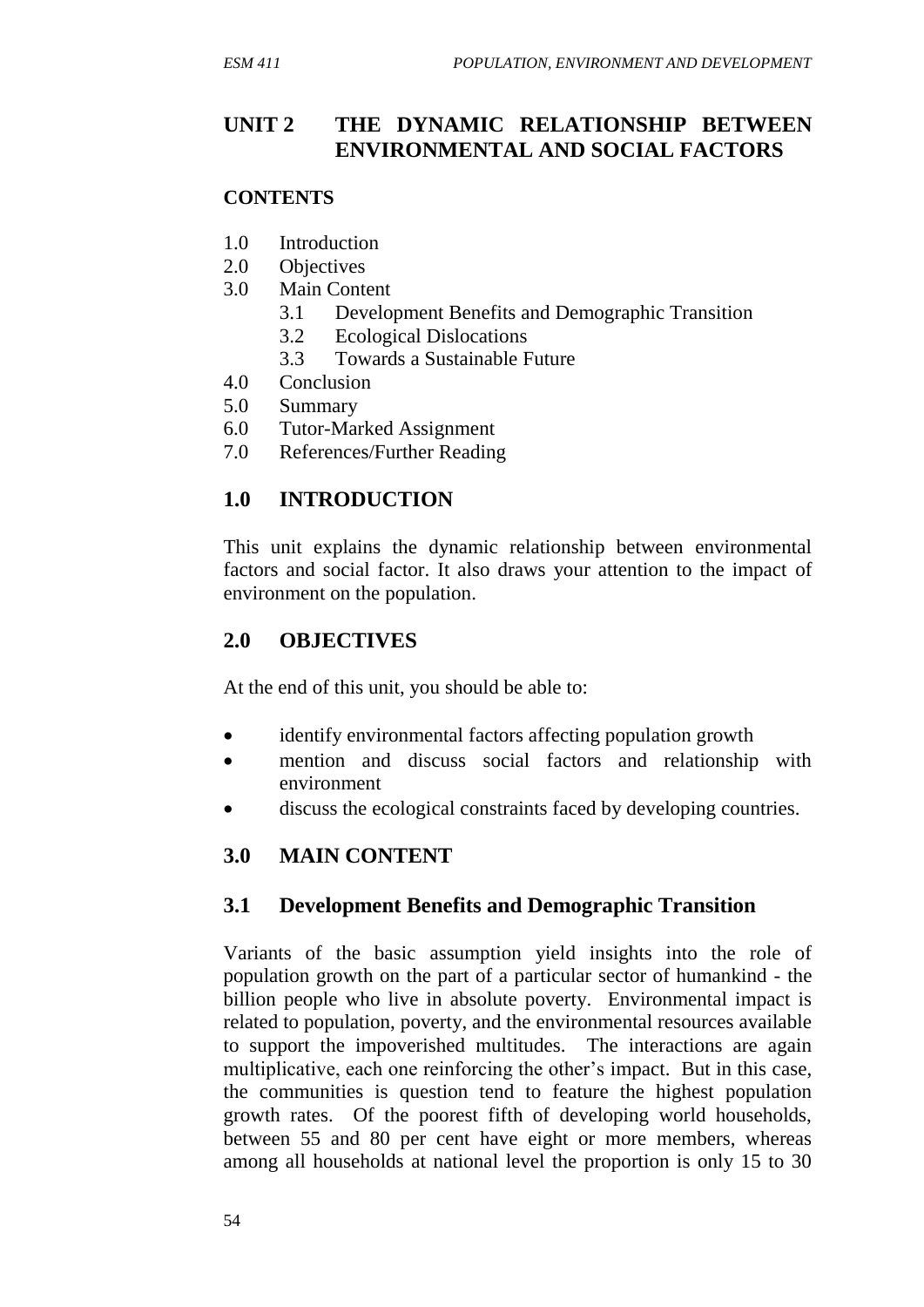per cent. Moreover, these people are unusually dependent for their survival upon the environmental resource base of soil, water, forests, fisheries and biotas that make up their main stocks of economic capital. Regrettably, they often see scant alternative to exploiting their environmental resource base at a rate they recognise is surely unsustainable. They thereby undercut their principal means of livelihood, thus entrenching poverty. In turn, this appears to reinforce their motivation to have large families. As a result, they face the prospect of ever tightening constraints.

Their plight also reflects the failure of development in general. They have been by passed by the usual forms of development, notably green revolution agriculture, and they cannot afford costly inputs such as highyielding seeds, fertiliser, irrigation and farm machinery. So these people become "marginalised". They are marginalised, too, in that they generally lack economic, political legal or social status, meaning they can do little to remedy their plight. All too often this drives them to seek livelihoods in environments that are unsuitable for sustainable agriculture, being too wet, too dry or too steep. Hence, there is the phenomenon of the impoverished peasant who causes deforestation, desertification and soil erosion on a wide scale: a case of the marginal person in marginal environments.

Far from enjoying the development benefits that would ostensibly push the developing economies through a demographic transition to smaller families, these people are caught in a demographic trap. Given their severally constrained circumstances, population growth denies them the very inducements that could serve to reduce population growth.

Conceptual framework deals with population pressures reflected through urbanisation. The mass migration of rural people to cities of the developing world is one of the more prominent processes of the late 20th century. The situation can be represented by  $I = PMR$ , where I is the impact (still more localised this time, though nor confined to the cities themselves), P is population growth, M is the rate of migration, and R is the natural resource stock that sustains urban communities. The last part of this equation refers not only to resources in the hinterland zones that support urban populations, such as food and fuel.

We can also give an example which points up a further factor that applies to all three sets of linkages. Governments have the capacity to manage the processes involved (population growth, increased consumerism and technology expansion), provided they explicitly plan for them. But this would require a host of government activities: political responses, policy interventions, institutional initiatives,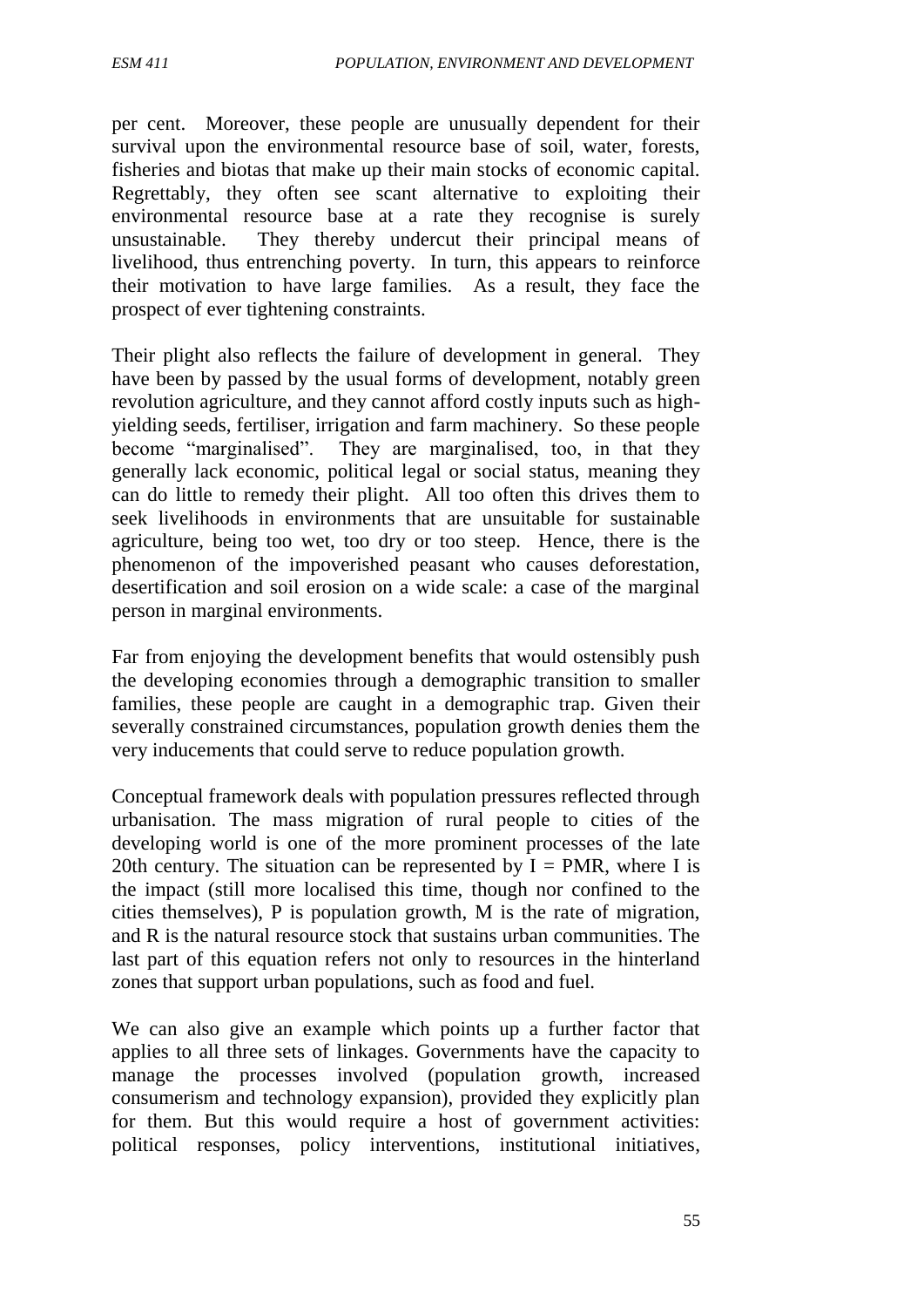promotion of technological advances, and measures to expand socioeconomic infrastructure.

All of this makes for a planning challenge unprecedented in its character and extent. No societies in the past have had to cater for population growth at annual rates of two per cent or more for decades on end, let alone the rates of three to four per cent that have recently characterised a sizable number of nations in sub-Saharan Africa and the Arab world. Indeed, it would tax the planning capacities of the most sophisticated and established societies. Yet, it is a challenge confronting nations that often have experienced only a few decades of nationhood and the modern state system. Moreover, many developing nations are further constrained by exogenous factors such as adverse trade relations, inadequate and often inequitable aid flow and foreign debt. In these circumstances, it is remarkable that so many developing nations have managed to achieve so much in so short a period.

#### **3.2 Ecological Dislocations**

Thus, we see that growth in human numbers, in conjunction with growth in human consumption and growth in environmentally adverse technology (the  $I = PAT$  equation), can combine to precipitate a downturn in the capacity of environmental resources to sustain human communities at their current consumption levels. In certain instances, this produces ecological discontinuities or threshold effects of irreversible injury. These occur when ecosystems have absorbed stresses over long periods without much outward sign of damage, then suddenly reach a disruption level at which the cumulative consequences of stress finally reveal themselves in critical proportions. One such example is the widespread dieback of conifers in uplands areas of Europe and eastern North America. We can well anticipate that as human communities continue to expand in numbers, they will exert increasing pressures on ecosystems and natural resource stocks, whereupon ecological discontinuities will surely become more common.

In Nigeria, the closing of the agricultural frontier in the lowlands during the 1970s, given the oil boom, led multitudes of landless people to migrate into the urban areas, leading to a buildup of human numbers at a rate far greater than that of the national population growth. The uplands contain the bulk of the country's remaining tropical forests. The result has been a marked increase in deforestation and soil erosion. In other words, there has occurred a "breakpoint" in patterns of human settlement and environmental degradation. As long as the lowlands were less than fully occupied, it made little difference to the uplands whether there was 50 per cent or 10 per cent space left. It was only when hardly any space at all was left that the situation deteriorated radically. What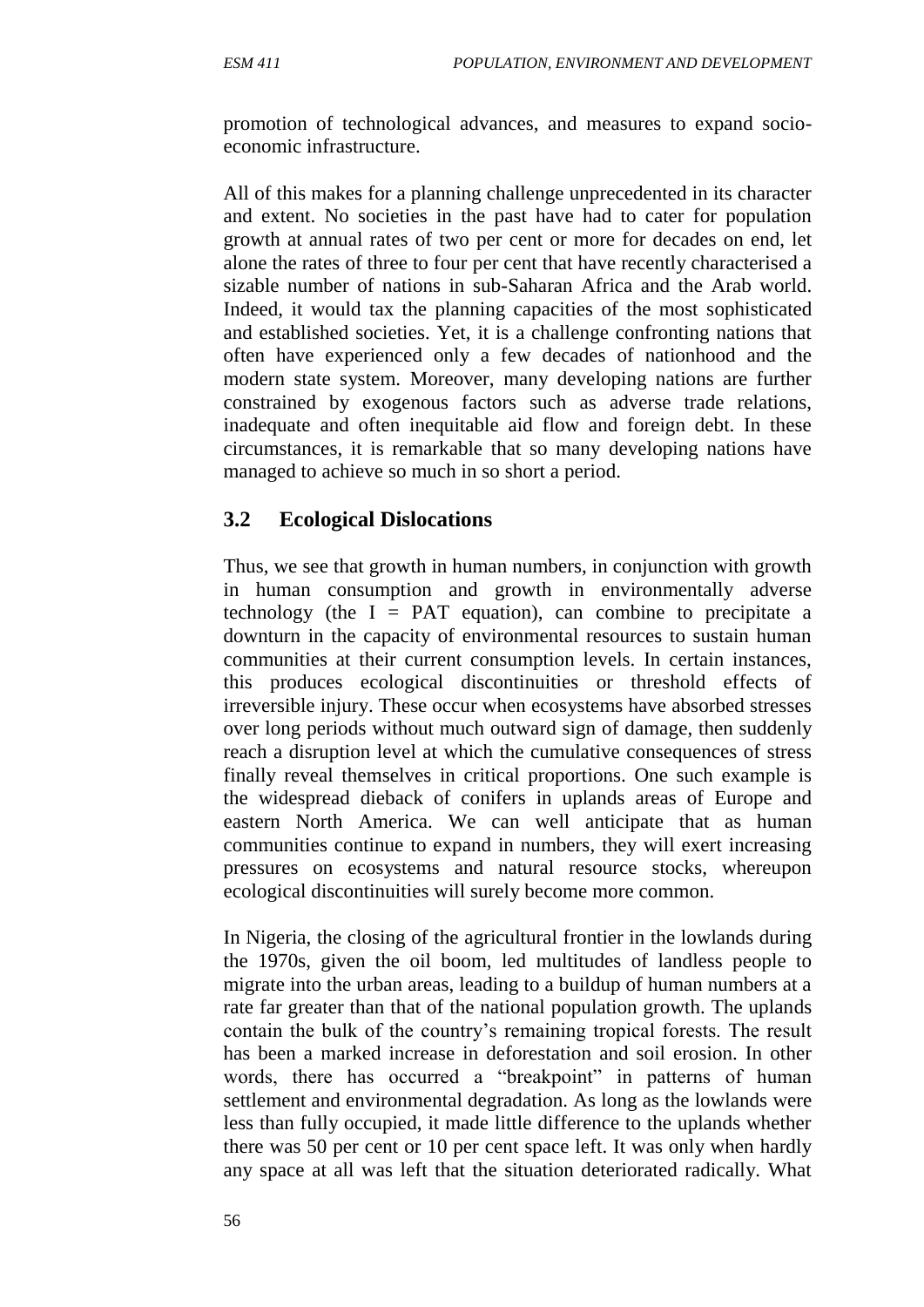had seemed acceptable became critical and a profound shift occurred in a very short pace of time.

The problem of land shortages, complained by farmland fragmentation, is becoming widespread in many if not most developing countries, where land provides the main livelihood for almost 60 per cent of the population and where most of the fertile and accessible land has already been occupied. During the 1970s, arable areas were expanding at roughly 0.5 per cent a year. But during the 1980s, the rate dropped to only half as much. And primarily because of population growth, the amount of per capita arable land declined by 1.9 per cent a year. As far back as 1975, some 25 million square kilometres of land were worked by 1.2 billion people, yet only 563 million of them could be fed sustainably with the low-technology farming methods generally practised. Many of these lands were in rain forest zones, susceptible to soil erosion. Population overloading served to aggravate the pace of land degradation.

Consider too an instance where a potentially renewable resource suddenly becomes overwhelmed by rapid population growth. Most people in the developing world derive their energy from fuel wood. As long as the number of wood collectors does not exceed the capacity of the tree stocks to replenish itself through regrowth, the local community can exploit the resources indefinitely. They may keep on increasing in numbers for decades, indeed centuries, and all is well, provided they do not surpass a critical level of exploitation. But what if the number of collectors grows until they finally exceed the self-renewing capacity of the trees – perhaps exceeding it by only a small amount? Quite suddenly a point is reached where forest cover starts to decline. Season by season the self-renewing capacity becomes ever more depleted: the exploitation load remains the same, and so the resource keeps on dwindling. More and more, a vicious circle is set up, and it proceeds to tighten once the level of exploitation becomes non-linear.

Note that this scenario applies even if the number of collectors stops growing. The damage is done. But if the number of collector continues to expand through population growth or migration, the double degree of overloading (derived from an ever shrinking stock exploited by ever more collectors) becomes compounded. There ensues a positive feedback process that leads to acute fuel wood scarcity, and then all too quickly the stock is depleted to zero. The process occurs all the more rapidly as the stock is progressively used up.

The essence of the situation is that the pace of critical change can be rapid indeed. As soon as a factor of absolute scale comes into play, the self-sustaining equilibrium becomes disrupted. A situation that seemed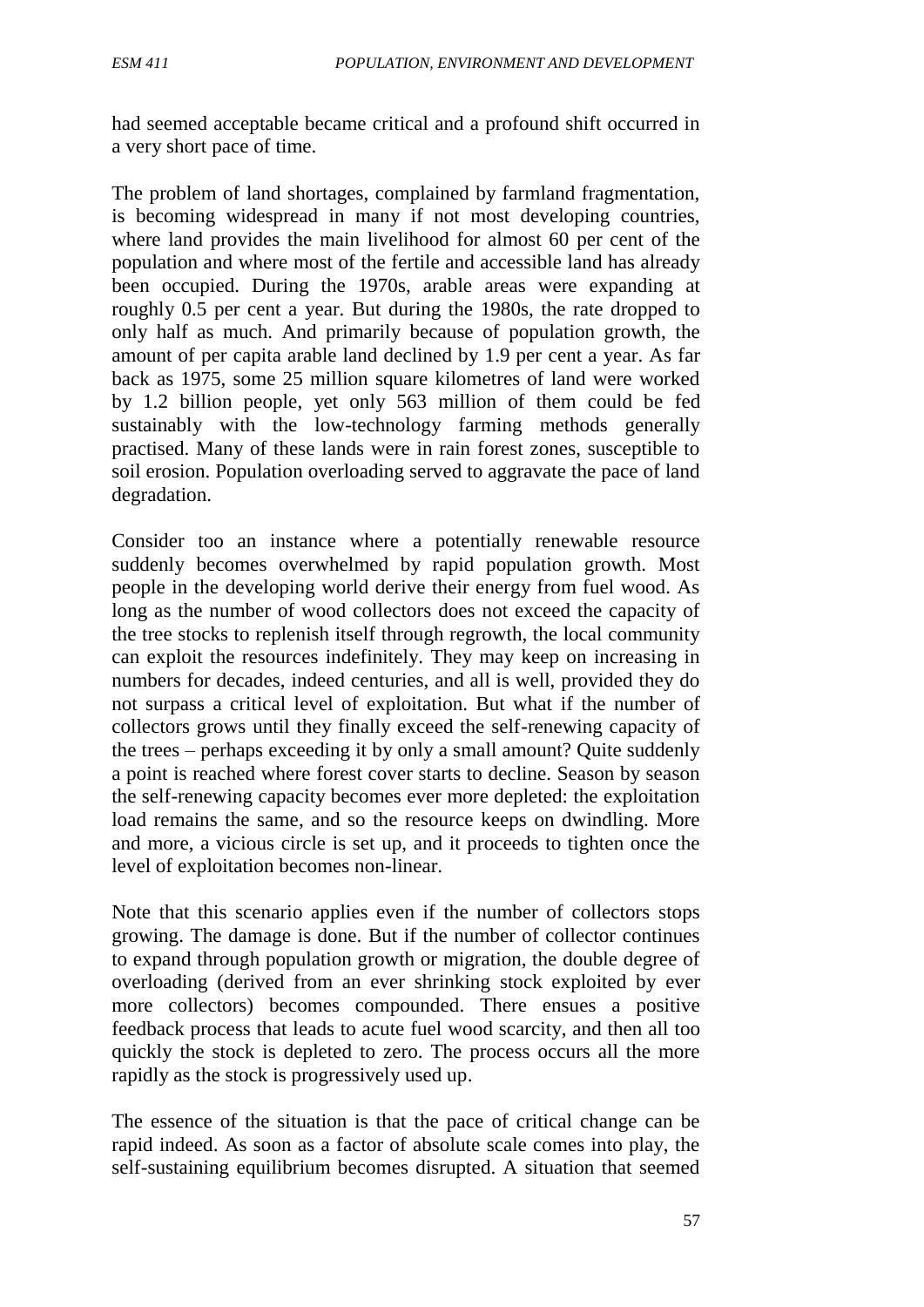as if it could persist into the indefinite future suddenly moves on to an altogether different status.

We encounter this non-linear relationship between resource exploitation and population growth with respect to many other natural resource stocks, notably forest, soil cover, fisheries, water supplies and pollutionabsorbing services of the atmosphere. Whereas resource exploitation may have been growing gradually for very long period without any great harm, the switch in scale of exploitation induced through a phase of unusually rapid population growth can readily result in a slight initial exceeding of the sustainable yield, whereupon the debacle of resource depletion is precipitated with surprising rapidity.

#### **3.3 Towards a Sustainable Future**

The effort to establish a sustainable future, one capable of supporting between 11 and 14 billion people by the year 2010, will require major changes in our economic, political and social structures. This applies to all nations of the global community. Many policy options are available, especially the incorporation of population and environment concerns into national planning from start to finish.

Developed and developing countries alike can embark immediately upon this reorientation by formulating comprehensive development strategies that reflect the myriad interactions between population, natural resources, consumption and technology. They can also establish analytic systems of natural resource accounting, which in turn will serve to highlight the unsustainable resource use patterns that now tend to be the norm given the same four factors of population, natural resources, consumption and technology.

These two initiatives alone will go far to establish a sustainable future for all nations. But it is also true that developing nations face exceptional challenges of economic advancement, population growth, environmental decline and development imperatives overall.

First of all, consider two measures that will require much more collaboration on the part of developed nations viz-a-viz developing nations: correcting the imbalance in international trade, so that developing nations receive more efficient and equitable prices for their exports together with greater access to major markets; and immediate relief for the international debt burden.

At the same time, developing nations can engage in basic reforms to emphasise the sustainable management of natural resources - in conjunction, of course, with comprehensive population planning. It is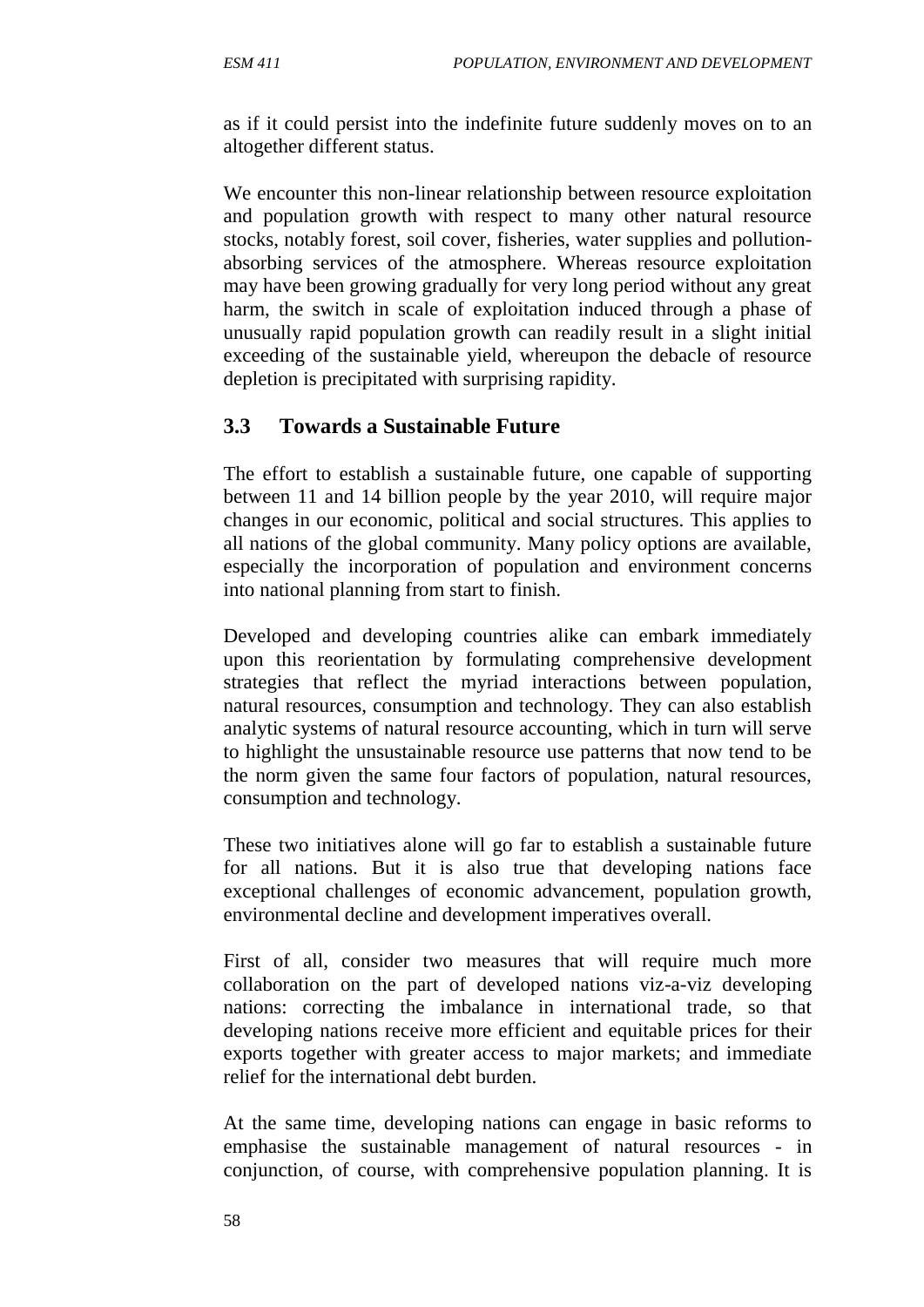only by integrating environment and population factors into planning strategies that developing nations can hope to balance their ever growing populations with their natural resource base. It is also viral that such policy initiatives be integrated throughout government systems, rather than being assigned to individual ministries (often at odds with each other over planning priorities and budgets). In turn, this will enable coordinated efforts to formulate policies and programmes to conserve soils, water, forests, watersheds and coastal zones and to expand family planning services and maternal and child health care nationwide. All of these policy initiatives are prerequisites for a sustainable future.

In concert with these measures, developing world governments | should undertake two further sets of initiatives that often receive scant attention. First, they should enable local communities to exercise greater control over decisions affecting their own welfare. If governments are to make progress with such problems as depletion of natural resources, faltering food production and rural-urban migration, they should direct more emphasis to grass roots needs as perceived by local people.

Second, developing world governments should recognise the role of women on the environmental front. Women often play a pivotal part in managing environmental resources, yet all too often this function is overlooked by development strategies.

In sub-Saharan Africa, for example, women often produce up to 75 per cent of food grown for domestic consumption and they are responsible for much soil conservation and tree planting among other environmental activities. So development strategies should take account of women's efforts to safeguard local resources. In those countries where governments have recognised the crucial contribution of women, natural resources tend to be utilised more sustainably and in some cases environmental degradation has been reversed.

Thus it is imperative that women's status be improved through more opportunities for education and employment, and especially for access to maternal and child health care in conjunction with family planning services. Where governments have improved the status of women, as in Nigeria, for instance, birth rates have come down.

Finally, it is evident that prospects for developing countries to make solid gains as regards population and environment issues will be at least partially contingent on major macro-economic forces that can either help or hinder their progress. To a considerable extent this will require more collaboration on the part of developed nations to provide immediate relief for the international debt burden, as well as efforts to correct imbalances in international trade, so that developing countries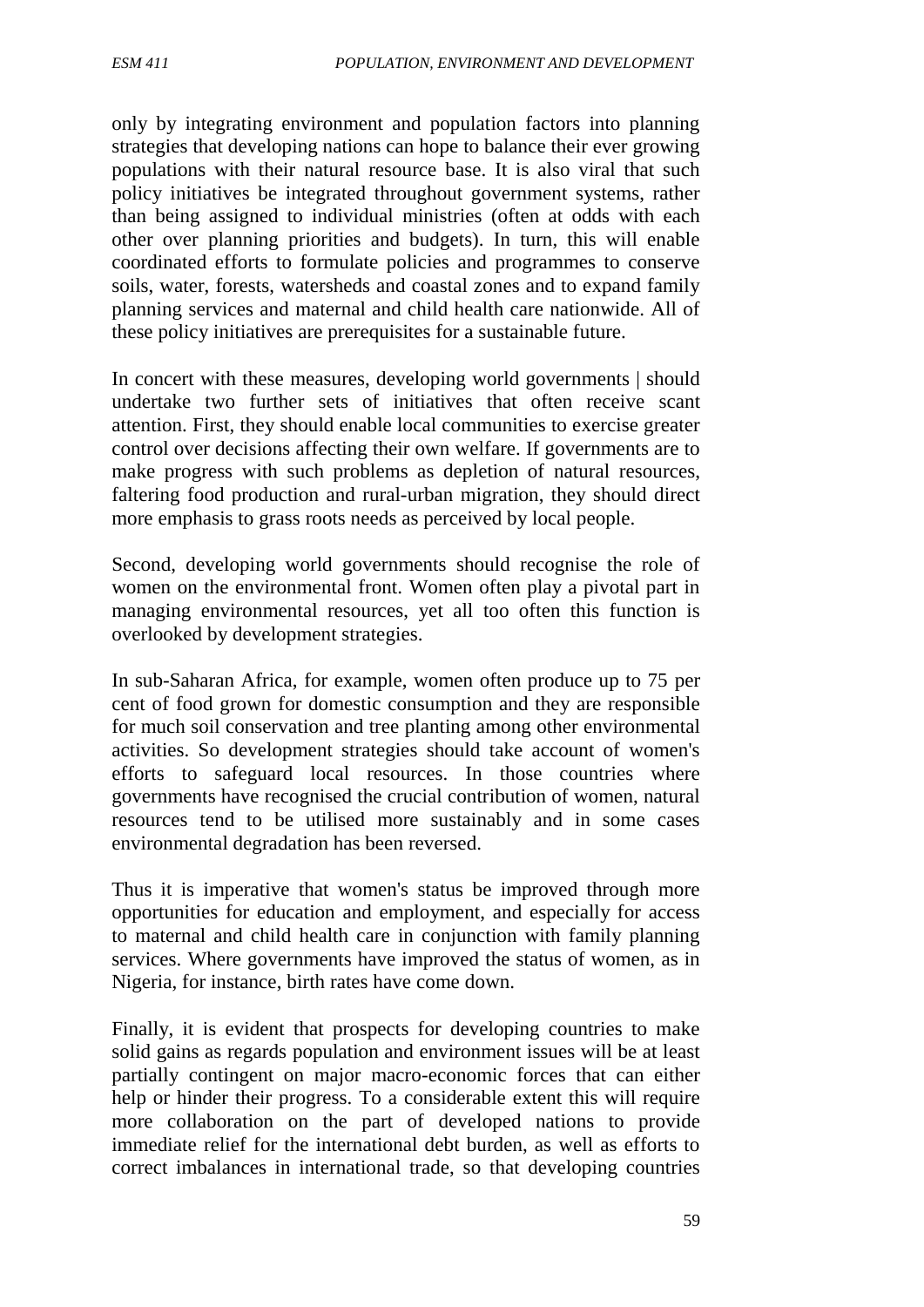receive more efficient and fair prices for their exports, plus improved access to major markets.

What is generally missing is the political will to get on with the task. But this may well reflect an inadequate grasp of the concealed costs of inaction on the part of political leaders together with the many positive payoffs that will stem from incisive and timely initiatives. In the next two units, we shall lake a detailed look at the problems and the opportunities in the interconnected sphere of population and environment.

During the past decade, Nigeria has made impressive efforts to bring down its population growth rate. The country's population is growing by around 3.1 per cent a year. The government has launched a nationwide family planning programmes. Modern contraceptive use has risen rapidly: from 14 per cent in 1982 to nearly 30 per cent today. The programme, however, relies heavily on only one form of contraception the pill. Nearly 95 per cent of all women practising some form of birth control use it.

#### **4.0 CONCLUSION**

In this unit, you have learned a number of issues, which relate to environment viz-a-viz social factors. You now know what to do in order to set yourselves on track towards a sustainable future. The scientific understanding is there, the relevant technologies are available, the economic analyses are in place; the policy imperatives are established. In addition, we have plenty of specific experience to demonstrate we can succeed when we apply ourselves to the challenge.

#### **5.0 SUMMARY**

What you have learned in this unit concerns the connectedness of environmental factors to social factors in the development processes. The role of women is particularly mentioned as they are the vanguard to soil conservation as well as preservation of local resources.

#### **6.0 TUTOR-MARKED ASSIGNMENT**

- 1. Discuss how the developing world can engage in sustainable development.
- 2. Discuss the fact that environmental impact is as a result of population growth.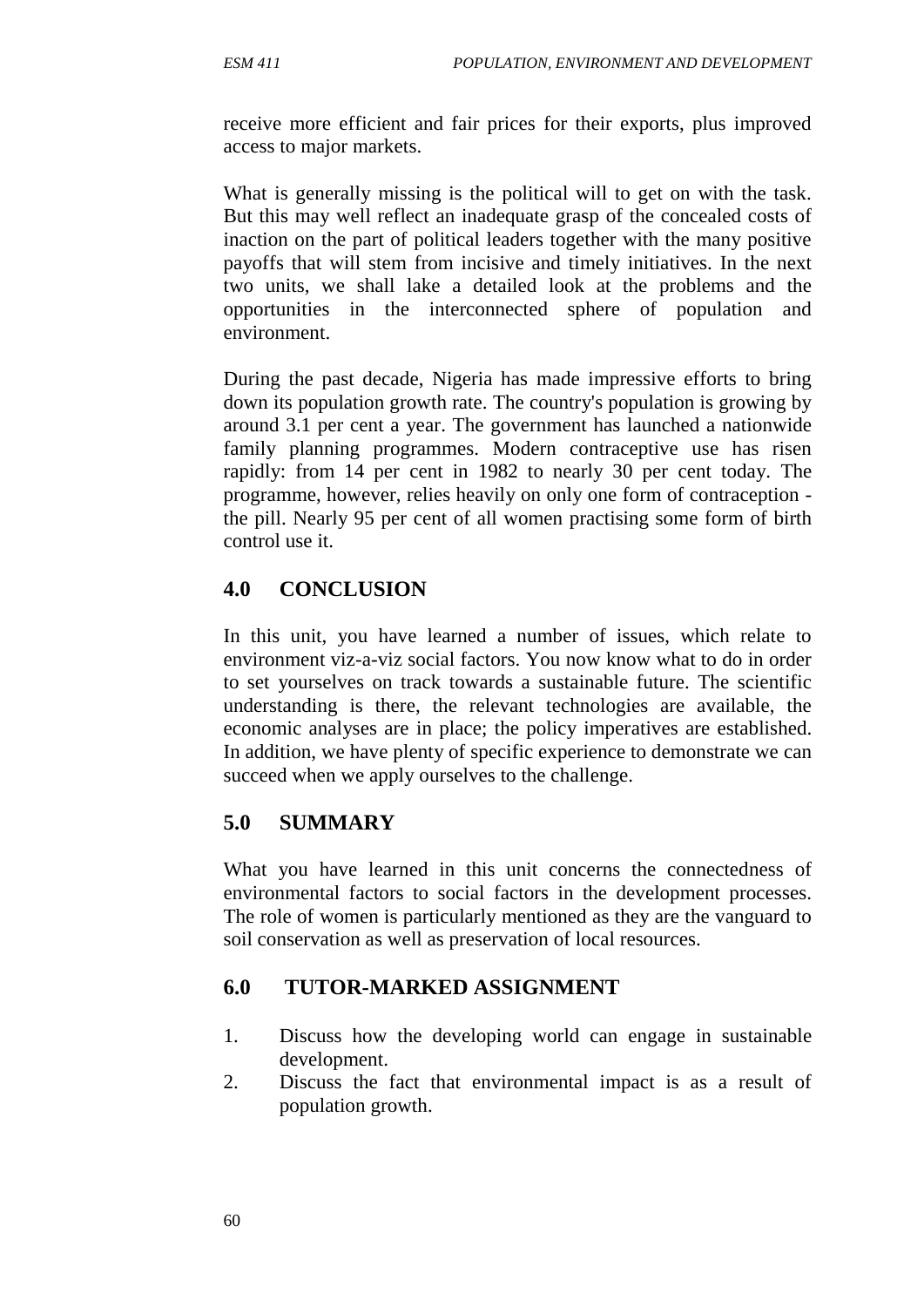#### **7.0 REFERENCES/FURTHER READING**

- Ekop, G. (2000). "Demographic Pressure and the Consequences on Sustainable Physical Environment in the Niger-Delta Region of Nigeria." In: *Environmental Problems of the Niger-Delta.* Akinjide Osuntokun (Ed.). Nigeria: Friedrich Ebert Foundation Lagos.
- Frances, M. L. & Rachel, S. (1989). "*Taking Populations Seriously."*  London: Earth Scan Publication Limited.
- Jones, H.U.W. (1990). *Population Geography* (2nd ed.). London: Paul Champion Publishing Limited.
- United Nation (2010). *World Population Polices 2009*, ST/ESA/SER/A 293. New York World Commission on Environment and Development (WCED).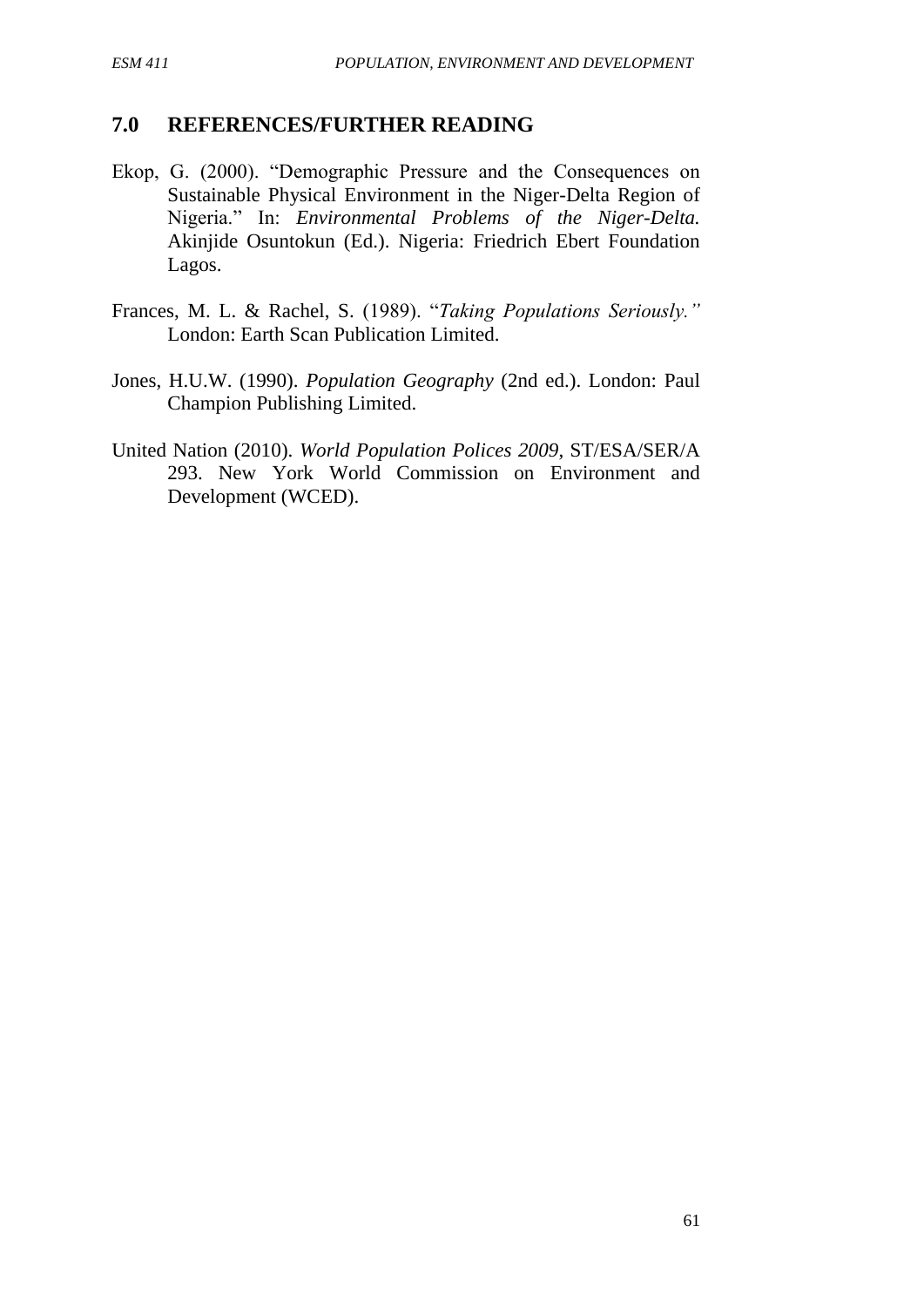### **UNIT 3 THE TRANSITION OF SOCIETIES FROM HUNTING AND GATHERING TO AGRICULTURE**

#### **CONTENTS**

- 1.0 Introduction
- 2.0 Objectives
- 3.0 Main Content
	- 3.1 The Development of Early Settlements and Population Activities
	- 3.2 Scales and Generalisations in Population and Environmental Issues
	- 3.3 Distribution and Density of Population
	- 3.4 Population Development Interrelations
- 4.0 Conclusion
- 5.0 Summary
- 6.0 Tutor-Marked Assignment
- 7.0 References/Further Reading

#### **1.0 INTRODUCTION**

In the previous studies, we had seen that the environment plays an important role in our lives. We depend on the environment for our food, water, fresh air and building materials. We have also seen that the environment is under a heavy pressure and losing its ability to produce the products we need for survival. In this unit, we will describe the population of early settlements and how they interacted with the environment.

#### **2.0 OBJECTIVES**

At the end of the unit, you should be able to:

- discuss Neolithic revolution
- identify the types of plants and animals that were domesticated
- mention and discuss the physical features which aided farming as the main occupation in the three river basins.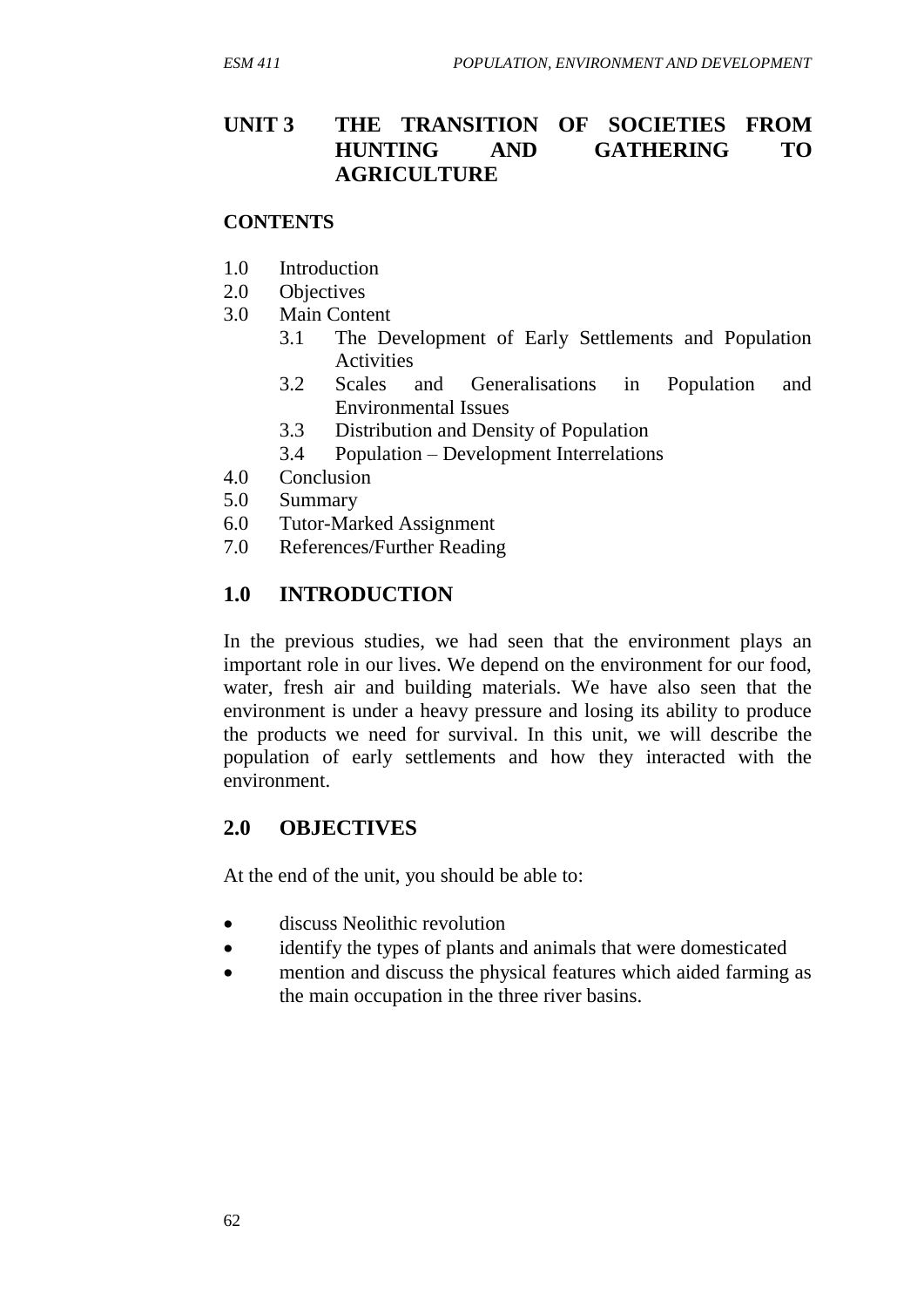## **3.0 MAIN CONTENT**

### **3.1 The Development of Early Settlements and Population Activities**

About 8000 BC, at the last ice age, the world's population consisted of small bands of hunters and collectors living in subtropical lands at a subsistence level. These groups of people, who were usually migratory, could support themselves only if everyone was almost continually involved in the search for food. At this time two major technological changes, known as the 'Neolithic revolution,' turned the migratory hunter-collector into a sedentary farmer. The first was the domestication of animals (sheep and cattle) and the second the introduction and cultivation of new strains of cereals (wheat, rice and maize). This gradually led to food surpluses and enabled an increasing proportion of the community to specialise in non-farming tasks.

The evolution in farming appears to have taken place independently, but at about the same time, in three river basins: the Tigris-Euphrates in Mesopotamia, the Nile, and the Indus. These areas had similar natural advantages:

- flat flood plains next to large rivers
- rich, fertile silt deposited by the rivers during times of flood
- dry climate which maintained soil fertility as there was limited leaching (though these areas were more moist than they are today)
- warm subtropical climate
- permanent water supply from the rivers for domestic use and, as farming developed, for irrigation
- dry climate allowing mud from the rivers to be used to build houses.

By 3000 BC, larger towns and urban centres had developed with an increasingly wider range of functions. Administrators were needed to organise the collection of crops and distribution of food supplies; traders exchanged surplus goods with other urban centres; and early planners introduced irrigation systems.

#### **3.2 Scale and Generalisations in Population and Environmental Issues**

The study of any environment, whether natural or altered by human activity, involves numerous different and interacting processes. The relative importance of each process may vary according to the scale of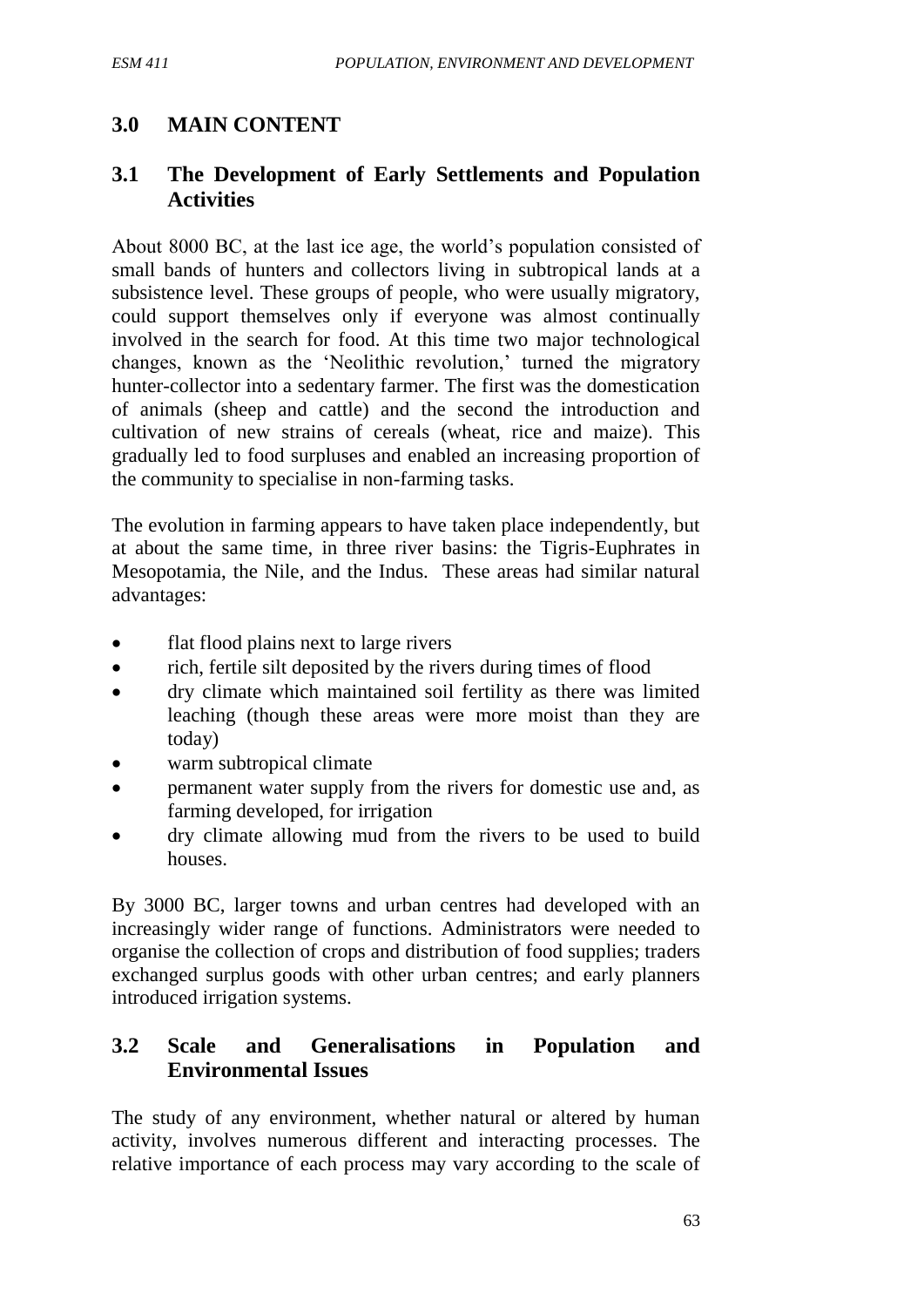the area under study: global or **macroscale**; intermediate or **mesoscale**; and local or **microscale**.

For example, in a study of soils, it is climate which tends to impose the greatest influence upon the formation and distribution of the major global types (e.g. the podsol and chernozem). At a smaller, regional level (e.g. Mediterranean), rock type may be the major influencing factor (e.g. terra rossa and rendzina). Within a small area, such as a river valley where climate and rock type are homogenous, relief may be dominant, as seen in the catena.

A common problem with scale, as with models is that a chosen level of detail may become either too large and generalised or too small and complex to be meaningful in addressing the problem. Population distributions and densities may be studied at a variety of scales. At a world scale the pattern shown is so general and deterministic that it may lead you into an oversimplified understanding of the processes which produced the apparent distribution and density. Indeed, some of the generalised patterns do not stand up to careful scrutiny when studied at a more local scale or over a period of time.

Although it may be easier to identify and account for distributions, densities and anomalies at the national level, it is more difficult in the case of a country the size of Brazil than it is for a smaller country such as Uruguay. Yet it is often only by looking at a smaller region or an urban area that the complexities of the different and multiple processes become most apparent.

In the study of human population it is important to remember that the situation is dynamic, not static. The number of people constantly changes in time, in space and at micro-meso and macro-scales in the population system.

#### **3.3 Distribution and Density of Population**

The distribution of population over the world's surface is uneven and there are considerable variations in density. One of the best means of illustrating distributions is using a dot map, where each point or symbol represents a given number of people. However, this method creates the problem of having to select the value and size of the dot.

Densities are usually shown by a choropleth map, although such maps are easy to read, once a class interval has been chosen they tend to hide concentrations. Densities give the impression that the number of people living in each square kilometre is equally distributed across the country. It also suggests that there is an abrupt change in the population density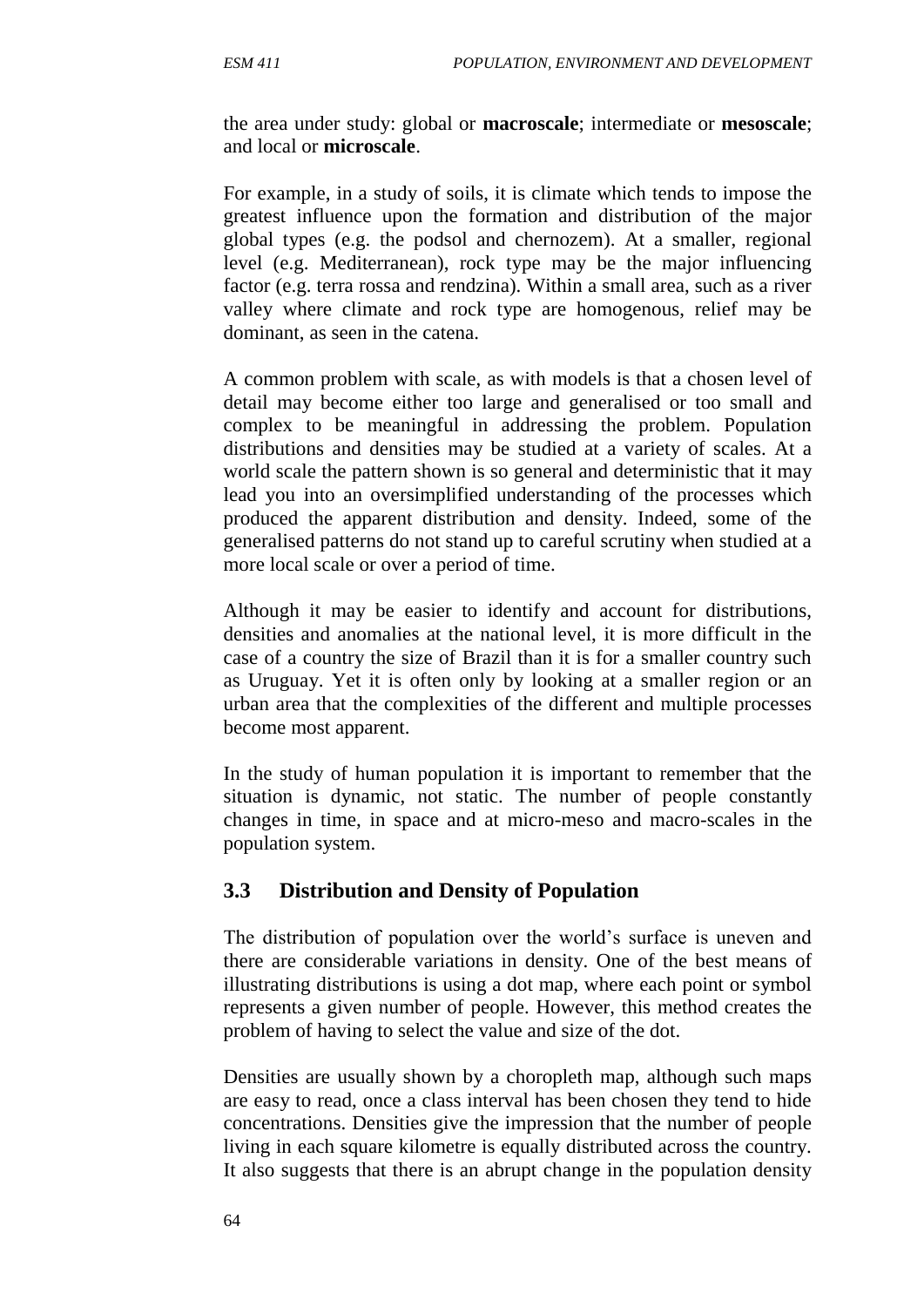on crossing national boundaries, because the total population of the area has been divided by its total area.

It has been noted that population is a very important element in development planning. Population censuses are the primary sources of the basic data required for planning, for administration and also for many aspects of economic and social research. These include planning for education, housing, agriculture, rural-urban migration which often lead to squatter settlements in the urban centres, manpower and labour, health and other infrastructural facilities. The main population questioning Nigeria has revolved around the issue of numbers. In other words, how many Nigerians are there at any point in time?

The history of Nigerian census taking dates as far back as 1866 when the first organised attempt was made to enumerate the population of Lagos area. Since 1866, there have been 15 documented attempts to enumerate the population of either part or the entire territory of Nigeria. The earliest attempts were through conjectural estimates or through tax returns. These were followed by partial census and later complete national censuses. Since the first census was conducted, each census figure was disputed by one segment or the other in the country. There were and still are accusations of either undercount of same ethnic groups or over count of some other ethnic groups. Rather than seeing census taking as a scientific/technical exercise it has been regarded largely as a political issue in this country. It is notable that the last two census exercises in the nation; i.e. those done in 1991 and 2006 have been accepted albeit with some reservations from certain stakeholders (Oyekanmi, 1992;Oyekanmi and Ogunlade, 2008; Edewor, 2008) as quoted in Oyekanmi (2011). The counts gave total population figures of 88,992,220 in 1991 and 140,431,790 in 2006 for the nation (NPC.1998; 2009). If one uses the medium variant estimate of natural increase rate of 2.5 per cent per annum by the United Nations the population of the country by mid-2010 is put at 158,259,000: By the year 2020 it is projected by the medium variant that the population would be 175,928,000 (UN, 2009). The age distribution shows a very young age structure where about 41 per cent of the total populace is less than 15 years of age. On the other hand about five per cent of the nation's population is aged 60 years and above.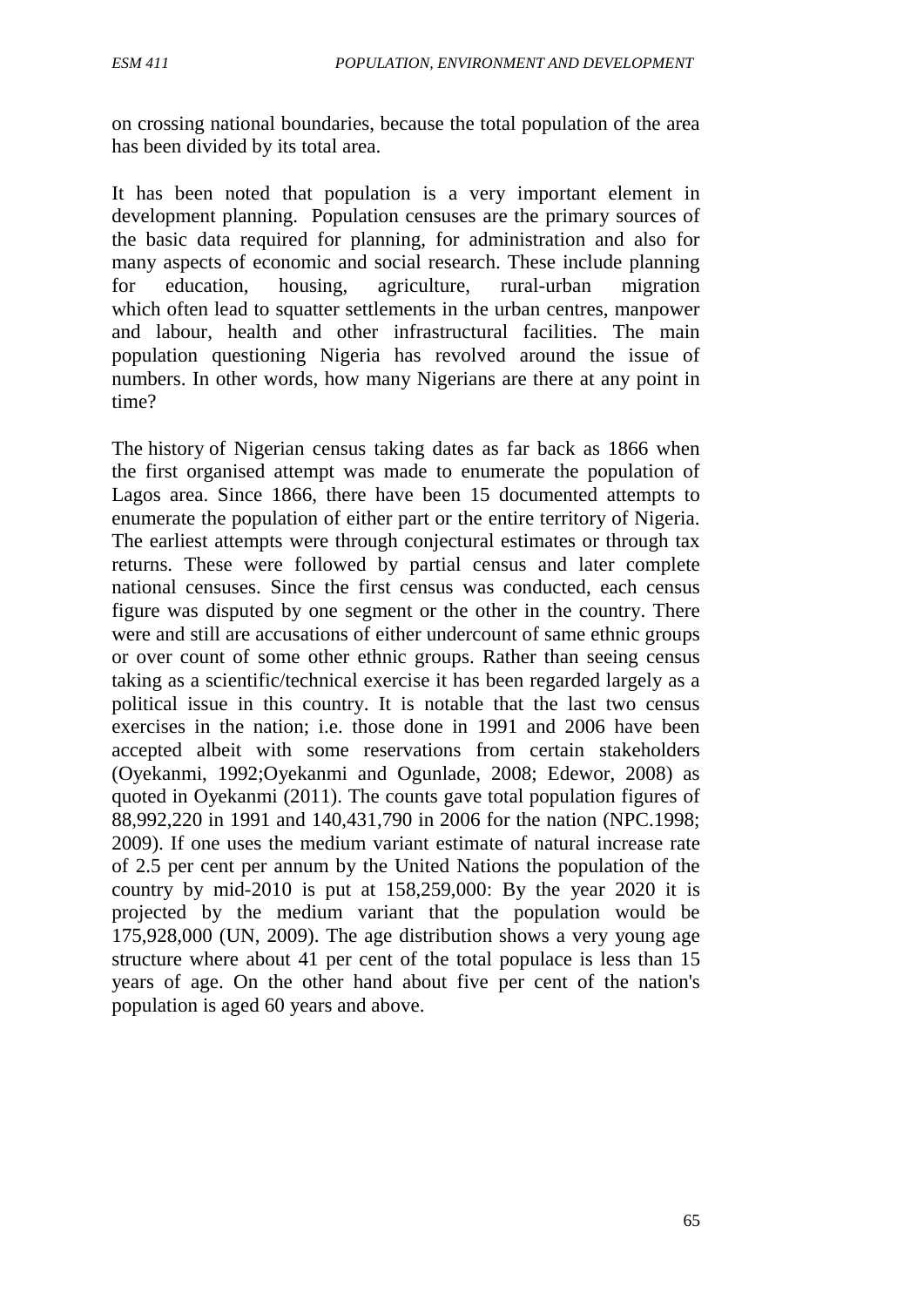#### **3.4 Population-Development Interrelations**

The people are also the contributor of labour, one of the factors of production, the others being land arid capital. It is in the process of obtaining these other two factors of production that many developing countries get into trouble in an effort to develop. According to Oyekanmi (2011), the dilemma of whether to rely on local resources for production purposes or to be externally dependent has been a major problem of many developing or emerging nations of the world. First the plundering of the resources of the colonies for the sustenance of the colonial masters; then the tele-guiding of the newly independent nations especially through selected, not duly elected, rapacious leaders who saw themselves more as agents of the former masters than representing the interests of the masses whom they govern. Later on came concepts like Structural Adjustment Programme in the 1980s, Globalisation in the 1990s, and of recent Millennium Development Goals through which the developing nations such as Nigeria are made to feel dependent *ad infinitum* on the metropolitan and developed countries., The goals of development as defined by the developed nations are perpetually being shifted out of the grasp of the developing nations. As of September, 2010, the meeting convened by the UN in New York has already indicated that most developing countries especially those in Africa would not be able to meet the targets of the MDGs by year 2015 largely because the developed countries have not fulfilled the promises they made to donate funds for the use of the developing nations. While that bitter pill is yet to be swallowed .another trap is being laid in form of greenhouse gas effect and ozone layer depletion with recommendations being made on penalising factories which emit certain gases into the atmosphere. It is obvious that it would be very difficult, if not impossible for industrialists who are already struggling under burdens of loans in Nigeria to get the resources to replace old machinery and re-train the workers who will operate the new equipment. Worthy of note is the practice whereby machinery which have been used for some decades in the developed countries are now being bought by our industrialists as fairly used/refurbished equipment with the attendant problem of wastage of already scarce resources on maintenance in addition to environmental pollution in the country (Oyekanmi, 2011).

Accordingly, the government structures/agencies which are supposed to make policies on economic and other issues in order to regulate the economy constitute a huddle to the polity in this country. Even the liberal democracy through which African nations are compelled to ape the governments of Western Europe, USA and Canada in governance have failed to yield good governance in the developing nations, including Nigeria. Several scholars have noted the defects of our democratic experiment in the post-colonial era (Goulet,1992) and state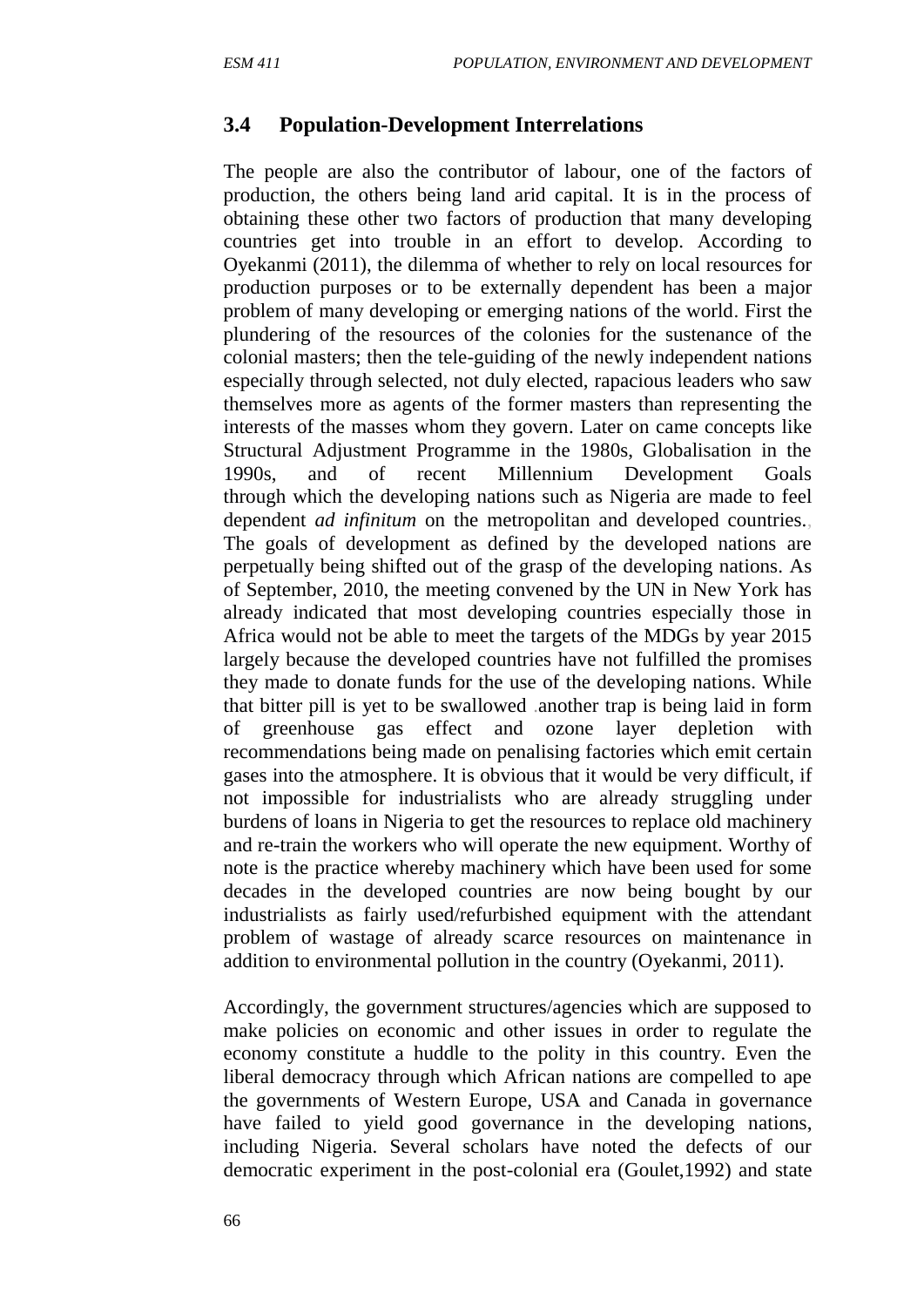that 'exogeneity' is a distinctive feature of public policy in contemporary Nigeria. There is a tendency for public policies to be influenced more by external factors consideration and the belief that solutions to local internal problems can only be found outside the country especially since 1999. Exogeneity is believed to be a negation of the core development values, with detrimental effects on domestic development and contributing to crisis of legitimacy (Oyekanmi, 2011 and Goulet, 1992).

## **4.0 CONCLUSION**

This unit has dealt with the history of the early settlers. It has also shown how the early man fed through hunting and gathering and progressively transformed into cultivation of crops and domestication of animals.

## **5.0 SUMMARY**

This unit has introduced you to the natural advantages used by early settlers to establish sources of livelihood. The unit explains the spatial distribution of population measured in terms of density, which also vary from place to place.

## **6.0 TUTOR-MARKED ASSIGNMENT**

- 1. Mention and discuss the physical features which encouraged the cultivation and domestication of animals.
- 2. Explain the interrelationship between population and development.

#### **7.0 REFERENCES/FURTHER READING**

- Durojaiye, F. O. (2005). *Development Crisis and Social Change*. Department of Sociology. Lagos: University of Lagos.
- Goulet, D. (1992). "Development: Creator and Destroyer of Values", *World Development.* Vol. 20 No.3.
- National Population Commission (1998). *1991 Population Census of the Federal Republic of Nigeria: Analytical Report at the National Level*. Abuja: NPC.
- NPC (2009). *2006 Population and Housing Census of the Federal Republic of Nigeria, National and State Population and Housing Priority Tables* (Volume 1). Abuja: National Population Commission. August 2009.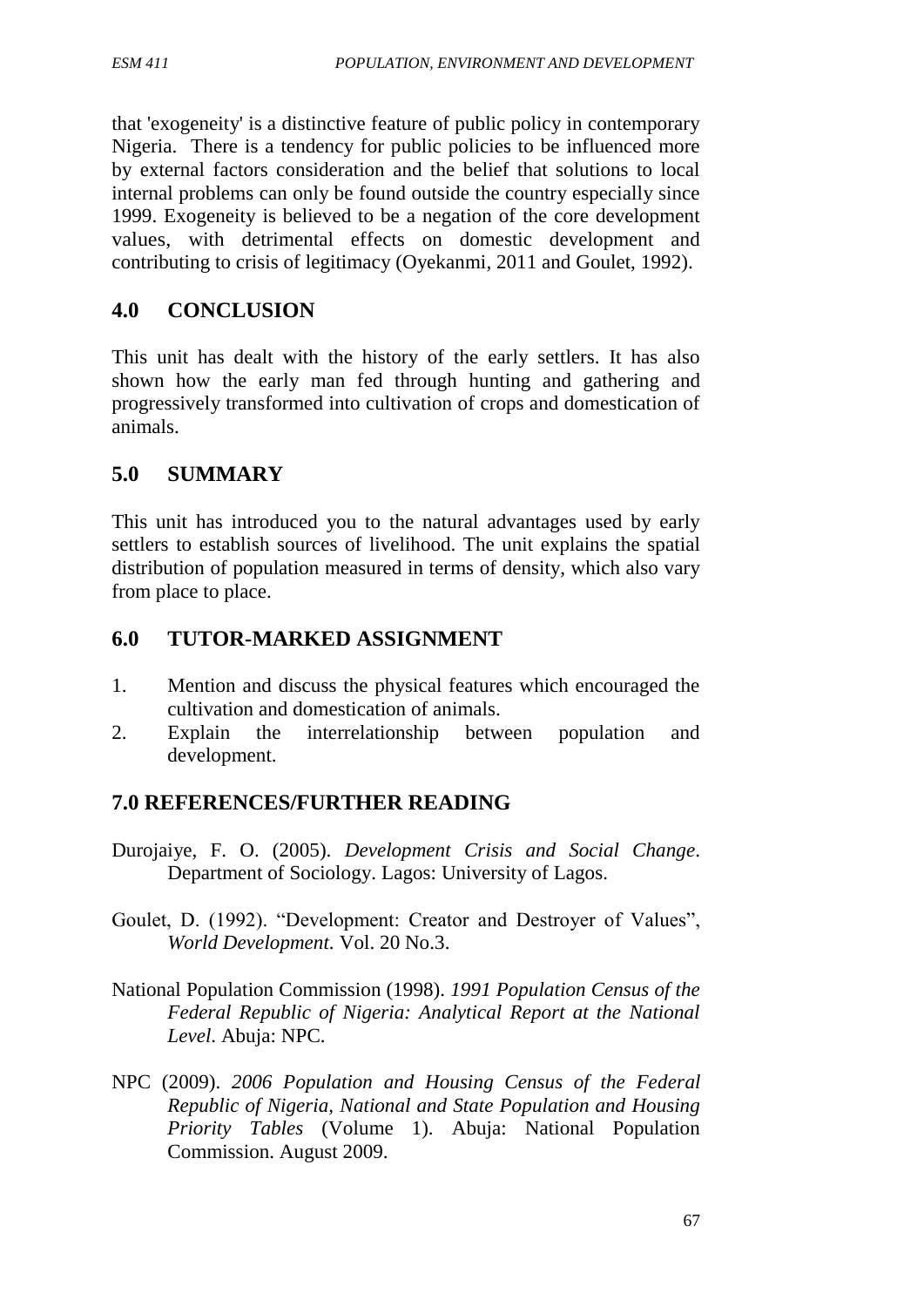- Oyekanmi, F.A.D. (2011). "Population and Development: Myths and Realities in Nigeria". An Inaugural Lecture Series 2011, University of Lagos, Lagos, Nigeria.
- United Nation (2010). *World Population Polices 2009, ST/ESA/SER/A 293*. New York.
- Waugh, David (1990). *Geography: An Integrated Approach*. Hong Kong: Thomas Nelson and Sons Ltd.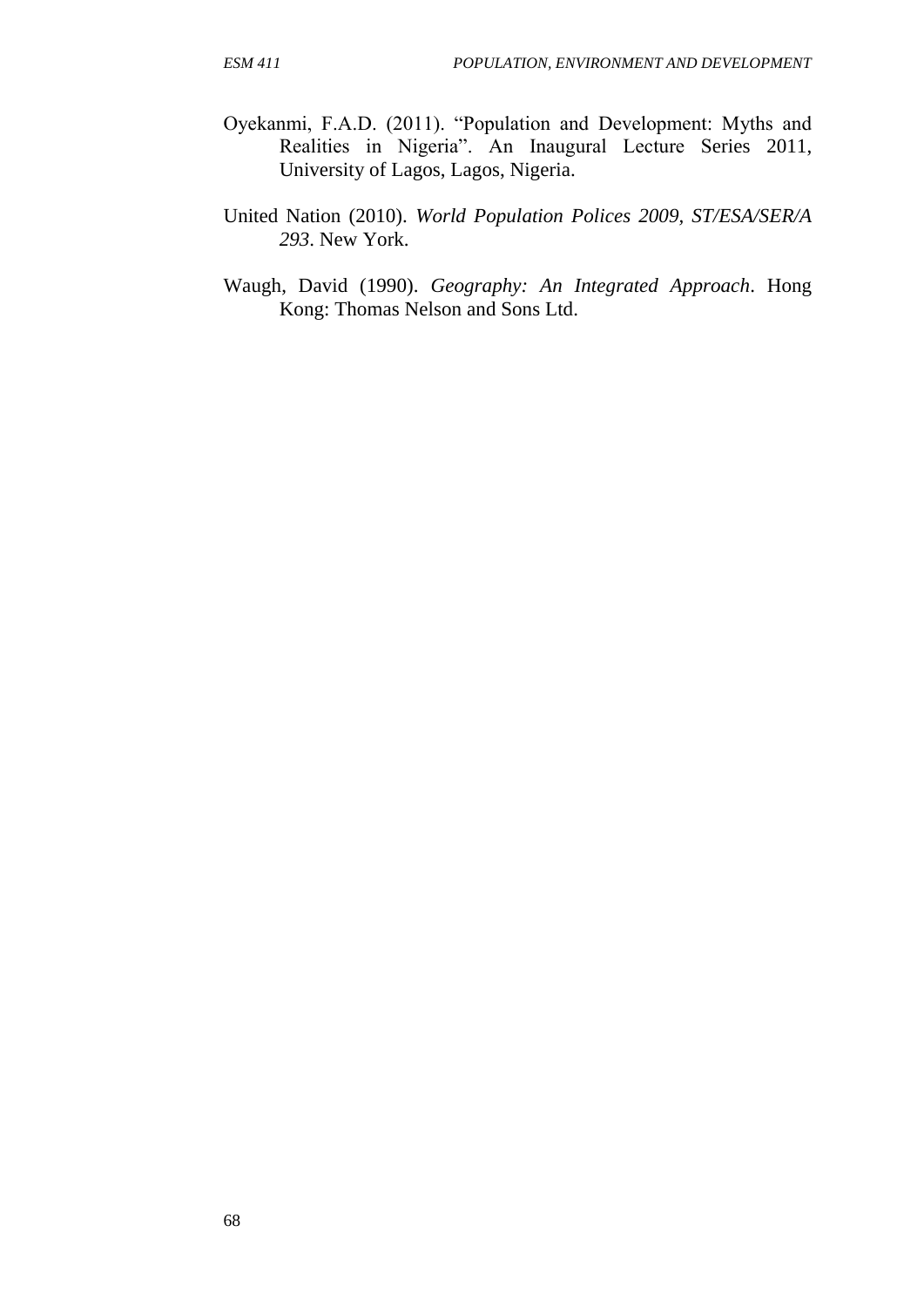# **MODULE 2**

- Unit 1 The Responses of Civilisation to Environmental **Constraints**
- Unit 2 The Population Dimension
- Unit 3 Population Impacts on Environment, Natural Resources and Quality of life

# **UNIT 1 THE RESPONSES OF CIVILISATION TO ENVIRONMENTAL CONSTRAINTS**

# **CONTENTS**

- 1.0 Introduction
- 2.0 Objectives
- 3.0 Main Content
	- 3.1 The Less Developed Countries (LDCs) and More Developed Countries (MDCs) Population
	- 3.2 The Carrying Capacity of the Earth
	- 3.3 Technology Versus Social Values and Social Action
	- 3.4 Population History: The Pattern of Accelerating Growth
- 4.0 Conclusion
- 5.0 Summary
- 6.0 Tutor-Marked Assignment
- 7.0 References/Further Reading

# **1.0 INTRODUCTION**

This unit is expected to provide background information on the transformational processes of man within his environment. The unit spans through the abilities of man and his ingenuities at solving fundamental challenges for his survival.

# **2.0 OBJECTIVES**

At the end of this unit, you should be able to:

- identify the needs of mankind in his environment
- discuss the growth pattern of population in more developed and less developed countries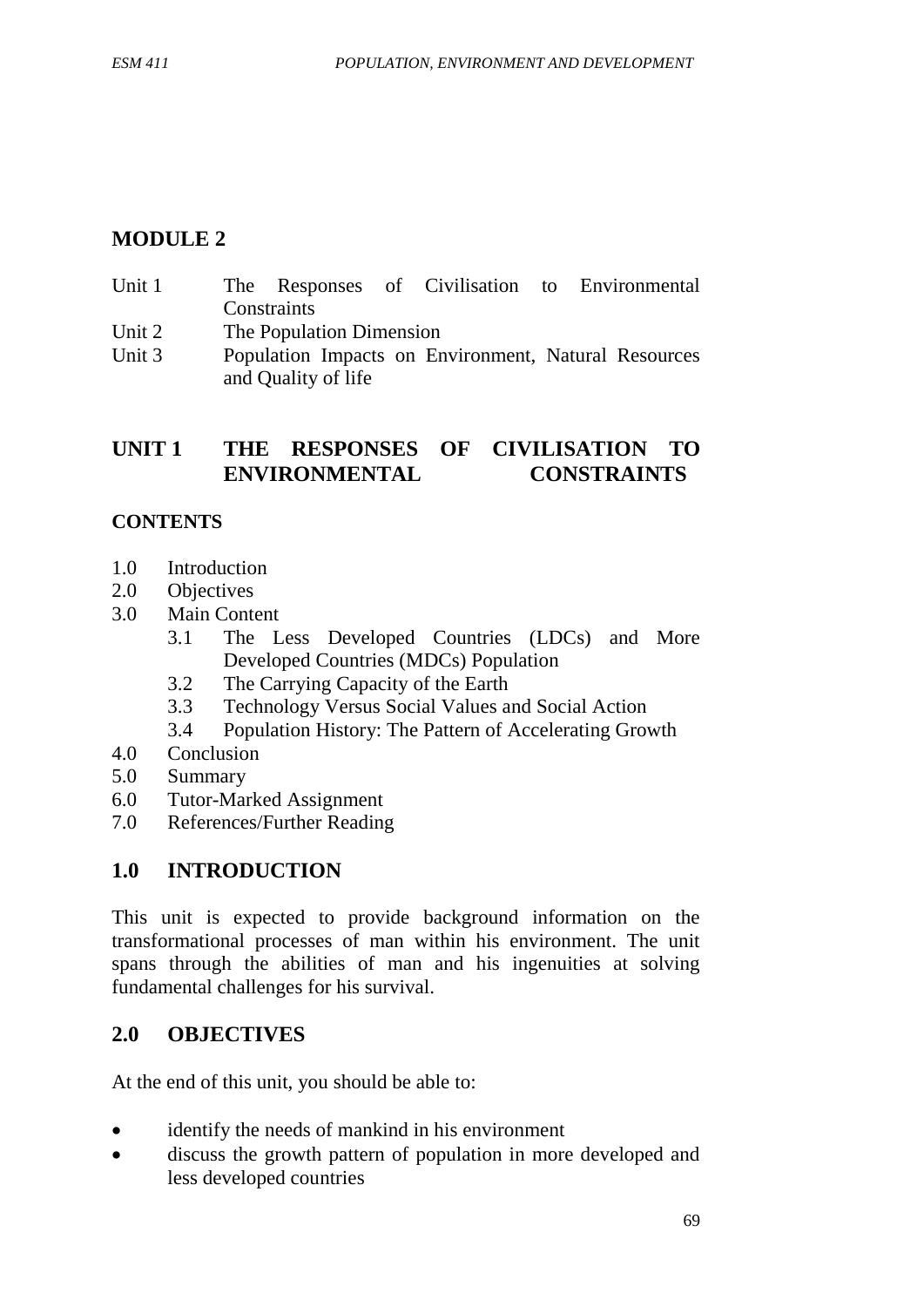state the carrying capacity of the earth in relation to population.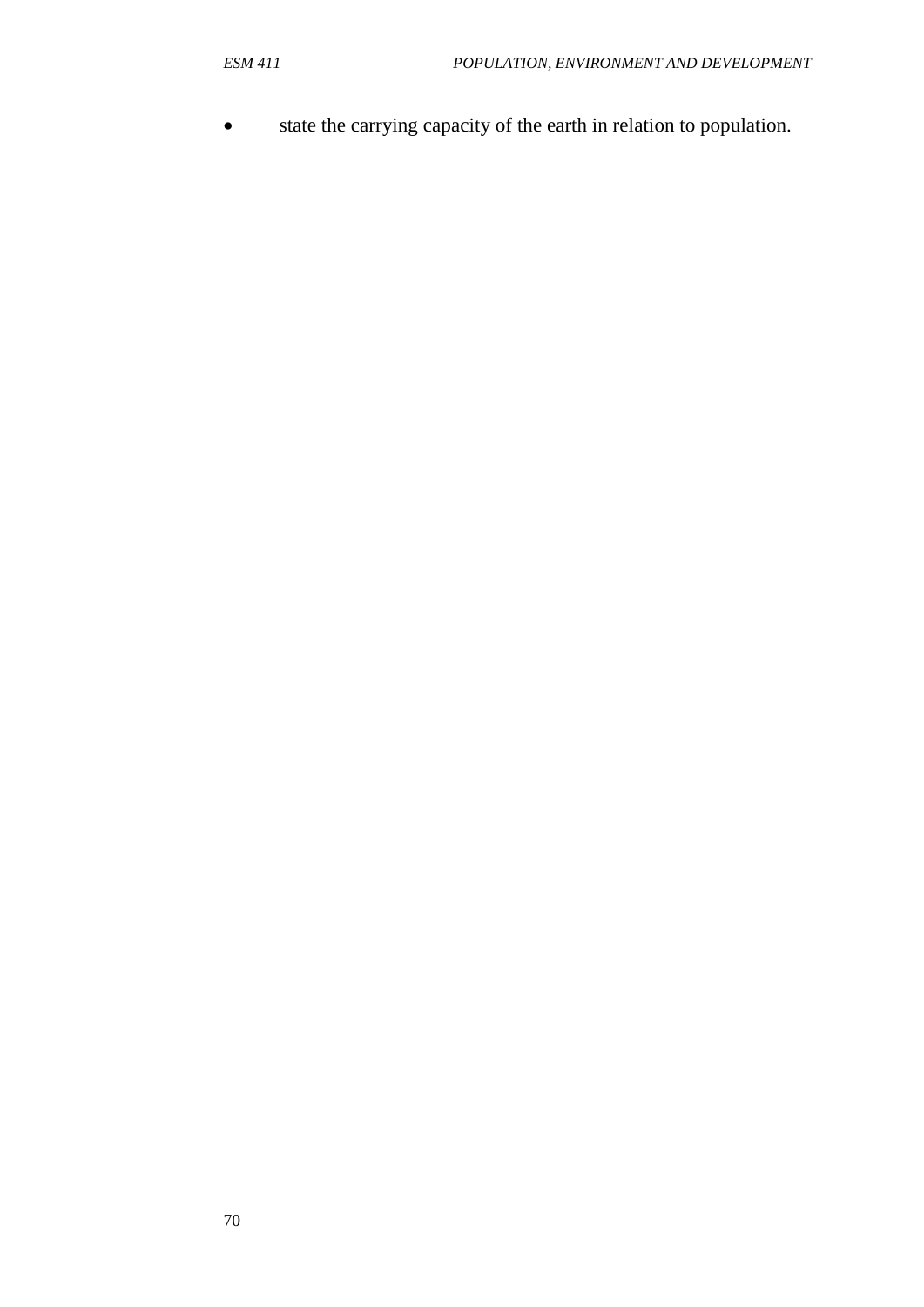### **3.0 MAIN CONTENT**

#### **3.1 The LDC and MDC Population**

Mankind as a food gatherer cannot expand beyond very limited numbers. The naked ape is restricted to warm climates, and his population growth is held within the numbers that can be fed with available plant and animals. Learning to use fire, and make clothing, and living in caves and shelters expands the climatic areas man can live in, and so increases his maximum numbers. Tools for gathering food and for hunting — digging shard and sticks, clubs, spears, nets, bow and arrow — enabled man to gather more food and to protect him against animals who want him for food.

But the animals that can be hunted and the edible plants are limited in any one area and in the world as a whole; and so human population is limited also. As human populations approach the limit, further growth comes against the checks of malnutrition and disease, war, infanticide, and sometimes sex taboos. Harrison Brown estimates that the maximum world population of food gatherers is of the order of 10 million.

Some 350 generations back, or 10,000 years ago, the gradual discovery and spread of knowledge of cultivation of food crops and the domestication of animals used for food, multiplied by several scores of times the numbers of people that could be fed. Early settled agriculture was productive enough so that about one out of 10 in the population could be occupied by other activity than food production. The smelting of metals and the development of wheeled vehicles and of oar-propelled and sailing ships raised the number of people the earth could support to several billion in the neighbourhood of the present world population or somewhat more.

During the past 200 years, there have been three groups of improvements that have increased food and other supplies, and/or decreased death rates.

- 1. The steam engine was developed and then electrical, hydroelectric, expanded use of fossil fuel, and finally nuclear power; together with associated better techniques in the production of food and clothing.
- 2. Sanitary practices have improved. Sewerage and water supply are crucial. Brushing one's teeth in the back streams of Bangkok, and getting one's drinking water from pits in the dried lake bottom east of Yogyakarta (Central Java) are no aids to lengthening life. Such practices have diminished throughout the world,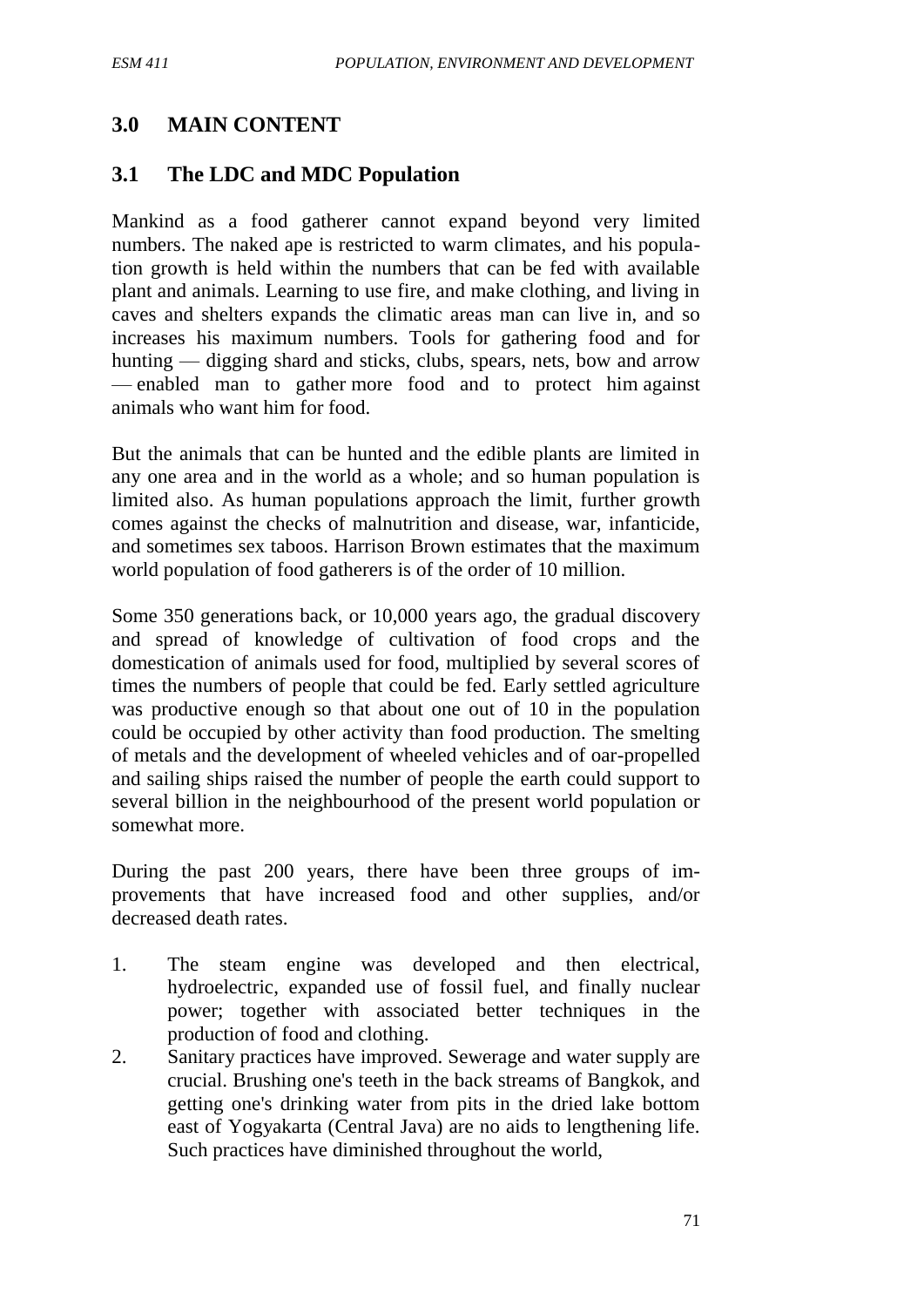3. Medical knowledge and practice have improved with respect to the prevention and cure of disease generally, and recently with the wonder world of antibiotics and chemical and other controls of insects.

In the MDCs population growth due to falling death rates has been increasingly offset by falling birth rates. With the spread of urban living, large families have been less desired. There have been successively improved means of contraception, and in some areas significant postponement of the average age at marriage. The 1971-1974 rate of increase was slightly under 1.0 per cent a year, doubling numbers in a bit over seventy years.

In LDCs, though death rates have fallen from the above causes, birth rates generally have fallen only moderately, and in some countries not at all. Hence, LDC populations are rising rapidly. In 1971-1974 the rate of increase was 2.3 per cent, which doubles numbers in thirty years, and multiplies by sixteen times in four generations.

The world as a whole was in 1971-1974 increasing its population 2.1 per cent a year — close to, but under the rate of a few years earlier, which was the fastest rate of increase ever achieved. The current rate doubles population in thirty-three years.

# **3.2 The Carrying Capacity of the Earth**

The cultivated 3.5 billion acres, or 10 per cent of the earth's surface, could be multiplied to about 14 billion, or about four times the present level. The increased demands for leveling, draining, irrigating, and fertilising require immense input of human effort and of capital. Sea water needs to be desalinised in huge quantities. Fertilisers, insecticides, and herbicides need to be produced and transported. Railways, trucking, and highways are needed; also chemical plants, and so metal production and concrete. The implication is a world that is heavily industrialised.

As to energy requirements, we have already learnt that the burning of fossil fuels - oil, gas, and coal - is increasing the carbon dioxide content of the air and increasing the dust particles in the atmosphere. The former tends to increase the earth's temperature. The latter, when added to effects of volcanic eruptions, probably tends to lower the earth's temperature; and it clearly lowers the temperature of the Arctic and Antarctic region: (because sunlight must reach them through a much thicker dust blanket than it did in past centuries) relative to the tropic regions. World wind patterns are determined by temperature differences between the polar and tropic zones, and hence this reliability of the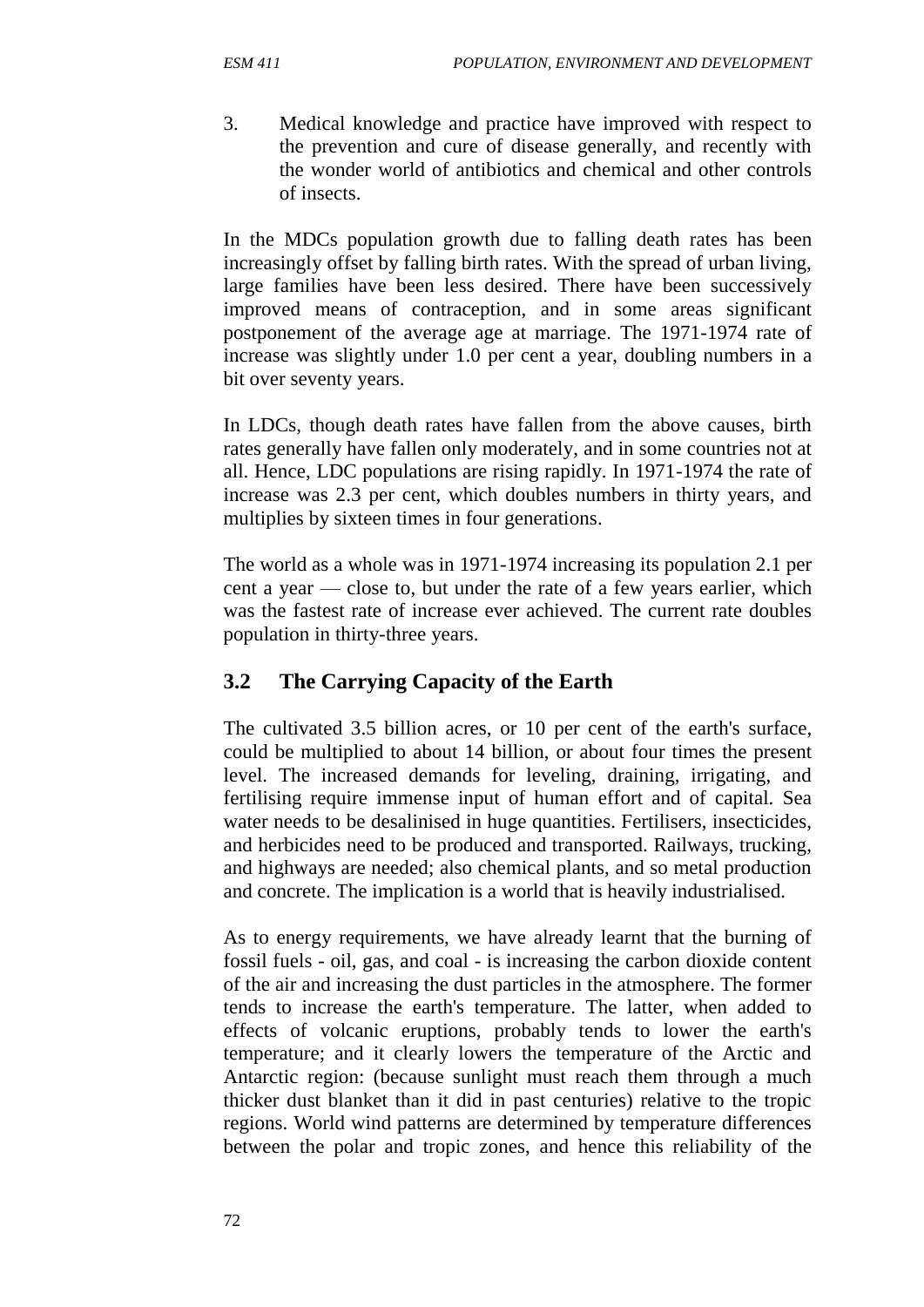monsoon rains is threatened, on which some 1.7 billion of the earth's people rely for farm crops.

Any changes in temperature and rainfall are "bad" because the world's plant, animal, and human life is sensitively adapted to existing conditions. Growing carbon dioxide and growing dust in the atmosphere are, as the world's human population increases, an uncertain but increasing menace.

Fossil fuels are limited in quantity. Coal is much more abundant than oil and gas. Its 7600 billion tonnes will last a world population of 6 billion—now hard ahead—about fifty years. But nuclear fuels (uranium, thorium, and perhaps eventually deuterium) are in almost unlimited supply. Granite rock is a good source of such fuels, and lower-grade ores can be used. Nuclear fuels could provide energy for a 30 billion world population for hundreds of years.

Heat production is a concern. Perhaps part of the surface of the earth could be roofed with a heat-dissipating skin, and head pumps could transfer heat to the roof for radiating into space.

The food production and industrialisation problems for a population of 30 billion could be met. Population density on this world's land surface would be about 2000 per square mile, about that of the great city along the U.S. eastern coast, extending from Boston to Norfolk.

#### **3.3 Technology versus Social Values and Social Action**

The above account is fanciful. The real problems of population are different. We do not have, and we are unlikely to have, world organised toward maximum numbers. The real problems are the extent to which increasing numbers involved in social and economic burdens are to be added to the other problems of human societies. For MDCs the chief burdens are those of deterioration of the physical environment, and problems of social psychology and social morale, as people live increasingly in concrete and glass jungles. It is not clear that MDC real incomes (GNP), as usually measured, are threatened in the decades immediately ahead. For LDCs, their real incomes are threatened. Economic growth is checked and threatened by population increase. The burden on growth is a major one.

#### **3.4 Population History: The Pattern of Accelerating Growth**

The world's population in 10,000 BC is thought to have been about one million; in AD 1, about 275 million. By AD, 700 there was probably a moderate decline in both Europe and China because of plagues, civil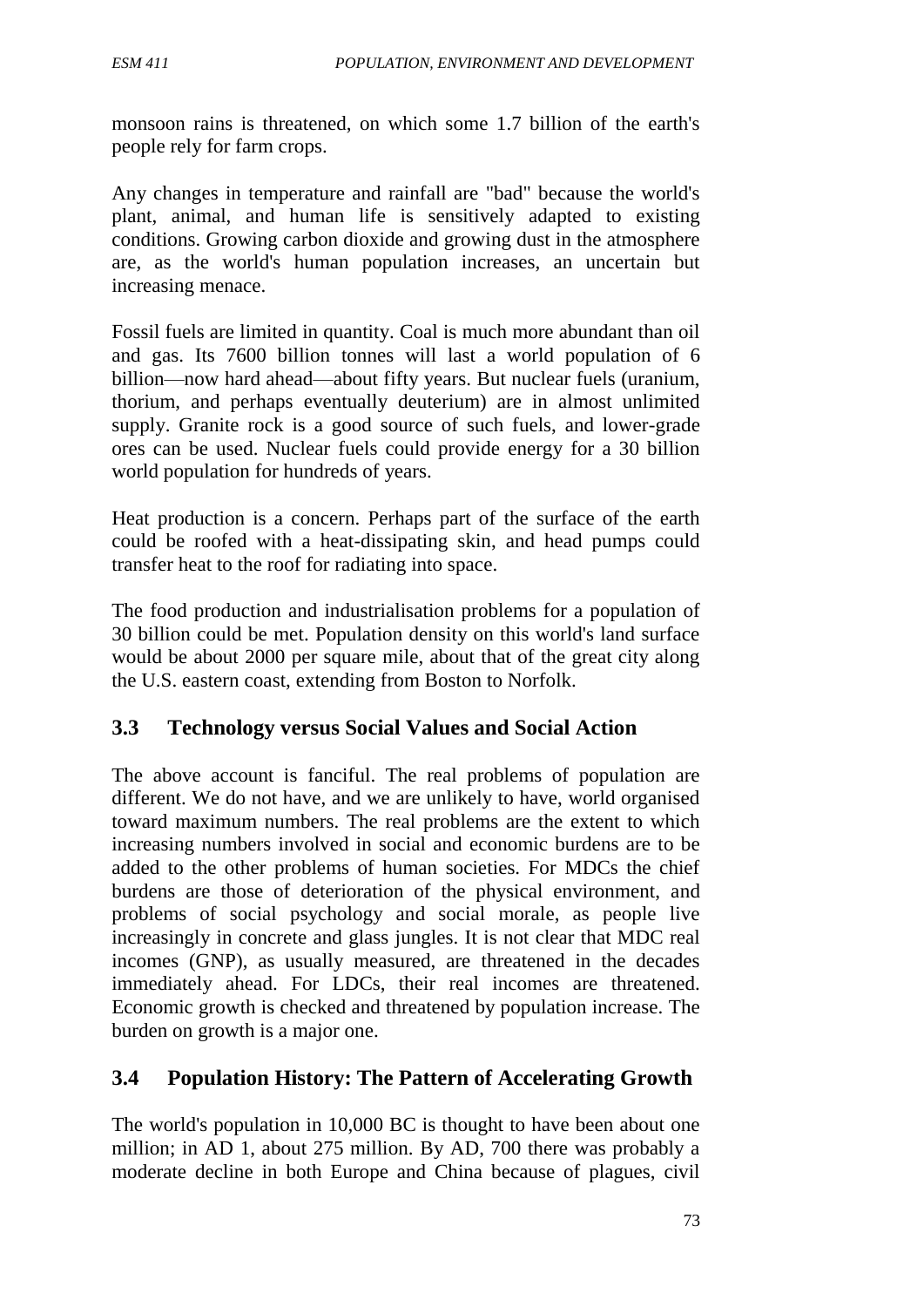disorder, and war. In the next thousand years, population doubled, to about 475 million in 1650. In the next 200 years, it doubled again, to some 1,100 million in 1850. The next doubling took less than a hundred years: by 1950 world population was about 2,500 million; in 1974 about 3,900 million; in 1975 about 4,000 million.

Over 10,000 years were needed to raise the world's population to the present level. At current rates of growth, the numbers will double - in the absence of disaster from climatic shifts, nuclear war, and unprecedented plagues in 35 years.

Estimates of population growth rapidly grow obsolete but their errors have recently been in one direction only. The estimates have regularly understated future numbers. In 1939 population analyst Raymond Pearl estimated that by the year 1990 world population would be about 2,600 million. It achieved that total in 1950. In the same year, 1950, Boyd-Orr, of the FAO, estimated world population in 1975 to reach 3,000 million; but that number was passed in 1965.

Sri Lanka's population in 1870 was two million. Death rates have in recent decades fallen sharply because of a number of reasons, but conspicuously in the 1940s because of the use of DDT to cut the inroads of malaria. The death rate in 1936 was 37 per thousand; in one year, 1946-1947, it dropped from 20.4 to 13.8; by 1965-1970 it was 7.5 per thousand. The 1974 population was 13.6 million.

Java's population was in the neighbourhood of 10 million in 1815; by 1974 it was over 80 million.

India, including what we now have as Pakistan and Bangladesh, had in the sixteenth century about 100 million people; by 1974 the area held 741 million.

#### **4.0 CONCLUSION**

In this unit, you have read the gradual discovery and spread of knowledge of cultivation of food crops and the domestication of animals used for food, multiplied by several scores of times the numbers of people that could be fed. Early settled agriculture was productive enough so that about one out of 10 in the population could be occupied by other than food production. The smelting of metals and the development of wheeled vehicles and of oar-propelled and sailing ships raised the number of people the earth could support to several billions in the neighbourhood of the present world population or somewhat more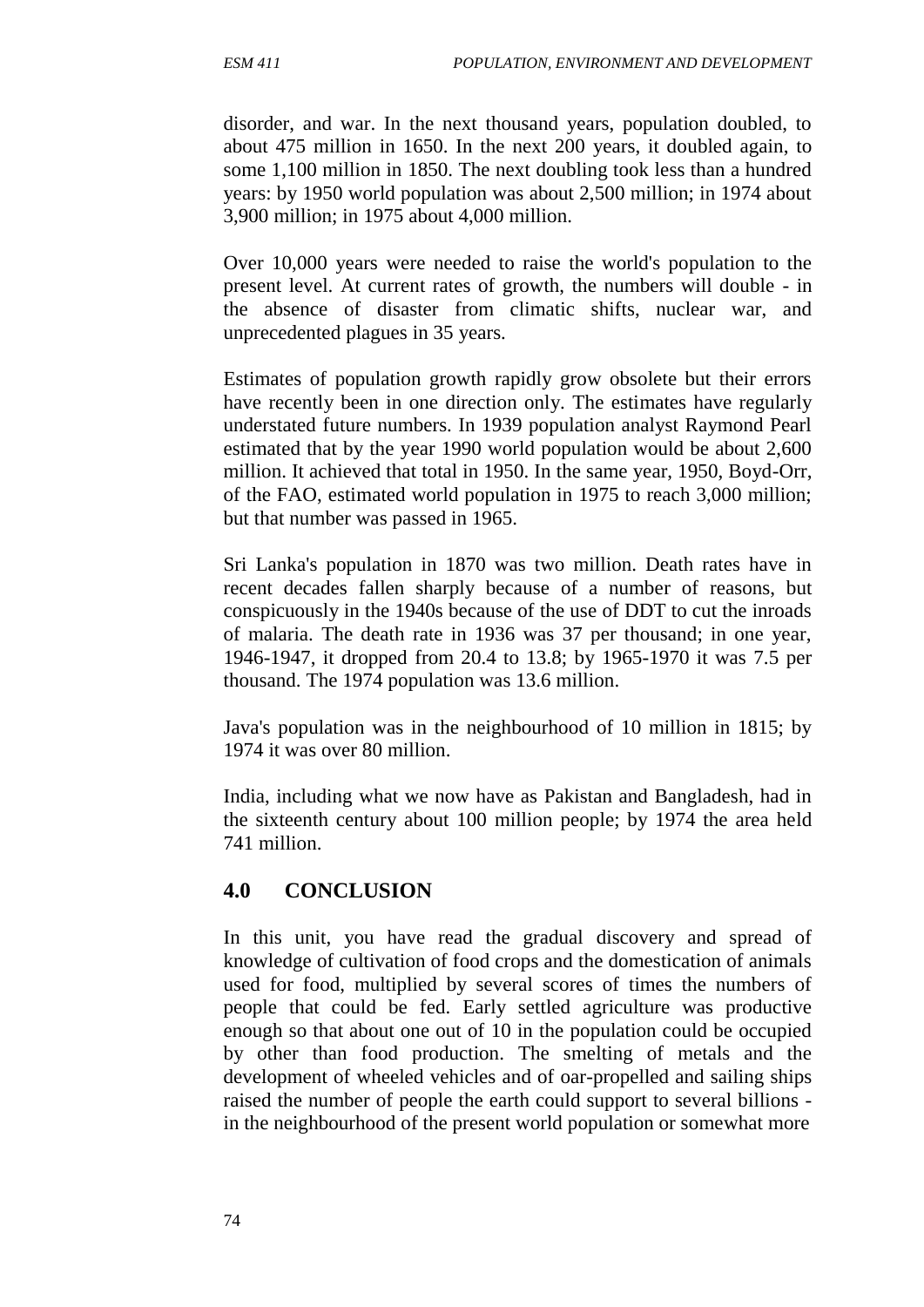## **5.0 SUMMARY**

This unit has established the origin of man's progressive growth in number and activities within the environment. It has shown the disparities in the production of food, industrialisation and services between the Less Developed Countries (LDC) and the More Developed Countries (MDC). With the spread of urban living, large families have been less desired. There have been successively improved means of contraception, and in some areas significant postponement of the average age at marriage.

## **6.0 TUTOR-MARKED ASSIGNMENT**

- 1. Discuss the process of survival for the early man.
- 2. Establish the differences between the economies of LDCs and MDCs.

## **7.0 REFERENCES/FURTHER READING**

- Ekop, G.E. & Nwakeze (2009). "The Structure of Nigerian Population: Evidence from 2006 Census". A Paper Presented at the 5th University of Lagos Research Fair, 2009.
- Goulet, Denis (1992). "Development: Creator and Destroyer of Values". *World Development*, Vol. 20 No.3, pp.467-475. Great Britain: Pergamon Press Plc.
- Joseph, S. (1974). *Population Change Modernisation and Welfare.* New York: Prentice-Hall Inc., Eagle Wood Cliffs.
- Oyekanmi, F.A.D. (2011). "Population and Development: Myths and Realities in Nigeria". An Inaugural Lecture Series 2011, University of Lagos, Lagos, Nigeria.
- United Nation (2010*). World Population Polices 2009*. ST/ESA/SER/A 293. New York World Commission on Environment and Development (WCED).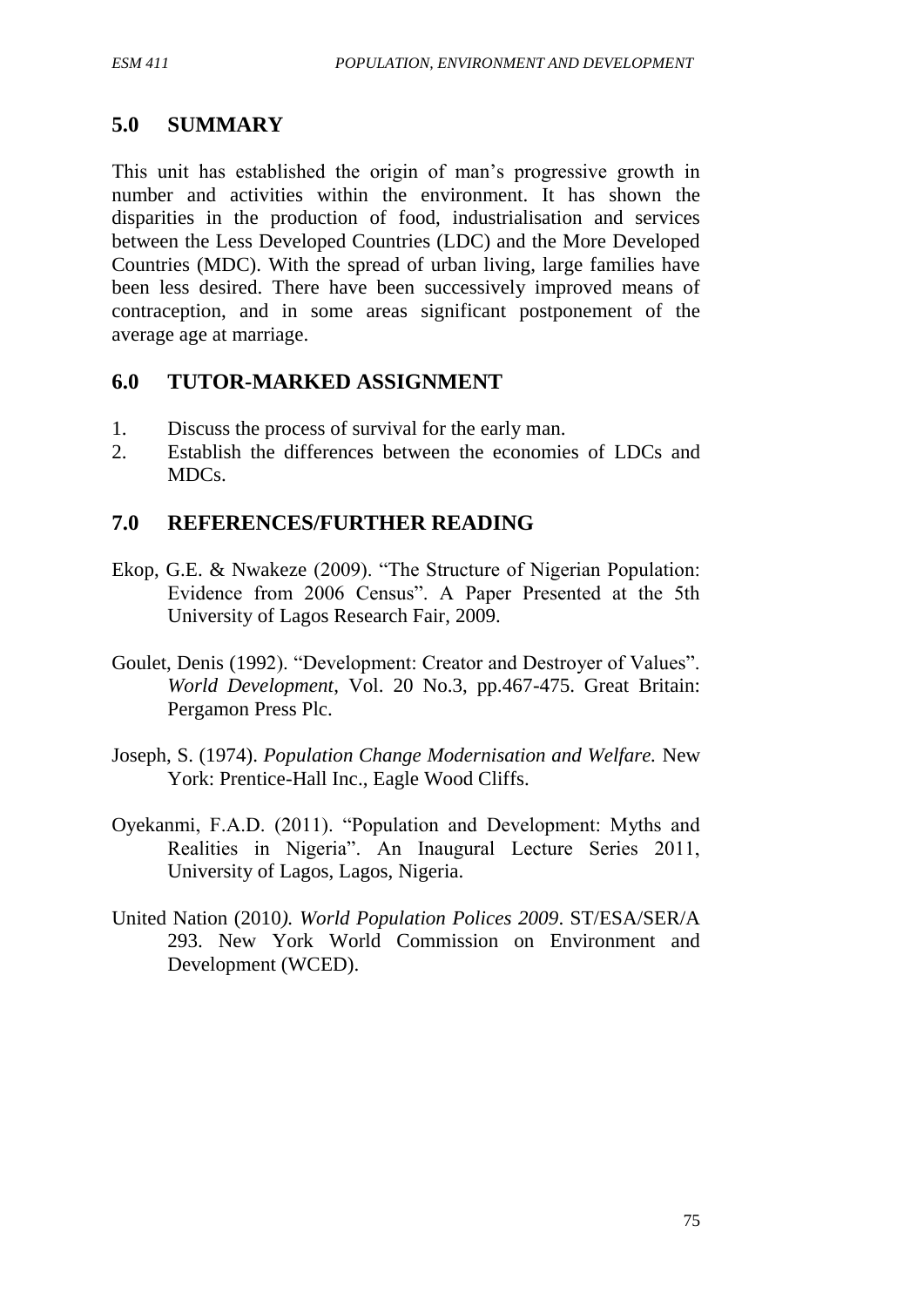# **UNIT 2 THE POPULATION DIMENSION**

#### **CONTENTS**

- 1.0 Introduction
- 2.0 Objectives
- 3.0 Main Content
	- 3.1 The World's Population
	- 3.2 The Structure of Population
- 4.0 Conclusion
- 5.0 Summary
- 6.0 Tutor-Marked Assignment
- 7.0 References/Further Reading

# **1.0 INTRODUCTION**

This unit provides you with population figures in each decade. At a glance, you can appreciate the growth of population from decade to another. You can also see the distribution of population in each region of the world.

## **2.0 OBJECTIVES**

At the end of the unit, you should be able to:

- state population distributions in different regions of the world
- establish demographic projections and the role of economic advancements
- discuss early population growth rates with modern trends.

# **3.0 MAIN CONTENT**

#### **3.1 The World's Population**

In mid-1990, the world contained 5.3 billion people. Of these, 4.1 billion or 77 per cent are in the developing countries. The global total was growing at a rate of 1.7 per cent a year, with an average of 79 million people a year during the 1980s. This means that during 1990s the world's population expanded by the equivalent of another Mexico.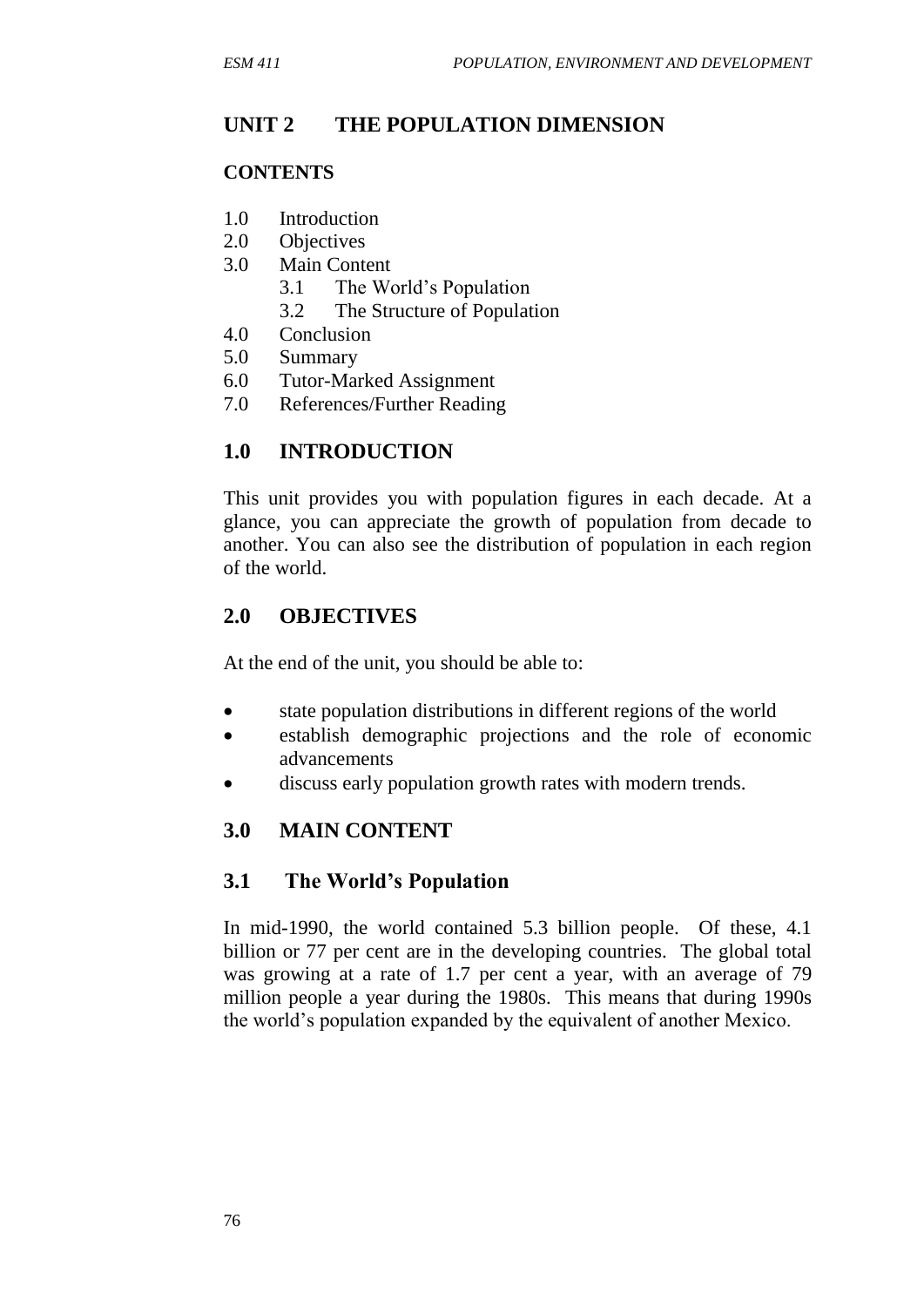| Year | <b>Population</b> | Average                 | Average                 |
|------|-------------------|-------------------------|-------------------------|
|      | (Billions)        | <b>Increase</b><br>Each | <b>Increase</b><br>Each |
|      |                   | <b>Decade</b>           | <b>Year (Millions)</b>  |
|      |                   | (Millions)              |                         |
| 1950 | 2.516             | n/a                     | n/a                     |
| 1960 | 3.040             | 524                     | 52                      |
| 1970 | 3.698             | 658                     | 66                      |
| 1980 | 4.448             | 750                     | 75                      |
| 1990 | 5.292             | 844                     | 84                      |
| 2000 | 6.260             | 968                     | 97                      |

#### **Table 1: World Population Growth by Decade, 1950-1990 with Projections to 2000**

**Source: WCED, 1987**

**Table 2: Population by Region (in Billions)**

| <b>Region</b> | 1990 | 2025 | 2100 | <b>Region</b> | 1990 | 2025 | 2100 |
|---------------|------|------|------|---------------|------|------|------|
| <b>Africa</b> | 0.6  | 1.6  | 3.0  | <b>North</b>  | 0.3  | 0.3  | 0.3  |
|               |      |      |      | America       |      |      |      |
| Asia          | 3.1  | 4.9  | 6.3  | <b>Europe</b> | 0.8  | 0.9  | 0.8  |
|               |      |      |      | & USSR        |      |      |      |
| Latin         | 0.5  | 0.8  | 0.9  | Oceania       | 0.03 | 0.04 | 0.04 |
| America       |      |      |      |               |      |      |      |
| &             |      |      |      |               |      |      |      |
| Caribbean     |      |      |      |               |      |      |      |

**Sources: Huw, 1990 and UN, 2010**

Of this annual increase, more than 90 per cent is in developing countries. These countries tend to be least able to cope with the development and environmental consequences of rapid growth in human numbers due to their low per capita incomes, indebtedness, and limited capacity for investments.

The latest projections indicate that the global total will reach 6.3 billion people by the year 2000 and 8.5 billion by 2025, before leveling out at an eventual total of 11.3 billion by the end of next century or shortly thereafter (Oyekanmi, 2011). These figure are rather higher than those projected a few years ago (6.1 billion, 8.2 billion and 10.2 billion), due to a slowing down in the decline of fertility rates in a number of countries. This is notably the case in China and India which together account for more than half of the upward revisions (UN, 2010). Other such countries include the Philippines, Malawi, Tunisia, Morocco, Colombia and Costa Rica. Of the projected increase of 3.2 billion from 1990 until 2025 – at least three billion, or 94 per cent, will occur in developing countries which, because of the challenges they already face,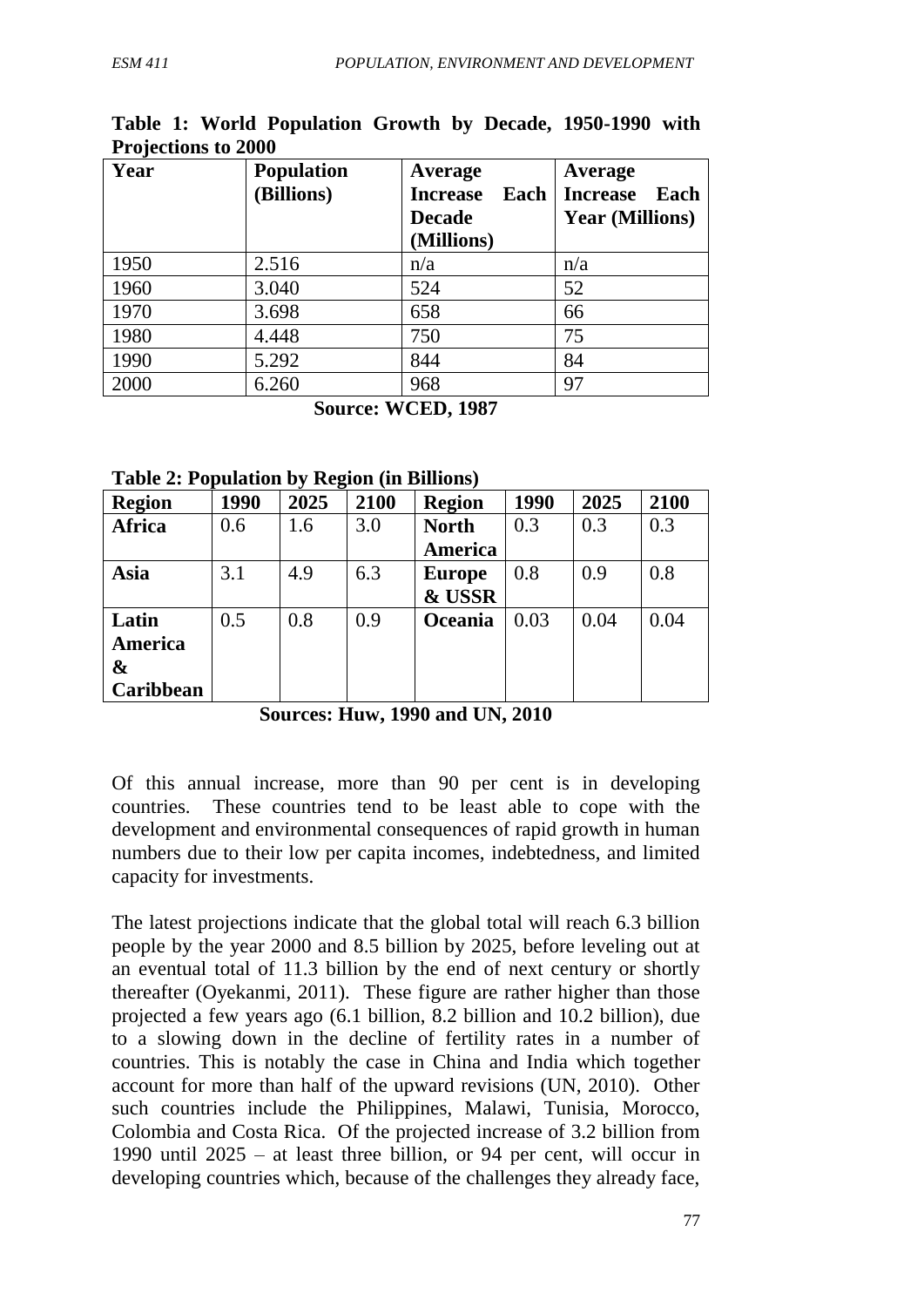are least able to accommodate population growth on this scale within such a short time frame.

Moreover, the 11.3 billion figure for the eventual world total is the medium-level projection. The high projection indicates the total could reach 14.2 billion by the year 2100, while the low projection reveals that global population could be held to just under eight billion. The difference between the high and low projections is substantial, 6.3 billion people: more than the entire world population by the turn of the century.

This represents an unprecedented rate of rapid population growth. The increase in the last 40 years equals the total increase during the half million years from the emergence of Homo sapiens until 1950. It is not only a very recent phenomenon; it can be no more than a very transitory phenomenon. For 99.9 per cent of humankind's existence, the maximum world population was less than 10 million people, or fewer than what now live in several large cities. Population growth was only about 0.001 per cent a year, by contrast with today's rate of 1.8 per cent a year, 1,800 times greater. The first billion mark was not reached until around 1830.

It took another 100 years or so, until 1930, before the world's population increased to two billion. The third billion was added by 1960 (30 years), a fourth by 1974 (14 years), and a fifth by 1987 (13 years), a fourth by 1974 (14 years), and a fifth by 1987 (13 years). The sixth billion inhabitant of earth was probably born sometime during 1998 (11 years), and the seventh billion by around 2009 (11 years). The last three billion (supposing an eventual total of more than 11 billion) will be added by 2100 or so (91 years), the bulk of them by 2050) (UN, 2010). Such a massive increase in human numbers, occurring virtually instantaneously in a historical perspective, is proving to be highly disruptive in terms of our capacities to plan for and to support ever faster growing numbers.

Thirty two per cent, or 1.3 billion, of the people in the developing world live in countries such as China and the Republic of Korea, where birth rates are below 25, death rates below 10 and infant mortality is below 50 (per 1.000 population in all case); population growth rates are now 1.0 to 1.1 per cent a year, enough to produce an annual increase of roughly 15 million people each year.

• Forty one per cent, or 1.72 billion, are in countries such as Brazil, parts of India, Indonesia and Mexico, where birth rates have fallen (between 50 and 75) and population is still growing at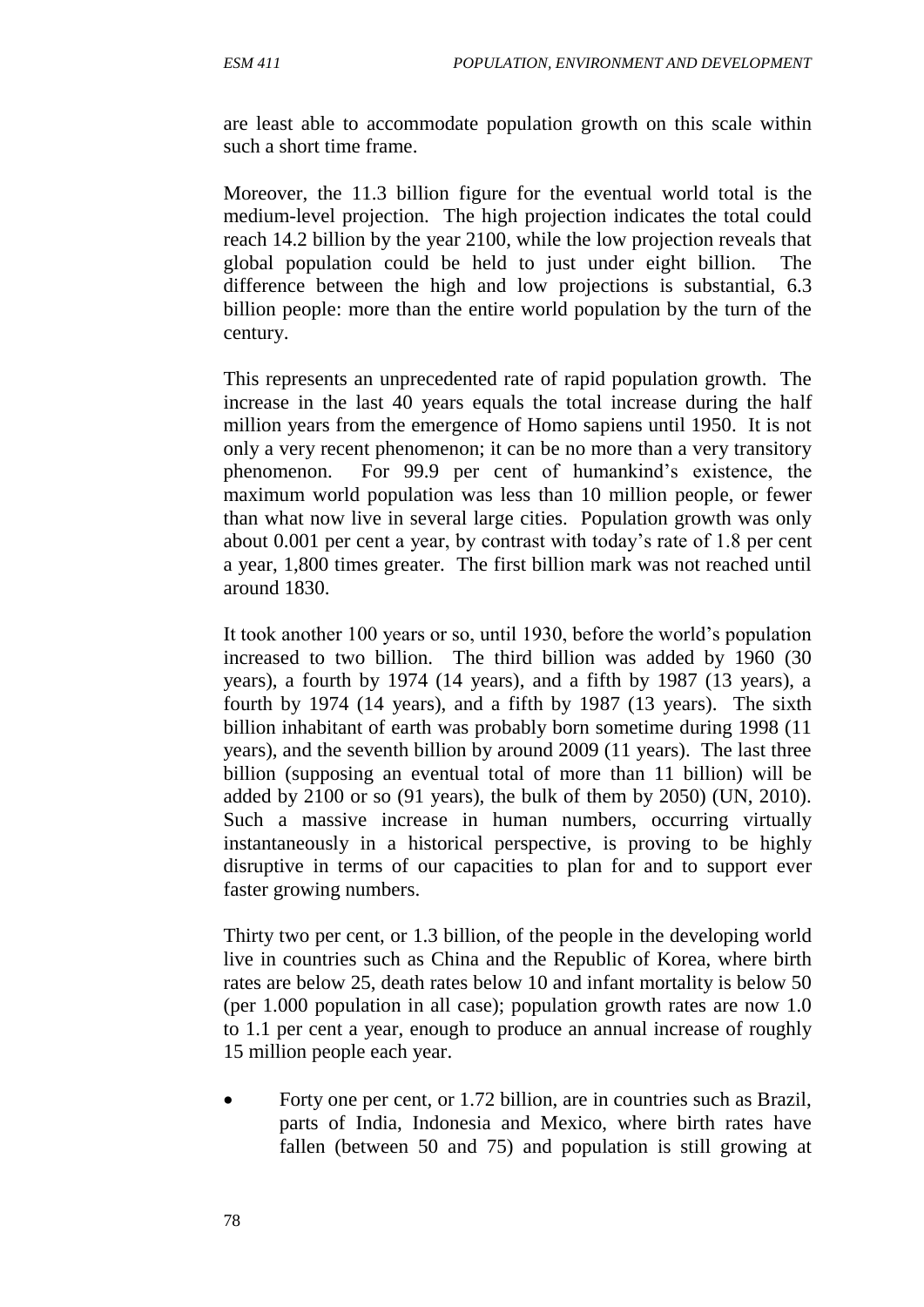around two per cent each year, sufficient to double in every 35 years.

 The remaining 27 per cent, or 1.1 billion, live in region such as sub-Saharan Africa, parts of the Middle East and much of South Asia, where death rates have fallen, but birth rates (over 30) and infant mortality (over 100) remain high. Their populations are doubling every 23 to 28 years.

# **3.2 The Structure of Population**

Furthermore, the youthful age structure accompanying rapid population is supported by those people of economically productive ages. In the developing world, there are 2-3 people of working age to support each school age. Their fertility as adults will make an enormous difference to population growth rates next century and consequently to the global environment. With an early start on child bearing, teenage mothers often end up having large families. If their daughters also marry early, the pattern repeats itself, and the gap between generations is shortened, fuelling the momentum of population growth. The United Nations medium projection for populations, growth, citied earlier, assumes that world fertility will be at replacement level by 2035; a 30-year delay would means an extra four billion people (Oyekanmi, 2011).

Because of the youthfulness of developing world populations, these countries will have an enormous task in creating employment opportunities. The labour force in developing countries is projected to grow from around 1.7 billion today to more than 3.1 billion by the year 2025. Every year another 38 million new jobs will be needed, not counting jobs required to wipe out existing unemployment and underemployment (estimated at 40 per cent of the work force in many developing countries). This burden will create tremendous economic, social and political pressures, leading to increased poverty, mass migrations, civil unrest and further depletion of the natural resource growth, citied earlier, assumes that world fertility will be at replacement level by 2035; a 30-year delay would means an extra four billion people.

Because of the youthfulness of developing world populations, these countries will have an enormous task in creating employment opportunities. The labour force in developing countries is projected to grow from around 1.7 billion today to more than 3.1 billion by the year 2025. Every year another 38 million new jobs will be needed, not counting jobs required to wipe out existing unemployment and underemployment (estimated at 40 per cent of the work force in many developing countries). This burden will create tremendous economic, social and political pressures, leading to increased poverty, mass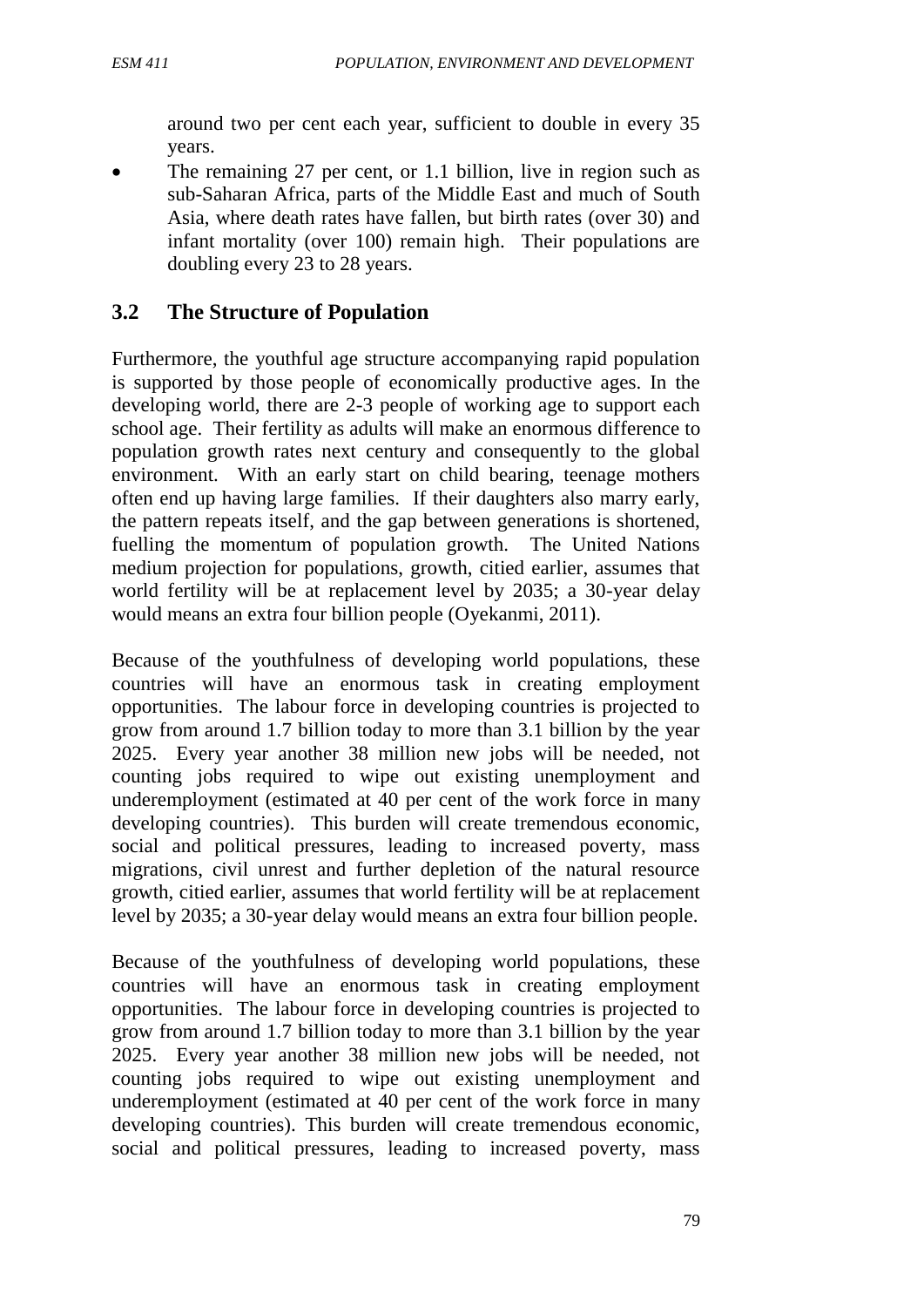migrations, civil unrest and further depletion of the natural resource base (Ekop and Nwakeze, 2009).

An additional concern is the growing numbers of the elderly in both the developed and developing worlds. Life expectancy averages 70 to 76 years in industrialised countries, and is now 60 to 65 years in many developing countries. Although this represents a success in health terms, it has many economic and social implications not only for dependency ratios, but for the future of the family unit. The spectre of large numbers of young people, with growing cohorts of elderly, will put increased strain on developing world governments least able to afford them.

Moreover, it is projected to keep on climbing for a while to come, reaching an annual peak of 97 million by the year 2000. As we shall see, it is the annual increase in absolute numbers that is so critical to countries prospects for sustainable development, meaning, in the broadest sense, development based on safeguarding the world's environmental resource base. Alternatively stated, the rate of increase in human numbers is more important than the rate of population growth – closely related though the two factors obviously are.

Projection does not reflect environmental factors: it is assumed that there will be no Malthusian constraints. But the fast growing degradation of the natural resource base that ultimately supports all communities may soon start - in the absence of incisively remedial measures – to exert a constraining effect on population growth. Given the record of the last two decades, it becomes increasingly hard to see how sub-Saharan Africa, for example, will experience a projected quadrupling of human numbers within another century as long as gross environmental impoverishment continues to spread in the manner of the recent past. Those who consider that population growth may soon be pressing against or even exceed "population carrying capacity" are inclined to be increasingly skeptical about demographic projections made in an "environmental vacuum".

Within this overall perspective a number of demographic trends reflect a disturbing reality: one which will have profound repercussions (Ekop, 2000). In terms of birth and death rates, developing countries can be divided roughly into three groups, each of which manifests demographic momentum of alarming proportions.

#### **4.0 CONCLUSION**

In this unit, you have learned a number of issues which relate to the global rate of population growth which has declined a good deal from a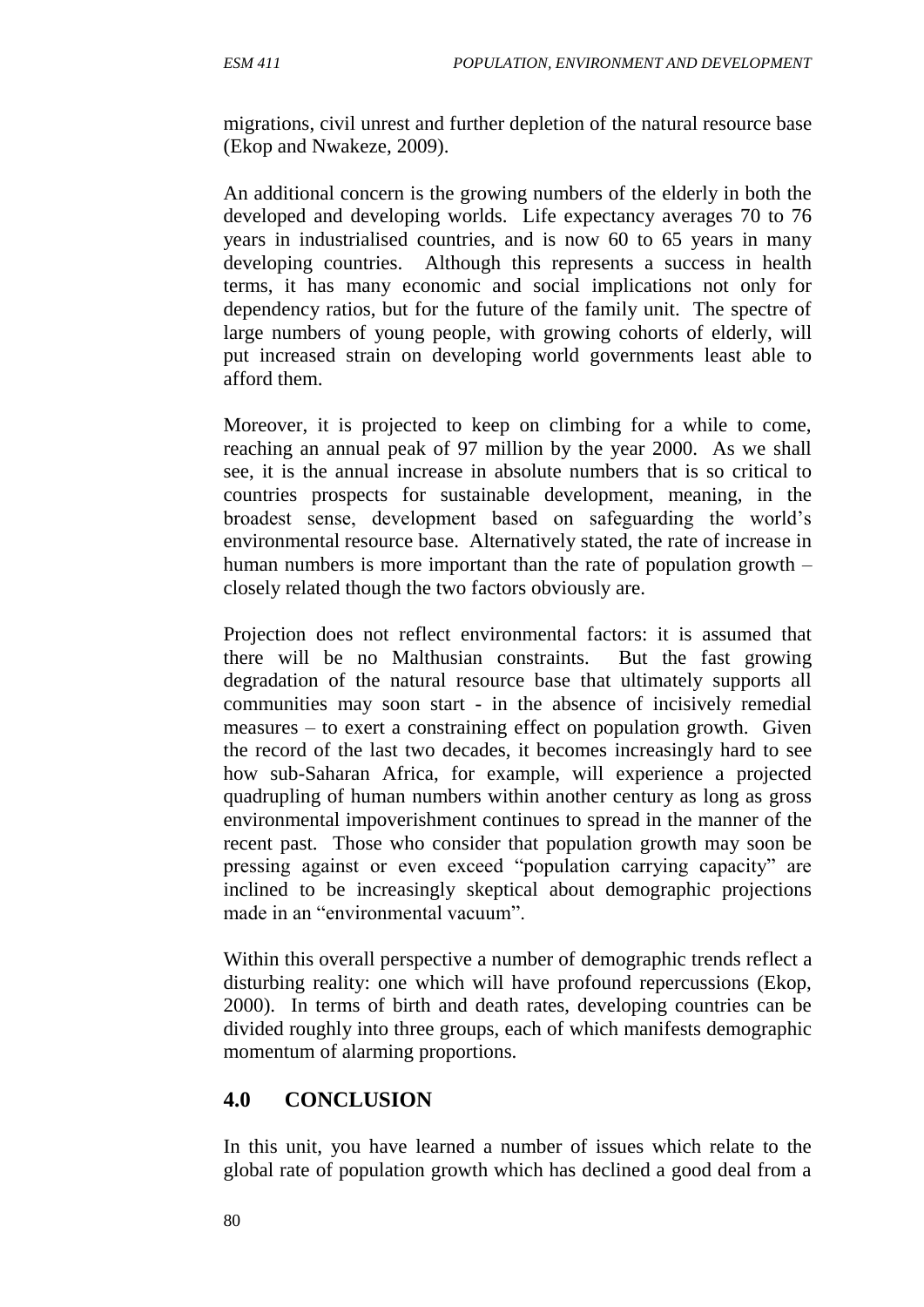height of 2.1 per cent in the late 1960s to 1.7 per cent today – the number of people added to the total each year, now 84 million, is higher than ever before.

# **5.0 SUMMARY**

You have learned the demographic projections or extrapolations of recent trends, together with some assumptions about the role of economic advancement and family planning in stemming the rate of population growth. Projections are not predictions, still less are they forecasts. By their nature they take no account for other variables such as policy changes and technological breakthroughs.

## **6.0 TUTOR-MARKED ASSIGNMENT**

- 1. Discuss the factors responsible for life expectancy in developing countries.
- 2. What is the implication of youthful in developing countries?

# **7.0 REFERENCES/FURTHER READING**

- Ekop, G. (2000). "Demographic Pressure and the Consequences on Sustainable Physical Environment". In: *The Niger-Delta Region of Nigeria in Environmental Problems of the Niger-Delta.* Edited by Akinjide Osuntokun. Lagos, Nigeria: Friedrich Ebert Foundation.
- Ekop, G.E. & Nwakeze (2009). "The Structure of Nigerian Population: Evidence from 2006 Census." A Paper Presented at the 5th University of Lagos Research Fair 2009.
- Jones, H.U.W. (1990). *Population Geography.* (2nd ed.). London: Paul Champion Publishing Limited.
- Oyekanmi, F.A.D. (2011). "Population and Development: Myths and Realities in Nigeria". An Inaugural Lecture Series 2011, University of Lagos, Lagos, Nigeria.
- United Nation (2010). *World Population Polices 2009*. ST/ESA/SER/A 293, New York.
- World Commission on Environment and Development (WCED). (1987).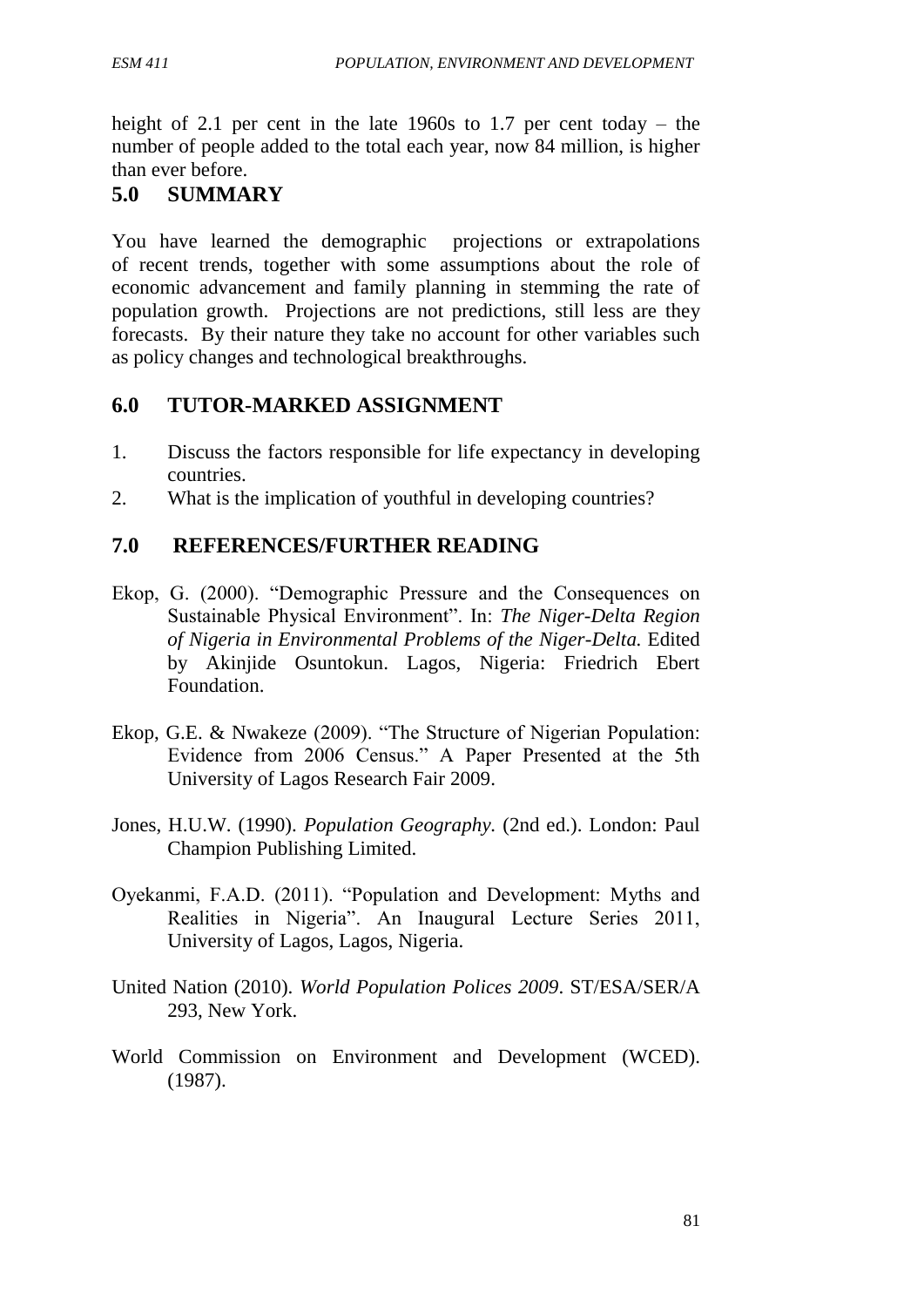#### **UNIT 3 POPULATION IMPACTS ONENVIRONMENT, NATURAL RESOURCESAND QUALITY OF LIFE**

#### **CONTENTS**

- 1.0 Introduction
- 2.0 Objectives
- 3.0 Main Content
	- 3.1 Global Warming
	- 3.2 Greenhouse Gases
- 4.0 Conclusion
- 5.0 Summary
- 6.0 Tutor-Marked Assignment
- 7.0 References/Further reading

#### **1.0 INTRODUCTION**

In this unit, three categories of population impacts are examined, in accord with the substantive themes of the 1992 conference on environment and development: global issues, natural resources and quality of life. For the sake of focusing on issues that highlight the global dimension, the first part of this analysis is confined to two specific items: global warming and ozone-layer depletion.

#### **2.0 OBJECTIVES**

At the end of this unit, you should be able to:

- list the causes of global warming
- explain the effects of global warming on the environment
- discuss issues relating to natural resources and quality of life.

#### **3.0 MAIN CONTENT**

#### **3.1 Global Warming**

It has been made plain by the recent reports of the Intergovernmental Panel on Climate Change (IPCC), and by numerous other extensive analyses the buildup of so-called greenhouse gases in the atmosphere appears set to bring on a phenomenon of global warming. Because the processes and mechanisms have been dealt with at length on other occasions, there is no need to reiterate them here. Rather, we shall examine the linkages to population growth (in conjunction, of course, with attendant issues such as energy demand and environmentally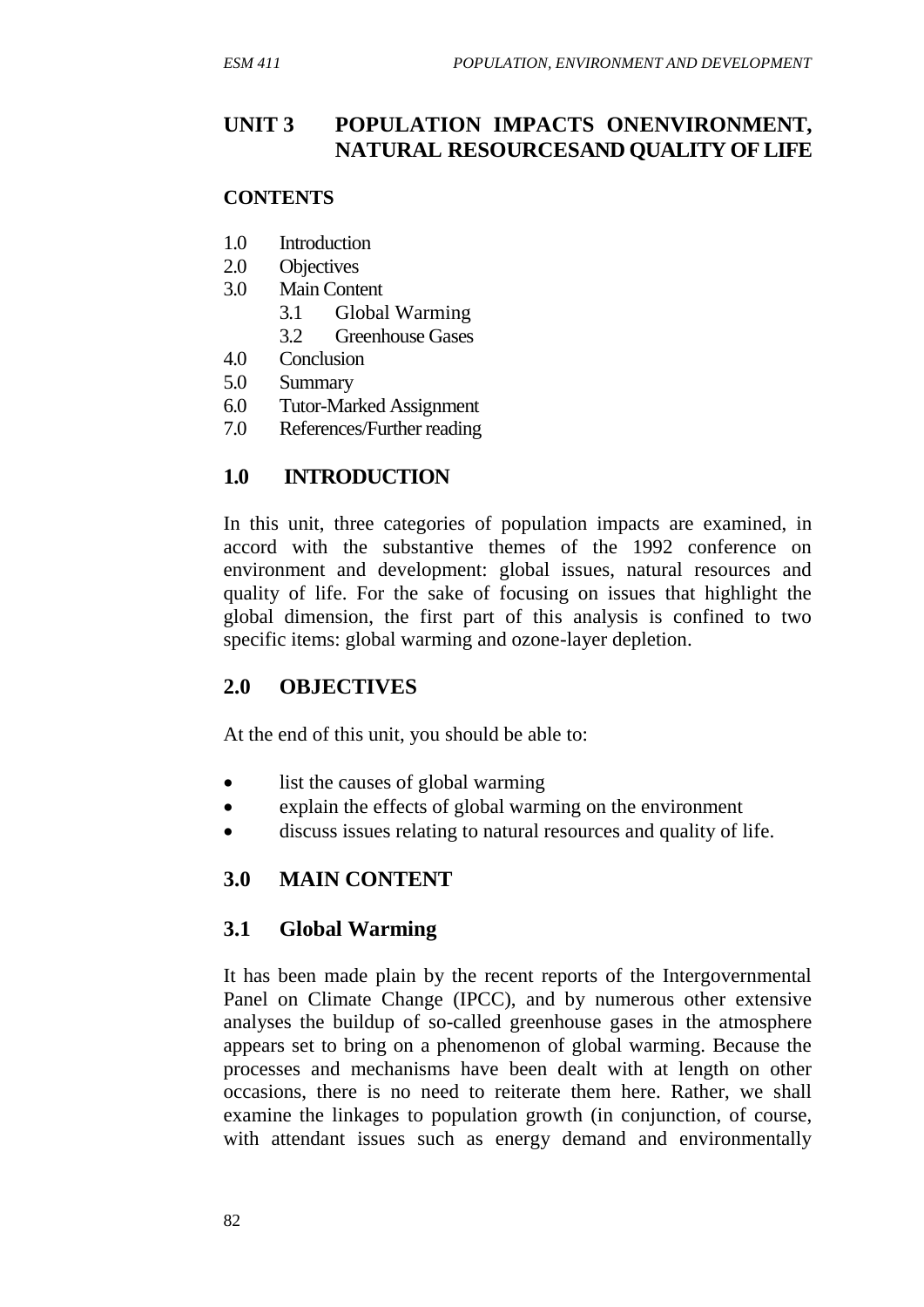disruptive technology), and try to determine how much of the problem is due to the population factor.

Worldwide emissions of carbon dioxide, the gas that causes half the greenhouse effect, are estimated to have risen from 2.4 billion tons in 1950 to at least 6.8 billion tons in 1985, an average increase of 3.1 per cent a year. During the same period world population grew by an average of 1.9 per cent a year. The rest of the increase, 1.2 per cent per person a year on average, ostensibly derived from higher per capita consumption of goods that involve production of carbon dioxide plus changes in technology. According to this reckoning, population growth was responsible for almost two thirds of the increase in carbon dioxide emissions.

An analysis along these lines is useful as an indicative assessment. It serves to point up that population growth has indeed played a sizable role. If there had been no population growth, there would have been far less buildup of carbon dioxide.

# **3.2 Greenhouse Gases**

Four gases are responsible for the bulk of global warming.

- Low-level ozone, produced by a combination of nitrogen oxides and hydrocarbons (mostly from vehicle exhausts) in the presence of sunlight and oxygen, accounts for around 10 per cent of the warming.
- Chlorofluorocarbons (also the main cause of ozone layer depletion) account for perhaps 20 per cent of global warming. These are used in refrigeration and air condition decomposing rapidly after forest clearance, and by the breakdown of nitrogen fertilisers.
- Methane accounts for 14 per cent of global warming. Two thirds of emissions are from man-made sources half of these come from decomposition in irrigated fields and the guts of livestock.
- Carbon dioxide is responsible for around 50 per cent of all global warming. Carbon is naturally recycled between atmosphere, ocean, rocks and the biosphere. What has upset the natural balance is the burning of huge quantities of fossil fuels and massive deforestation placing carbon normally locked up in today's forests and in the mineralised remains of prehistoric plant life.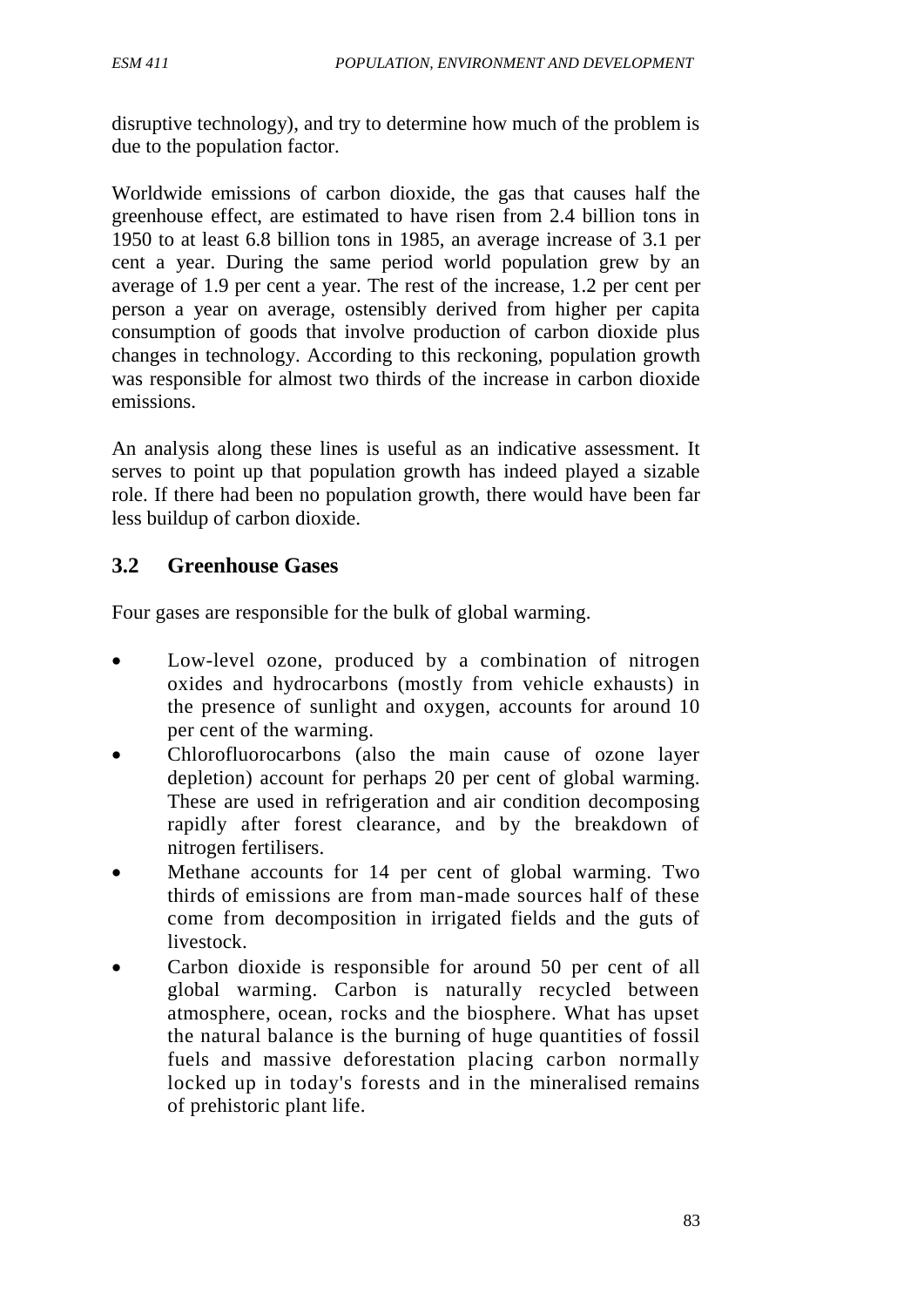#### **4.0 CONCLUSION**

This unit has treated the impact of population on environment, natural resources and quality of life. You should by now be able to describe the impact of population on the natural resources as well as the environment and quality of life.

#### **5.0 SUMMARY**

In this unit, our focus has been on the impact of population on the environment which is a very important global issue, relating to global warming, greenhouse gases and their effects.

#### **6.0 TUTOR-MARKED ASSIGNMENT**

- 1. Describe the causes of global warming.
- 2. State the effects of global warming.

#### **7.0 REFERENCES/FURTHER READING**

- Eckersley, R. (1992). *Environmentalism and Political Theory: Towards an Ecocentric Approach*. London: UCL Press.
- Fowke, R. & Prasad, D. (1996). "Sustainable Development, Cities and Local Government." Australia Planner.
- Goulet, D. (1991). "On Authentic Social Development Concepts, Content and Criteria." In: Oliver, F. W. & John, W.H. (Eds). *The Making of an Economic Wisdom.* New York: University Press of America.
- Mol, A.P. (1999). "Ecological Modernisation and the Environmental Transition in Europe." *Journal of Environmental Policy and Planning*.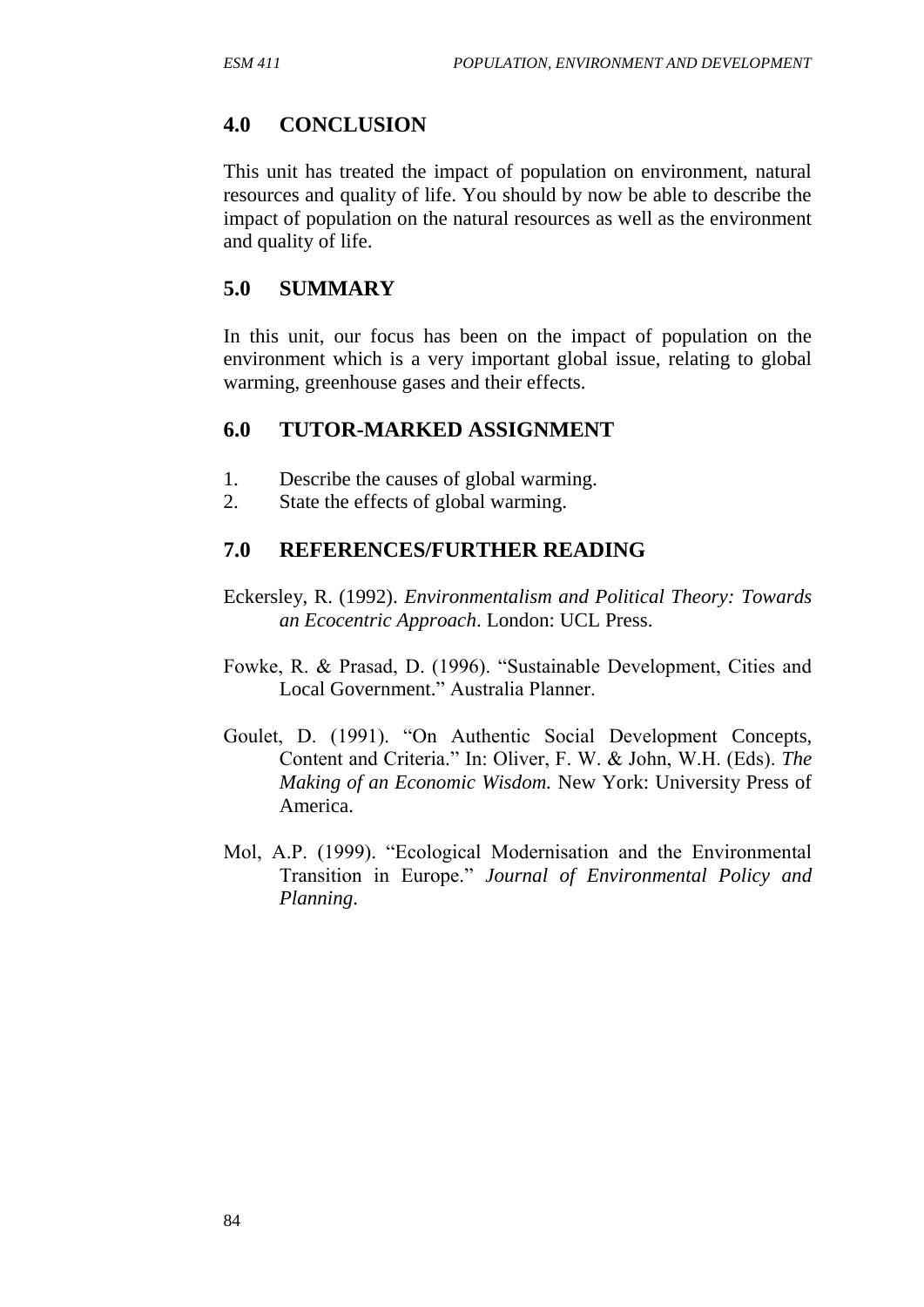# **MODULE 3**

| Unit 1 | Deforestation and Land Degradation              |
|--------|-------------------------------------------------|
| Unit 2 | Construction of the New and Old Worlds          |
| Unit 3 | Natural and Anthropogenic Environmental Changes |

## **UNIT 1 DEFORESTATION AND LAND DEGRADATION**

#### **CONTENTS**

- 1.0 Introduction
- 2.0 Objectives
- 3.0 Main Content
	- 3.1 The Implication of Growing Population
	- 3.2 Critical Linkages between Population and Environment
- 4.0 Conclusion
- 5.0 Summary
- 6.0 Tutor-Marked Assignment
- 7.0 References/Further Reading

# **1.0 INTRODUCTION**

This unit discusses deforestation and land degradation processes through rapid urbanisation – stemming in major measure from population growth. This population growth has many implications on environmental conditions in developing world cities.

#### **2.0 OBJECTIVES**

At the end of this unit, you should be able to:

- state the extent of deforestation in some continents
- explain the effects of deforestation on land
- discuss the linkages between population and environment.

# **3.0 MAIN CONTENT**

# **3.1 The Implication of Growing Population**

The pressure of fast-growing human numbers engenders acute shortages of many basic requirements for acceptable living standards, including supplies of water, sanitation, food, energy, housing, and shared spaces. Huge congregations of urban communities (well over half the total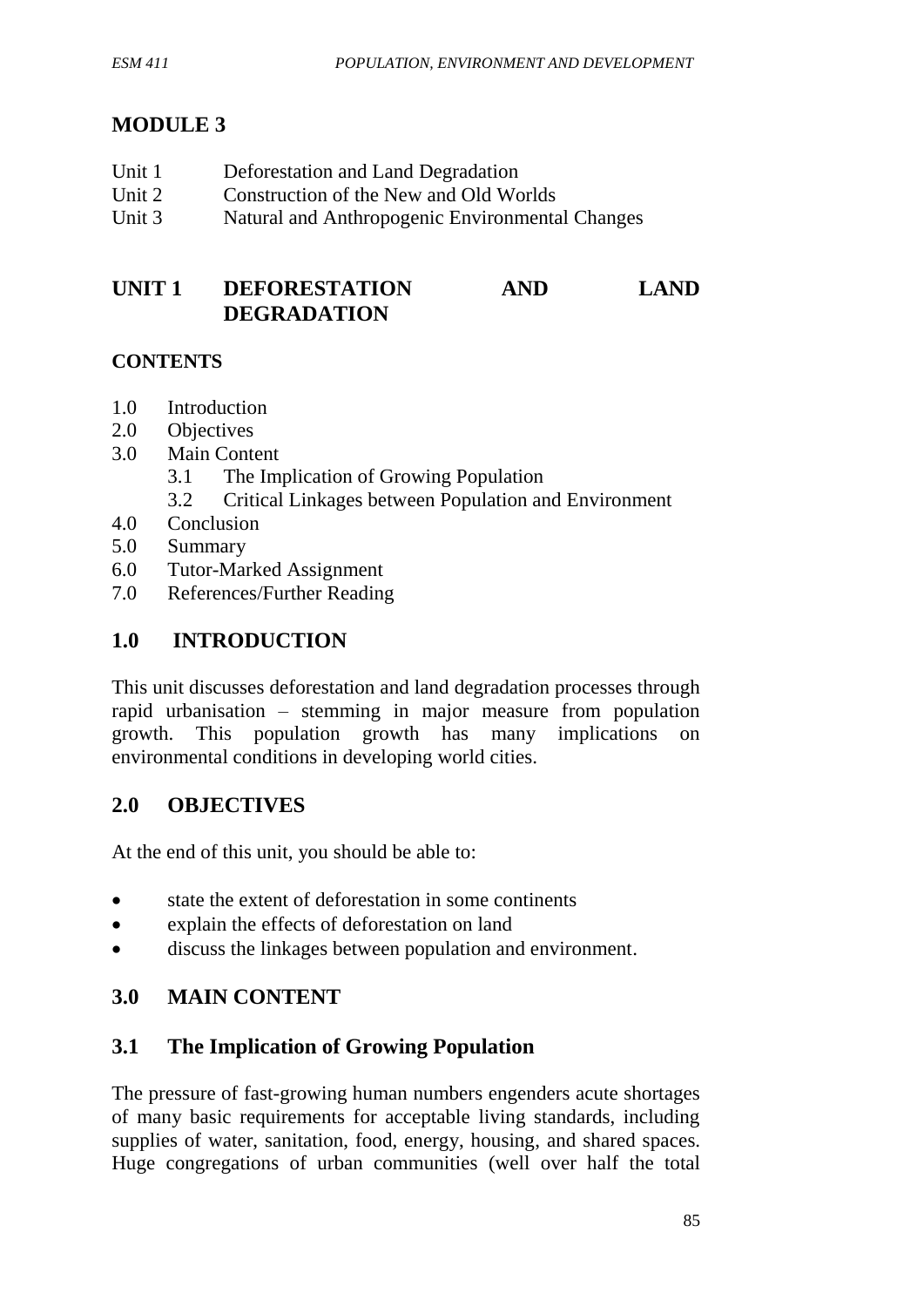population in many instances) are obliged to exist in shanty towns and slums, amidst extreme squalor and deprivation. Moreover, urban concentrations of impoverished people tend to exert a parasitic impact on their resource support zones in the hinterlands, contributing, for example, to accelerating deforestation and land degradation through unsustainable demand for fuel wood.

The outlook for more than a billion absolutely impoverished people in developing countries is bleak. These "poorest of the poor", being most in need of the benefits of development, are often responsible for a disproportionate amount of environmental degradation, and feature the highest fertility rates. They totaled less than 0.5 billion in 1975, or 23 per cent of developing world populations, but their number has now risen to 1.2 billion, still 23 per cent (Ekop, 2000). While their percentage share of total numbers is likely to decline, their absolute numbers are projected to keep on increasing (in the absence of vigorous remedial measures) until well into the next century.

Populations of the developed countries of North America, Europe, and Asia and the Pacific also bear a large responsibility for environmental degradation at the global level. Their population growth of 0.8 per cent or less a year is allied with an exceptional technological and consumerist capacity to exploit natural resources and generate enormous quantities of waste. These developed countries consume a disproportionate share of the earth's natural resource. With barely 25 per cent of the planet's population, they account for 75 per cent of all energy used, 79 per cent of all commercial fuels and 85 per cent of all wood products. Even more important, they generate nearly three quarters of all carbon dioxide emissions that account for half of global warming, plus a similarly disproportionate share of other greenhouse gases.

# **3.2 Critical Linkages between Population and Environment**

There are several sets of linkages at work between population and environment. What are their scope and scale? How do they operate? Do they act in both directions? What variations occur among countries and culture? What are some time horizons in question? Since the question of linkages is central to this analysis, let us examine them in some detail.

Consider, first, the central factors of population growth and its impacts. We can identify four principal components: P, being population itself; I, being environmental impact; A, being per capital consumption (determined by income and lifestyle); and T. being environmentally harmful technology that supplies A. The three factors P, A and T interact in multiplicative fashion; in other words, they compound each other's impact. So whatever the size of A and T. the role of P is bound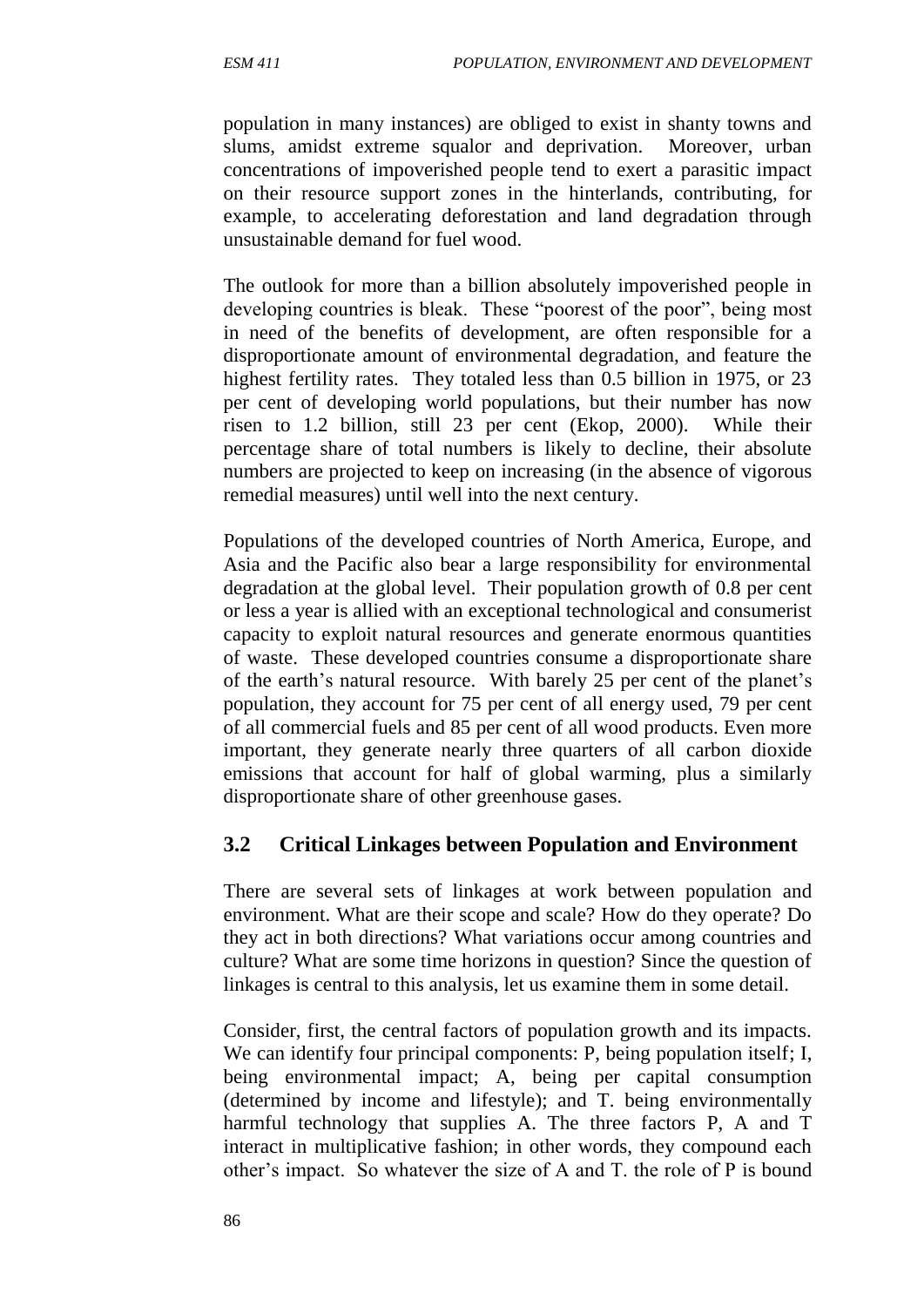to be significant even when a population and its growth rate are relatively small. For any type of technology, for any given level of consumption or waste, for any given level of poverty or inequality, the more people there are, the greater is their overall impact on the environment. So we can represent the processes involved in the form of basic equation, I=PAT.

This basic equation demonstrates why developing nations, with large population but limited economic advancement, can generate a vast impact on the environment (hence on prospects for sustainable development), if only because the P multiplier on the A and T factors is so large. Likewise, the equation makes clear that developed nations also generate population impacts insofar as the A and T multipliers for each person are exceptionally large.

At the same time, a number of other factors are at work in addition to the three elements of the equation. They include socio-economic inequities, cultural constraints, government policies and the international economic order. Moreover, these additional factors vary greatly throughout the global community of almost 200l nations, disparate as they are in agro-climatic zones, natural resource endowments and historical traditions. But sooner or later, all these additional factors operate through one or another of the three variables in the equations.

#### **4.0 CONCLUSION**

In this unit we discussed about deforestation, land degradation and the effects on our environment. It has also presented statistics from developing countries with some projections of further damage if remedial measures are not put in place.

# **5.0 SUMMARY**

This unit has focused on deforestation and land degradation through unsustainable utilisation of natural resources.

# **6.0 TUTOR-MARKED ASSIGNMENT**

Explain the sources and effects of deforestation.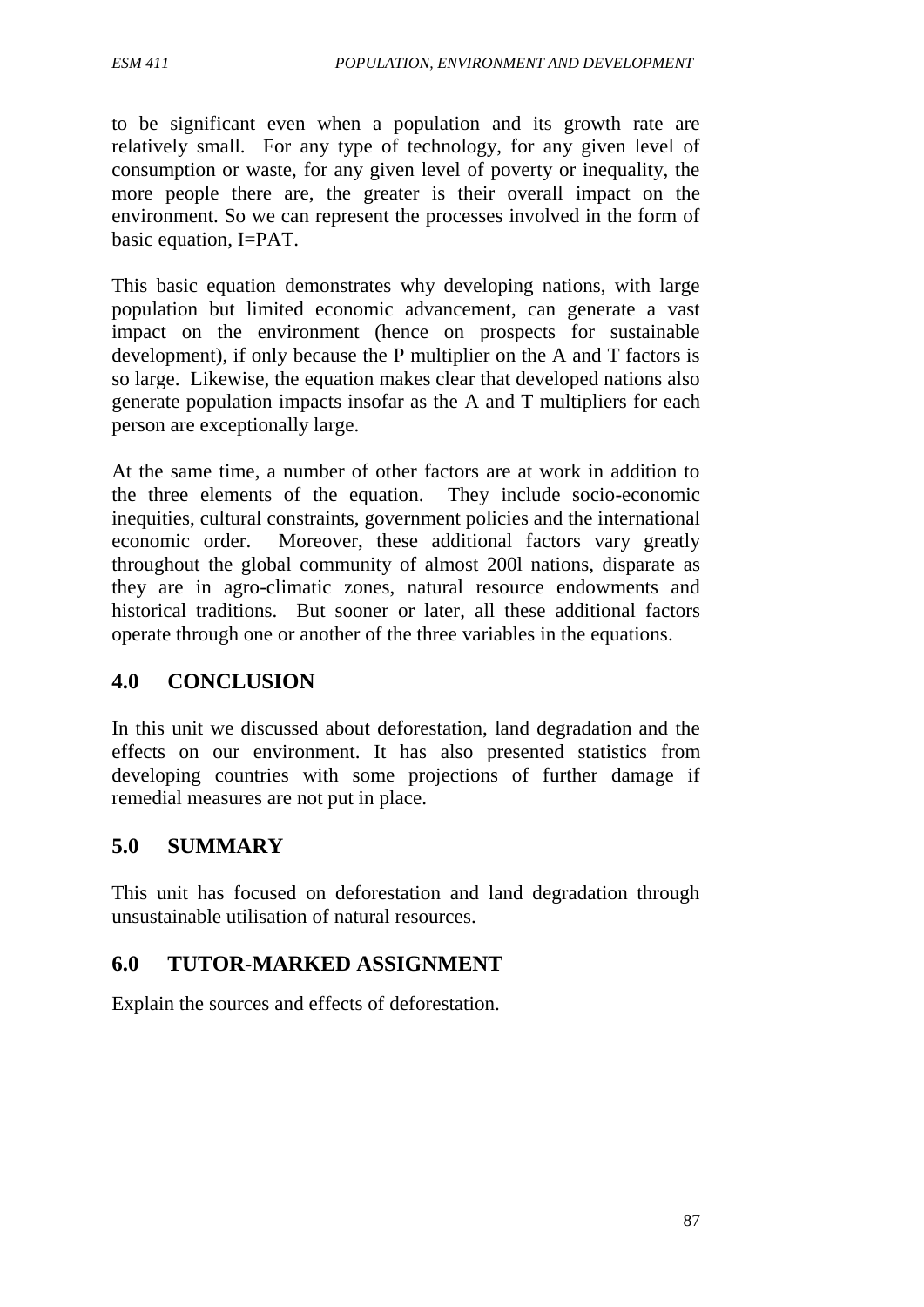#### **7.0 REFERENCES/FURTHER READING**

- Akinjide, O. (2000). *Dimensions of Environmental Problems in Nigeria.*  Ibadan: Davidson Press.
- Ekop, G. (2000). "Demographic Pressure and the Consequences on Sustainable Physical Environment in the Niger-Delta Region of Nigeria*."* In: *Environmental Problems of the Niger-Delta.* Akinjide, O*.* (Ed.). Lagos, Nigeria: Friedrich Ebert Foundation.
- Tade, A. A. & Ademola, T. S. (1992). "The Challenge of Sustainable Development." In: *Nigeria*. Nigeria: NEST.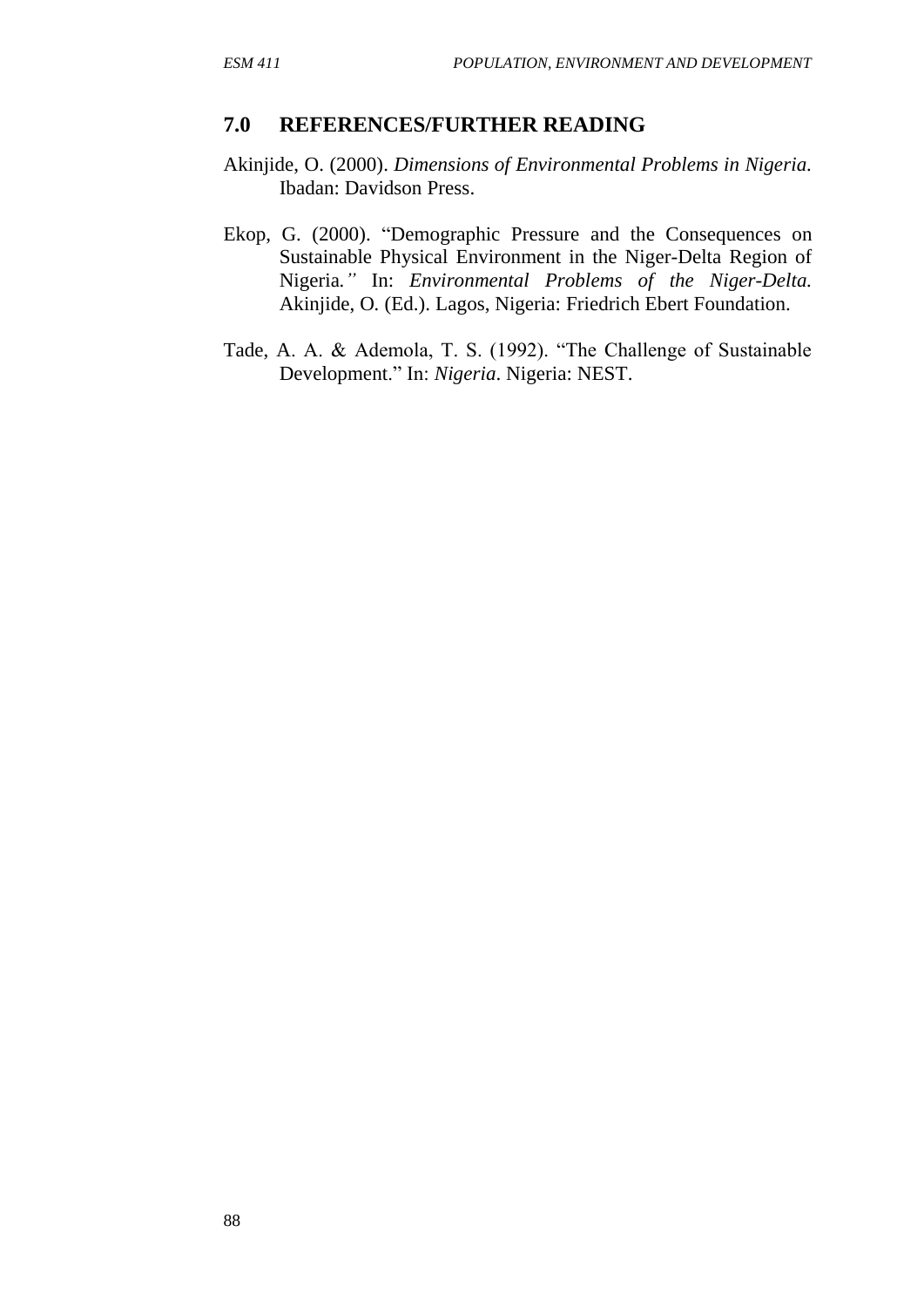# **UNIT 2 CONSTRUCTION OF THE NEW AND THE OLD WORLDS**

#### **CONTENTS**

- 1.0 Introduction
- 2.0 Objectives
- 3.0 Main Content
	- 3.1 Agricultural Lands
	- 3.2 Soil Erosion
	- 3.3 Desertification
- 4.0 Conclusion
- 5.0 Summary
- 6.0 Tutor-Marked Assignment
- 7.0 References/Further Reading

# **1.0 INTRODUCTION**

This unit attempts to answer the following questions: To what extent are natural resources (concentrating on agricultural lands, water, forest and biological diversity), affected by population growth? How far does degradation of these resources affect population questions? How do they all link in with the imperative of sustainable development?

# **2.0 OBJECTIVES**

At the end of this unit, you should be able to:

- discuss soil erosion as a major form of land degradation
- identify the problems of land degradation in our environment
- establish the causes of desertification.

# **3.0 MAIN CONTENT**

# **3.1 Agricultural Lands**

After three and a half decades of increasing food output per capita, the world has now experienced several years of "plateauing" in crop yields. Much of the problem lies with degradation of agricultural lands after decades-long overloading of the natural resource base, due in part to population pressures. As much as 70,000 square kilometres of farmland are abandoned each year as a result of degradation, while another 200,000 square kilometres lose virtually all their agricultural productivity.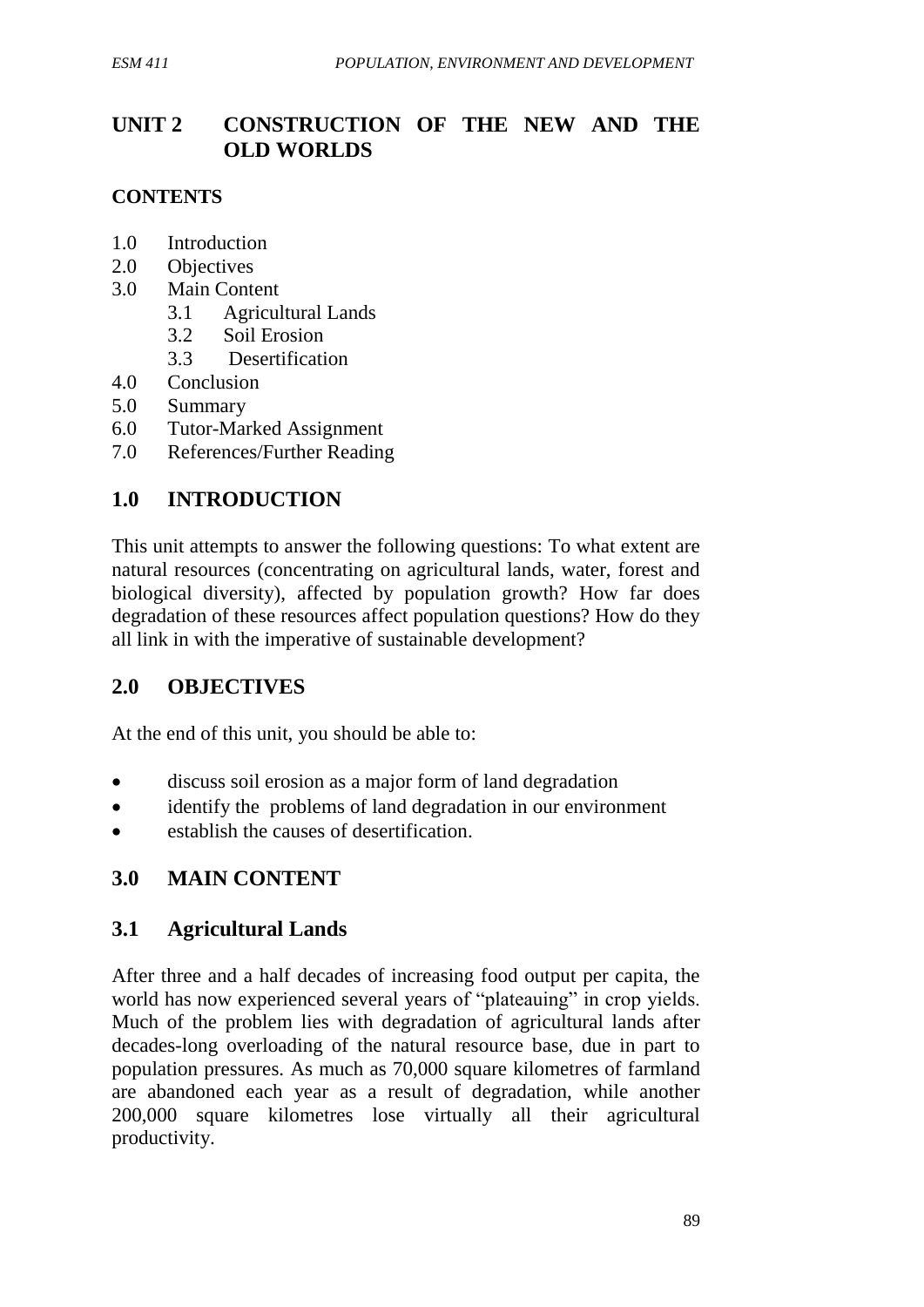## **3.2 Soil Erosion**

Soil erosion is one of the chief forms of land degradation. It is the wearing away of the top soils by agents of denudation namely: water (rainfall), wind and glaciers. Unchecked soil erosion could well cause a decline of 19 to 29 per cent in food production from rain-fed croplands during the 25 years from 1985 to 2010. The problem is due to several factors apart from population growth, notably poverty: impoverished peasants cannot afford the conservation measures needed to protect soil cover. At the same time, population growth serves to induce farmers to overuse and even exhaust the soil cover and fertility that eventually results in declining agricultural productivity.

Consider, for illustration, the case of Java. The population has surged from 51 million in 1950 to 112 million today; 62 per cent of the nation's total population is now located on 8 per cent of its national territory. This rapid buildup in human numbers has served to aggravate soil erosion. In 44,000 square kilometres of upland farming areas, the population density has reached a level of 700 to 900 persons per square kilometre, even 2,000 persons or more in some localities, while the average land holding has declined to a mere 0.7 of a hectare. One third of these upland areas are seriously eroding, and more than 10,000 square kilometres of grain lands have been degraded to the point they no longer support even subsistence farming. This threatens the livelihood of 12 million people, many of whom live in absolute poverty and have no means to engage in soil conservation practices.

#### **3.3 Desertification**

Desertification is an even more severe form of land degradation. It occurs in the semi-arid and arid regions of the world. It is a situation in which areas that had been forested have now been deprived of its vegetal cover. This process is estimated to be threatening 45 million square kilometres or a full third of the earth's land surface - together with the livelihoods of at least 850 million people, of whom 135 million are experiencing the rigours of severe desertification already it eliminates 60,000 square kilometres of agricultural land each year, and impoverishes another 200,000 square kilometres, reducing yields and requiring costly remedial measures. The costs in terms of agricultural output forgone are estimated to be in the order of \$30 billion a year. One of the main causes of desertification is overgrazing by domestic livestock. Yet the IPCC Working Group III report projects a 45 per cent increase in meat and dairy output by 2025, largely to cater for population growth and dietary upgrading. In the absence of unexpectedly productive breakthroughs in technology, this implies a marked increase in livestock numbers.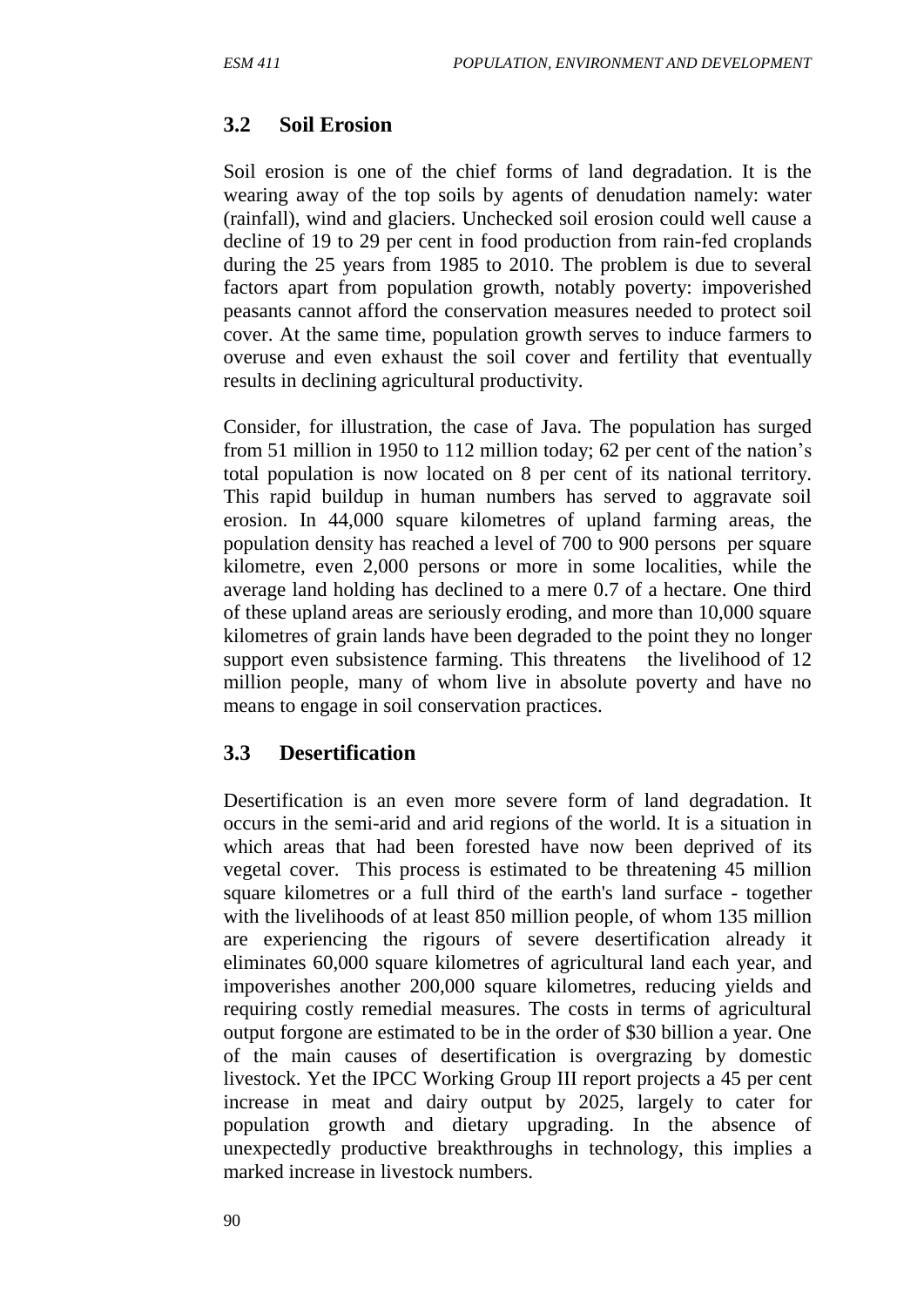As in the case of soil erosion, desertification stems from faulty agricultural policies, lack of extension services and inadequate attention to subsistence agriculture, among other adverse factors. In part too, it arises from exogenous factors such as the international trading system and foreign debt that induce countries to engage in cash crop for export agriculture rather than food-producing agriculture. At the height of the Sahel droughts, several countries were exporting more peanuts and cotton than ever before.

But population growth plays a salient part as well, through the phenomenon of the marginal peasant impelled into marginal (too dry) environments. Moreover; population growth is generally higher in semiarid and arid lands than elsewhere. In over half of the 34 predominantly dry countries (those in which more than three quarters of total area is dry), population growth has been three per cent or more since the mid-1970s. Because it is usually too difficult to increase productivity on established croplands with their dryness (there has been much less of an increase in agricultural productivity in the drier regions of Africa and the Middle East than in Latin America and South/Southeast Asia), the main agricultural response has been to expand the area cultivated. Feeding additional people would be taxing to a degree even without drought and desertification. The problem, in turn, has served to trigger some of the most broad-scale migrations in recent decades.

These two instances of land degradation (soil erosion and desertification) show that the problem is due in significant degree to lack of socio-economic infrastructure for agriculture and especially in support of its resource base. In turn, this includes a lengthy list of factors, such as perverse pricing practices, inadequate credit and marketing facilities, over regulation on the part of governments, and a general policy emphasis in favour of the urban-industrial sector to the detriment of the rural-agricultural sector. All these serve both directly and indirectly, to exacerbate degradation.

The impact of population growth, especially the absolute increase in human numbers each year, also plays a substantive part in land degradation. In principle, it would be possible through improved agricultural policies, agro-technologies and the like, to safeguard the food resource base and to make it still more productive. But the experience of the 1980s, when population growth became an ever more prominent factor, shows that agricultural lands have been deteriorating and per capita food production declining in much of southern Asia, sub-Saharan Africa and the Andean countries. Agronomic strategies assume stability in the environmental state of the resource base, whereas the reverse is true in many agricultural areas. There are all too few instances where new technologies for soil conservation and crop management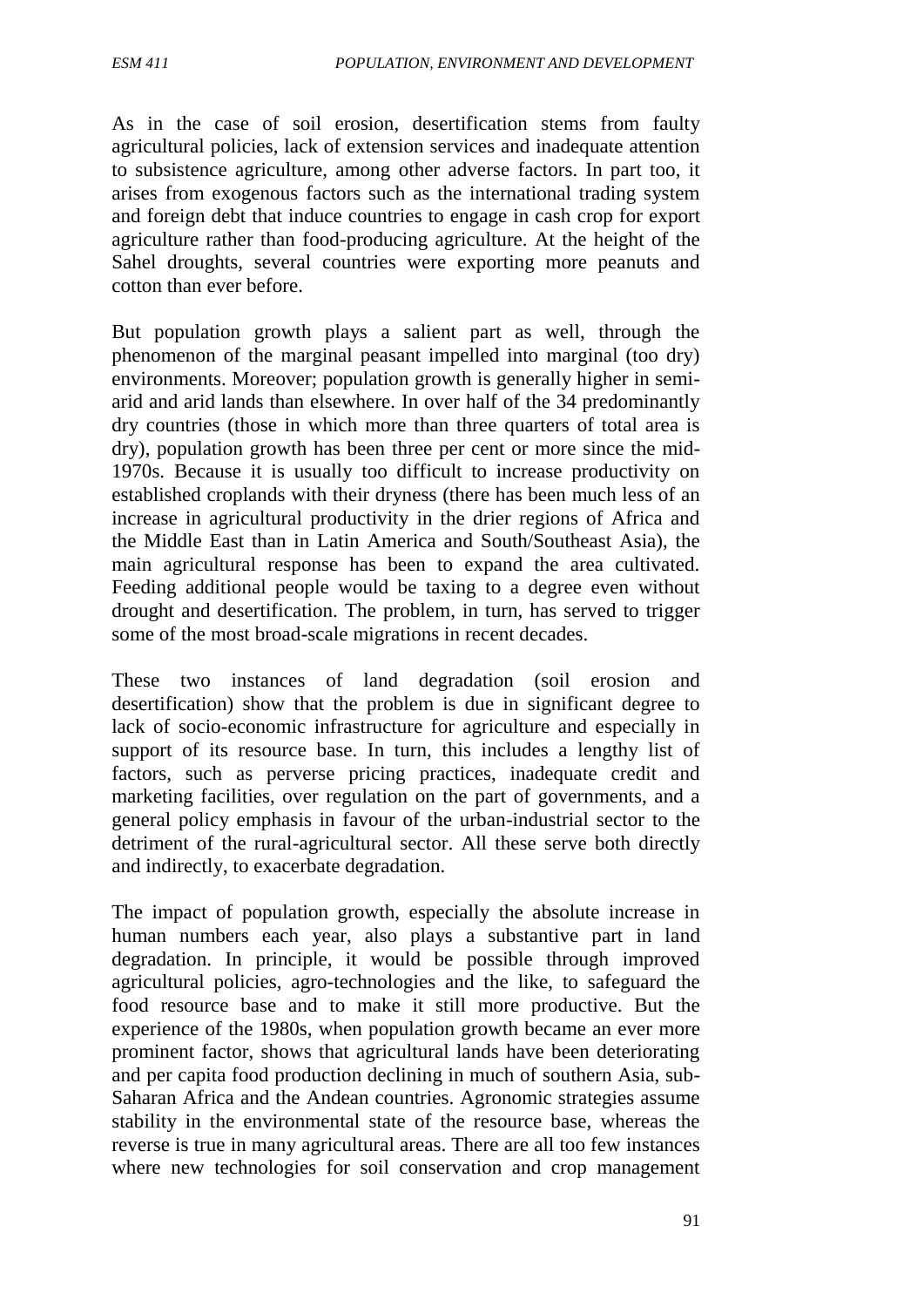have kept pace with the demands of surging human numbers. On the contrary, productive capacity has been declining steadily in entire regions.

To cater for increased food needs in the future we should theoretically plan for a 50 per cent increase in cultivated lands in developing countries by 2025. Yet, the principal food areas, grain lands, have not increased since 1951, following a 24 per cent expansion from 1950. Instead, they have been contracting as the amount of land opened up has not kept pace with the amount taken out of production because of land degradation. Indeed, the world average of per capita cropland has been decreasing at a high rate.

Overall, land degradation of various sorts has been estimated by the World Watch Institute to be causing an annual loss of roughly 14 million tonnes of grain output. This translates into almost half of all gains in grain output each year. It means the overall net increase in grain output is reduced to less than one per cent a year - while population growth amounts to almost two per cent a year. In turn, this translates into rising grain prices as reserve grain stocks have fallen 10 times more than "pipeline supplies". Between 1986 and 1989 rice prices rose 35 per cent and wheat prices 48 per cent. The 1980s saw little expansion of croplands because there is little suitable land left to mobilise for arable agriculture, and there appears to be less scope than in the past for intensification of food production through expanding irrigation. So the environmental constraint of land degradation, worth 14 million tonnes of grain a year, could soon become all the more constraining, in that the world needs an additional 28 million tonnes of grain output a year just to keep up with population growth, let alone to upgrade nutrition and to meet demands from increasing affluence.

In short, it is now becoming apparent there has been an environmentpopulation debacle building up for decades in the agricultural sector, covert and largely disregarded until the last few years. Worse, it looks as if it has the makings of a major crisis during the 1990s. Suppose the rate of grain output increase continues, the 1985 onwards pattern of falling behind population growth, and that technological responses, plus related responses such as increased investment in agriculture, keep on proving incapable (as they did for much of the1980s) of supplying the responses that boosted grain output for all of three decades from 1950 onwards. Whatever the present problems of land degradation, they will be grossly aggravated by the compounding impact of population growth with an additional 900 million people in the developing world during the 1990s. So the decade ahead could see a combination of mounting grain deficits, surging grain prices and spreading hunger among ever larger numbers of people.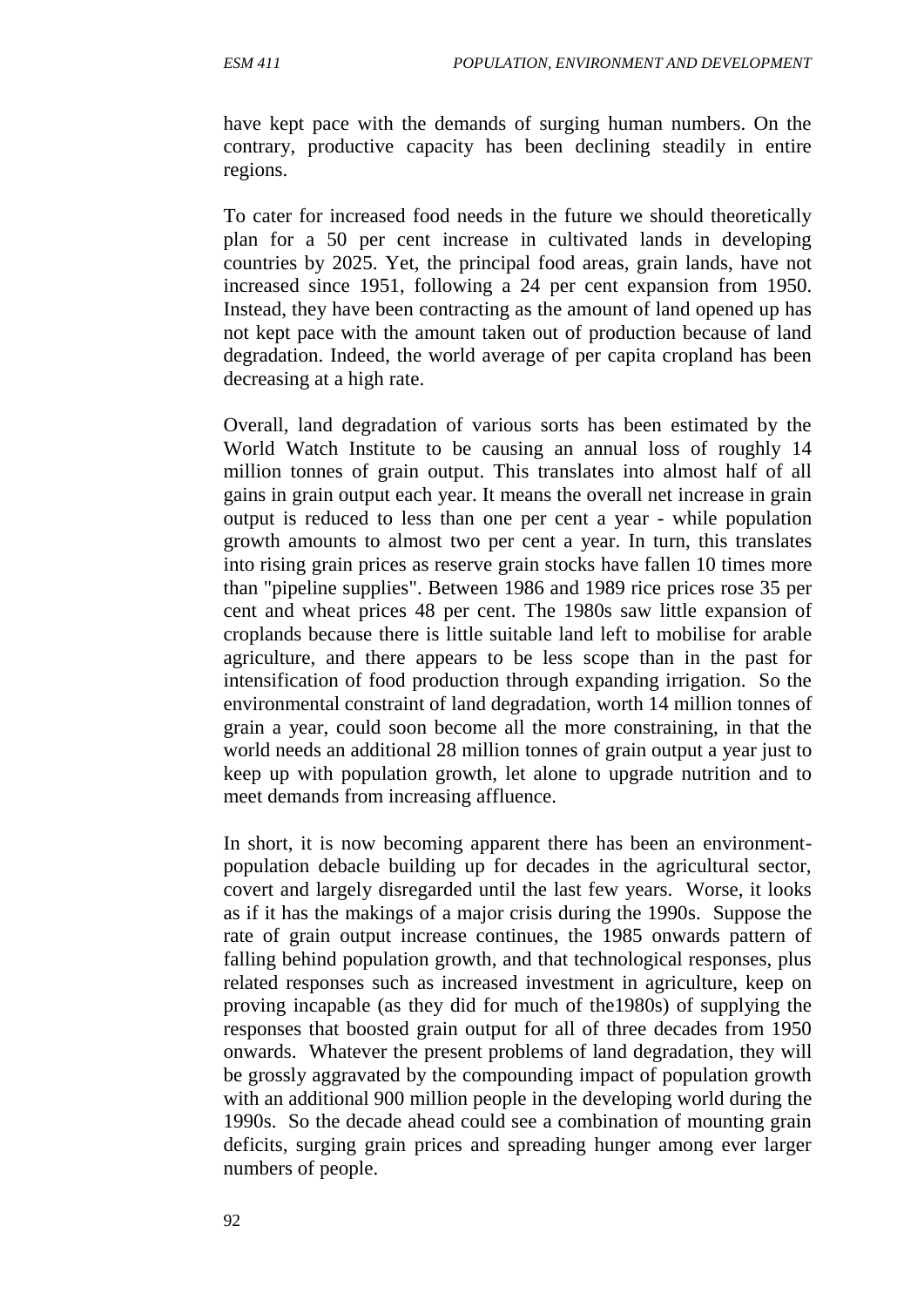This mega problem will hit hardest at those least capable of withstanding it, the world's bottom billion poorest people or precisely those who generally feature the highest fertility rates. Thus, the agricultural land problem will keep on being compounded by the predominant and most persistent factor of all, population growth. The shrinking size of landholdings in many areas of the developing world is a direct result of rapid population growth, combined with poor agricultural practices, lack of rural infrastructure and inadequate government policies among other factors.

As the population growth rate remains high (2.3 per cent a year), there are more sons to inherit shares of ever smaller plots of land. The average size of upland farms has been reduced from two to four hectares 30 years ago to barely a hectare today. In the overcrowded plains along the Indian border, farms are so tiny (one third of a hectare), that farmers can no longer make a living from the land. This forces the poorer farmers to open up marginal land on steep slopes, to cut down watershed forests and to misuse water supplies. Even precipitously steep slopes have been planted with maize and wheat. Yet, in many areas, yields remain low and livelihoods continue to erode with the soils.

Nigeria faces severe land fragmentation because of rapid population growth. The average amount of land per person has fallen from 0.4 hectares in 1969, to 0.2 hectares today. As in Nepal, poorer farmers are forced into marginal areas where soils wear out fast and yields remain low. Many landholdings in Kenya and elsewhere are already too small to provide an adequate living. Large numbers have been turned into part-time farmers, with the wife and children staying at home to tend crops while the husband migrates in search of wage employment. Or the land is simply sold off to larger and richer landowners, making landholdings still more unequal and creating a still larger pool of landless labourers. This process applies in many other developing countries. In practice, for the children of poor large families, this means smaller landholdings today and landlessness tomorrow.

With no prospect of rural employment, many of the destitute migrate to towns and cities. Land reform offers a partial solution, but it is an option few countries have undertaken successfully.

With much land degradation stemming from excessive population pressures, the most productive way to reverse the situation surely lies with a rapid reduction in population growth. Otherwise, the prospect is that Africa's overburdened lands will need to support an extra 225 million people and India's an extra 189 million people by the year 2050.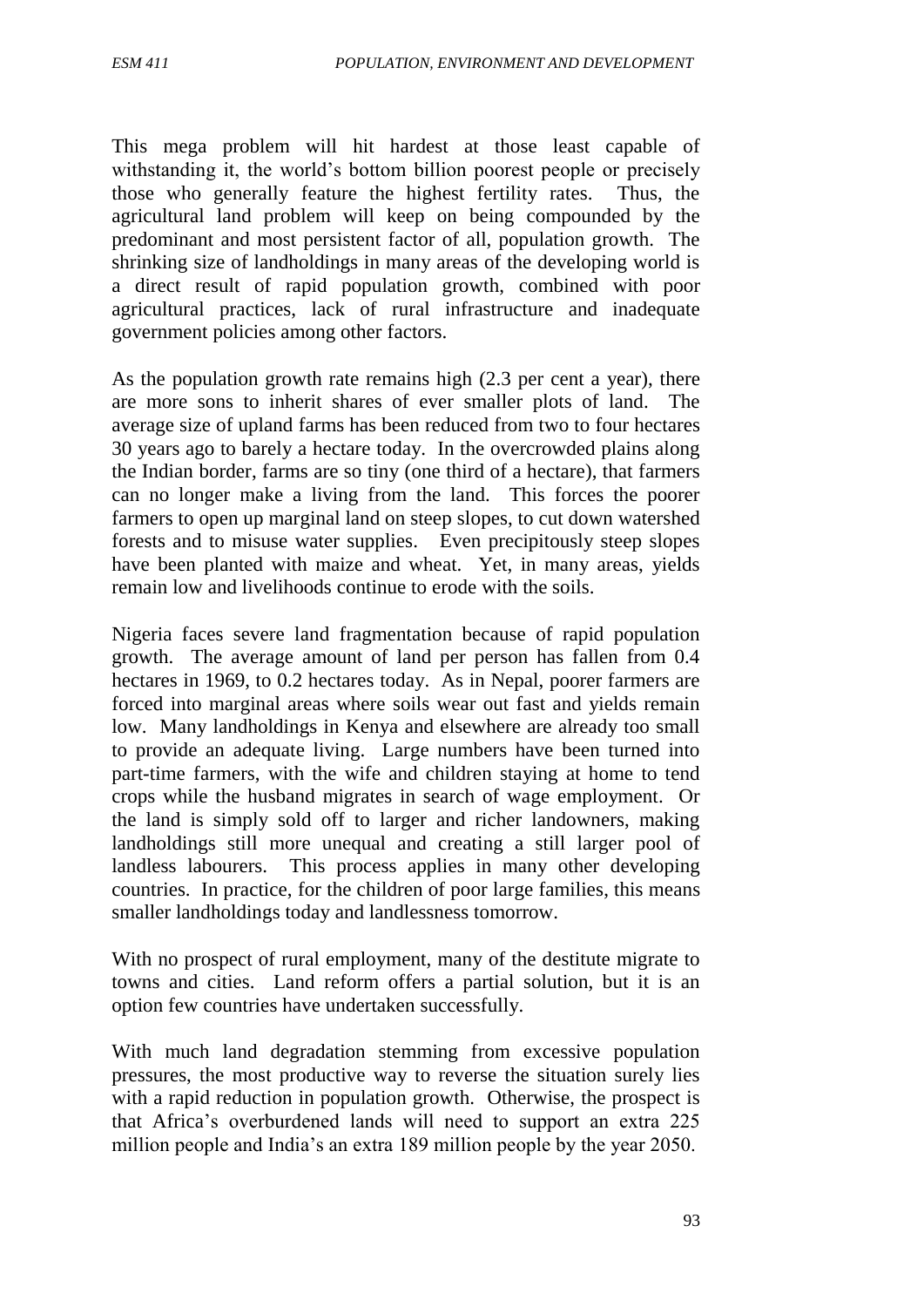## **4.0 CONCLUSION**

In this unit you have learned a number of issues which relate to the new world as a construct of the old world. You have learned the various means of altering the natural environment including soil erosion and desertification.

#### **5.0 SUMMARY**

What you have learned in this unit concerns natural and human factors that are responsible for land degradation. You have also read that population growth over the years serves to induce farmers to overuse and exhaust soil fertility which eventually results in low agricultural productivity.

#### **6.0 TUTOR-MARKED ASSIGNMENT**

- 1. What is soil erosion?
- 2. Mention and discuss agents of soil erosion.

#### **7.0 REFERENCES/FURTHER READING**

- Cahill, M. & Fitzpatrick, T. (2001). (Eds). *Environmental Issues and Social Welfare.* Oxford: Blackwell Centre Europe Tiers Monde (CETIM). (1975). Maldevelopment Suisse-Monde (Geneva: CERTIM).
- Durojaiye, F. O. (2005). "Development Crisis and Social Change". Department of Sociology, University of Lagos, Akoka, Lagos, Nigeria.
- Eckersley, R. (1992). *Environmentalism and Political Theory: Towards an Ecocentric Approach.* London: UCL Press.
- Gamaliel, O. (2000). "Environmental Management and Sustainable Development." In: Akinjide, O. (Ed.). *Environmental Problems of the Niger-Delta*. Lagos, Nigeria: Friedrich Ebert Foundation.
- Jones, H.U.W. (1990). *Population Geography* (2nd ed.). London: Paul Champion Publishing Limited.
- Joseph, S. (1974). *Population Change Modernisation and Welfare.* New York: Prentice-Hall Inc., Eagle Wood Cliffs.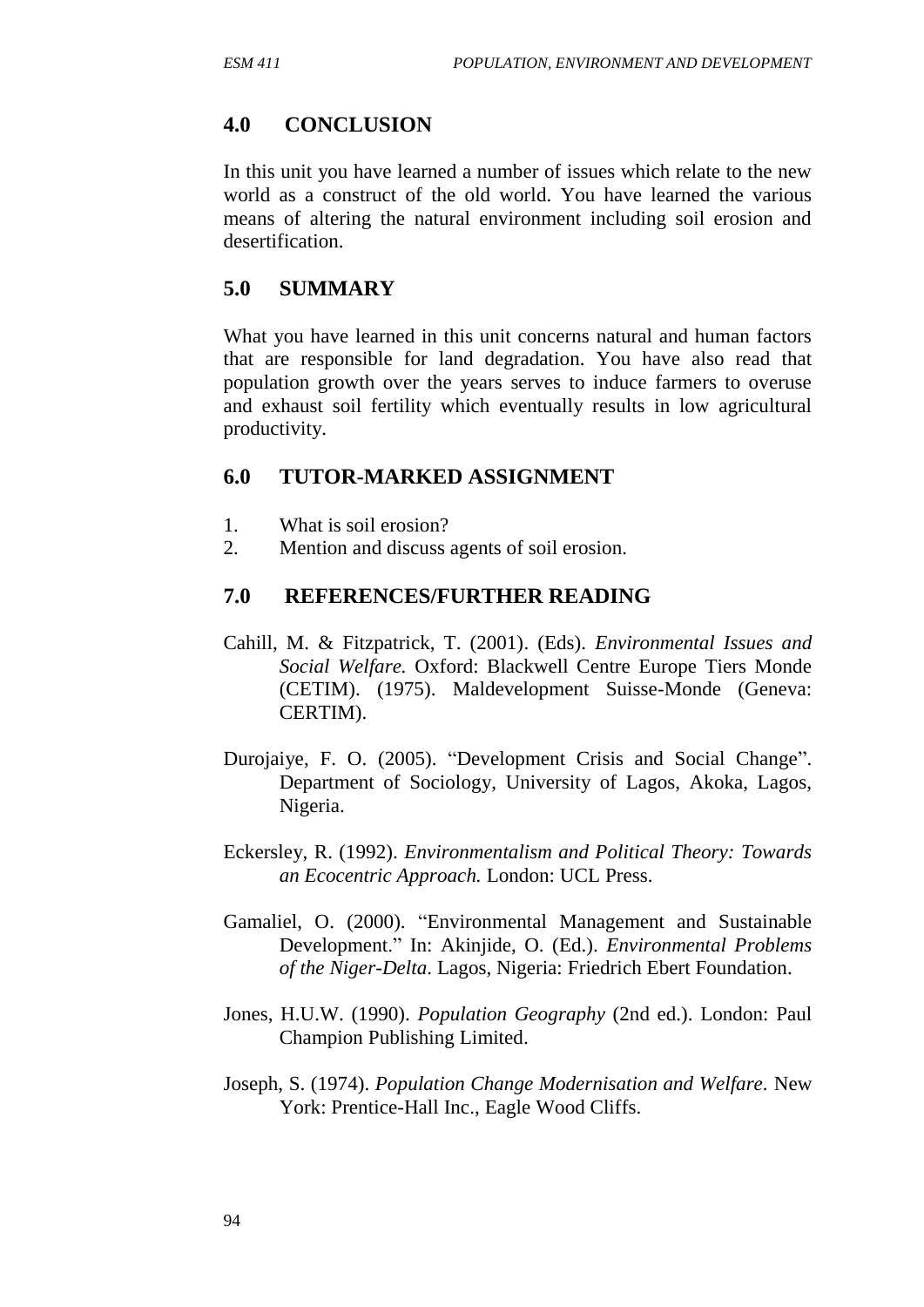## **UNIT 3 NATURAL AND ANTHROPOGENIC ENVIRONMENTAL CHANGES**

#### **CONTENTS**

- 1.0 Introduction
- 2.0 Objectives
- 3.0 Main Content
	- 3.1 Population and Anthropogenic Emissions
	- 3.2 Ozone-Layer Depletion
- 4.0 Conclusion
- 5.0 Summary
- 6.0 Tutor-Marked Assignment
- 7.0 References/Further Reading

## **1.0 INTRODUCTION**

By now you are familiar with the growth patterns which had worked out differently, with alternative levels of demand for fossil fuel energy especially as a greater proportion of the reduced growth would presumably have taken place in industrialised nations. You can ask a question, "What if the growth in energy demands and the technology deployed to meet it had worked out in a manner greater than per capita consumption because of shifts in pricing items and trends?" You can now read this unit for answers to this question.

#### **2.0 OBJECTIVES**

At the end of this unit, you should be able to:

- state the difference between natural and anthropogenic environmental changes in developed and developing countries
- mention sources of anthropogenic emissions in our environment
- identify the effects of global warming on food production
- discuss the effects of ozone-layer depletion on human health and agriculture.

# **3.0 MAIN CONTENT**

#### **3.1 Population and Anthropogenic Emissions**

As the population increases, the benefits of a putatively extreme step elsewhere, such as the termination forthwith of all coal burning on the part of the United States without replacing it with any other carbon-containing fuel increases.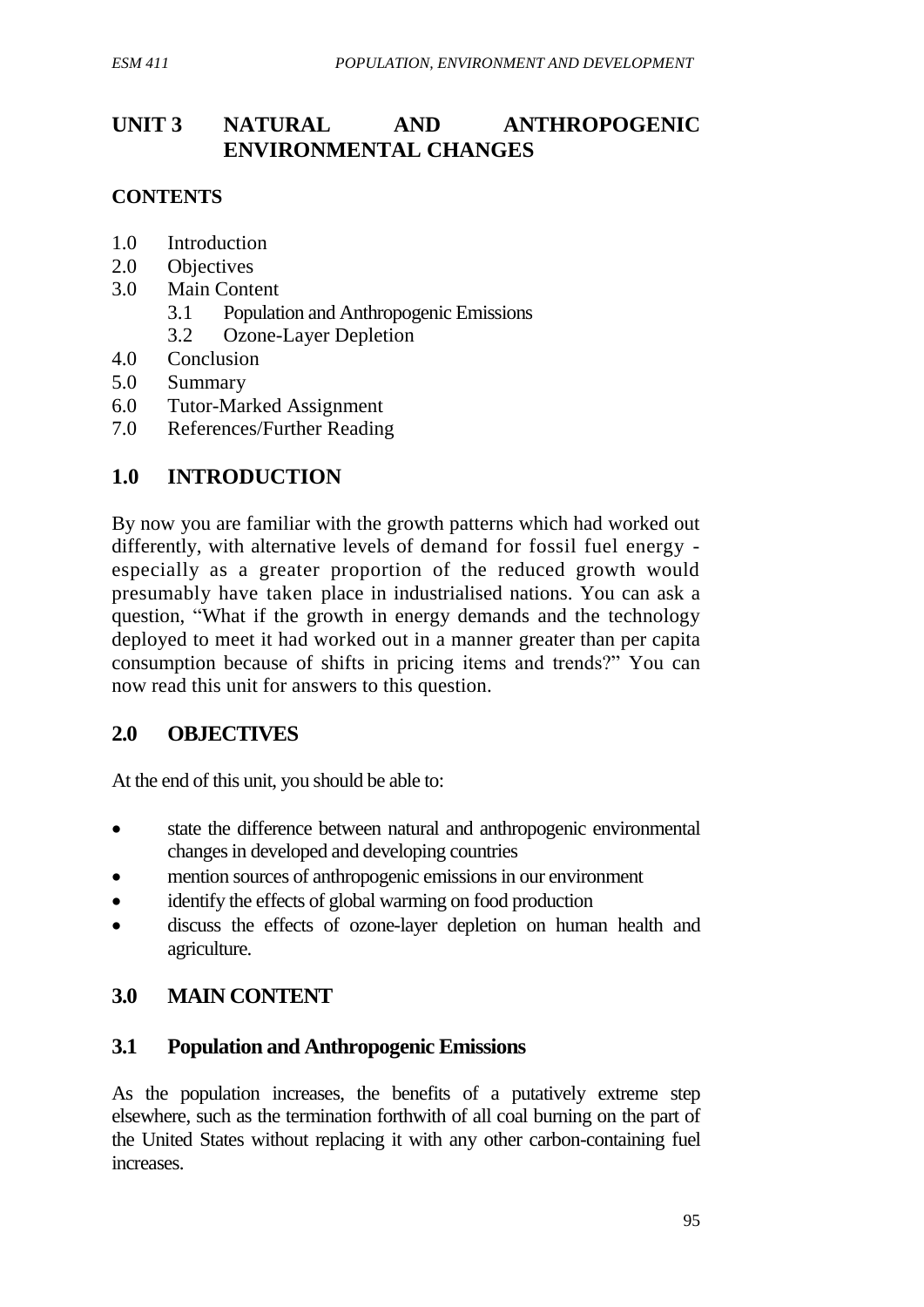Overall, developing countries produce about 30 per cent of worldwide emissions of carbon dioxide today, while possessing 77 per cent of the world's population. Projections of recent trends to the year 2025 indicate that developing countries could then be accounting for 64 per cent of all emissions (which then would be much larger in total), while possessing 85 per cent of the world's population (according to the medium-variant projection for population growth). But if the global population total in 2025 were to be held to the low projection of 6.3 billion instead of the medium projection of 7.2 billion, and supposing there were to be no reduction in per capita carbon dioxide emissions, total emissions would be reduced by 1.3 billion tonnes.

Putting a brake on population growth could have even greater benefit as concerns a more potent greenhouse gas, methane, with a rate of increase higher than that for carbon dioxide. Half of all anthropogenic emissions of methane come from rice paddies, among other irrigated lands, and from ruminant livestock. These two sources have expanded mainly to meet the food needs of more people, but also because of the demand for improved diets. Irrigated lands have increased by 1.9 per cent a year since 1970, roughly the same as the rate of population growth; cattle numbers have grown by 0.9 per cent a year, less than half as much. The greatest expansion by far has occurred in developing countries in line with their need to feed fast-growing populations. Their rates of methane emissions cannot be readily reduced (by contract with the case for carbon dioxide) on the grounds that they do not reflect wasteful consumption. Rather, they are likely to keep on expanding to keep pace with population growth. The IPCC report projects a 45 per cent increase in meat and dairy production by 2025, with a parallel increase in methane emissions. While there are a few technological adaptations that could eventually help the situation, the most practical way to reduce the rise in methane emissions from these two sources in the long run is by slowing the growth in human numbers.

There is a further aspect to the population-global warming connection that is still more significant. It relates to the prospects for agriculture and food supplies in a greenhouse-affected world. Recent research and analysis have generated a model that calculates population size, and the production, consumption and storage of grain under different climate scenarios over a 20– year period. Grain supplies over half of the calories in an average diet when consumed directly, and a substantial part of the remainder when consumed in the form of meat, eggs and dairy products; one tonne of grain a year can provide four adults with adequate diets and five adults with subsistence diets. Grain also accounts for the vast majority of international trade in food. According to the model cited, each tonne deficit in grain production results in two deaths *-* a distinctly conservative calculation.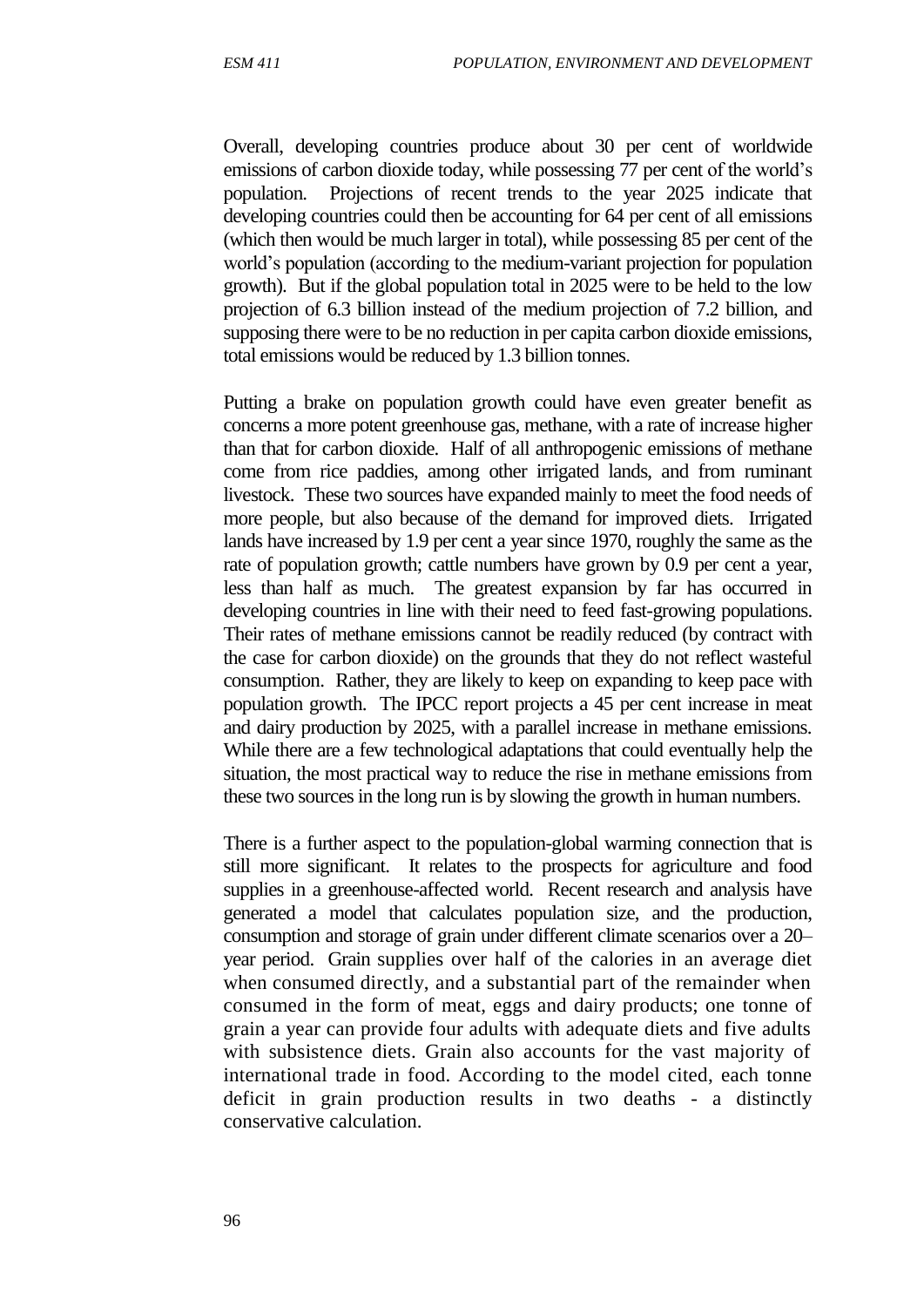The model postulates an entirely plausible greenhouse scenario for early next century, one that foresees a possible 10 per cent reduction in the global grain harvest on average three times a decade (the 1988 droughts in just the United States, Canada and China resulted in almost a five per cent decline). Given the way the world's food reserves have dwindled to almost nothing in recent years as a result of droughts and poor land management, it is not unrealistic to reckon that each such grain harvest shortfall would result in the starvation and deaths of between 50 and 400 million people.

In addition, global warming may well reduce croplands by as much as a third (within a range of 10 to 50 per cent), because of increased temperatures and reduced rainfall plus coastal flooding. Global warming's impact could be especially severe in developing lands of the tropics, since they tend to be more vulnerable to climatic change. Moreover, developing countries have next to no food reserves for the most part, and their citizens often subsist on marginal diets already. Worst of all, these countries have all too limited capital and infrastructure with which to adapt to changes in climate. Yet, according to the 1990 IPGC report, "the regions that appear to be at greatest risk of extreme climatic dislocations for agriculture are often those where marginal environments sometimes make agriculture an insecure enterprise already: the Sahel, southern Africa, the Indian subcontinent, eastern Brazil and Mexico." Latest climatic models show patterns of drought increasing in frequency from five per cent of the time under the present climate to 50 per cent by the year 2050.

On top of all these, the leading grain producers in the developed world are North America, the Soviet Union, Europe and Australia, accounting for about 43 per cent of global grain production. Yet, precisely these countries, with the possible exception of the parts of Soviet Union, could well incur relatively more severe climatic consequences in a greenhouse-affected world. Even if one allows for a "fertiliser effect" on grain production as a consequence of enhanced carbon dioxide levels in the atmosphere, leading to five to 10 per cent increases in grain production every three to five years, this does not prevent the projected deaths of over 800 million people during a 20-year period.

Yet another adverse repercussion is expected to arise from global warming, again with a strong relationship to population growth. It concerns environmental refugees and the impact of rising sea level on human communities in developing countries with large and dense population. This will be taken up later.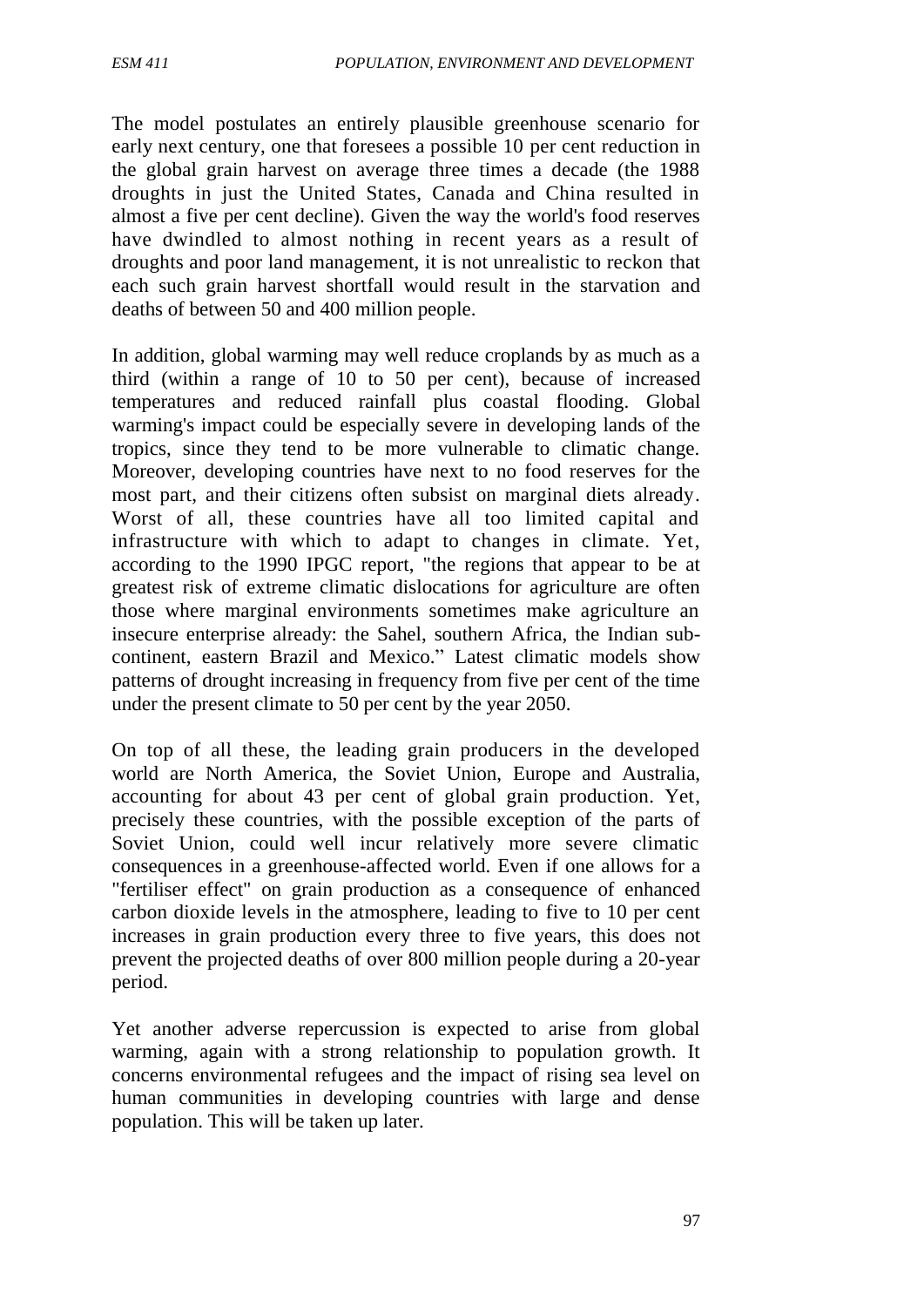# **3.2 Ozone-Layer Depletion**

The second global issue to be considered is ozone-layer depletion. Again, the causes and mechanisms, together with the impacts on human health, agriculture and marine ecosystems, have been dealt with at length in numerous studies. So there is no need to cover those basic aspects here, except to note that on top of human health repercussions such as increased cancers and eye cataracts, there will be adverse consequences for a good number of crop plants on land and sea-base phytoplankton food chains.

#### **4.0 CONCLUSION**

This unit has treated the differences between natural and anthropogenic changes in our environment. It has also shown the role of population growth in consumption and production of CFCs is illustrated by the case of China which intends to increase significantly its stock of refrigerators, preferably utilising CFCs. To date only one Chinese household in 10 possesses a refrigerator. The government plans a nationwide effort to increase the proportion, along the lines of the Beijing experience during the 1980s where the proportion soared from less than three per cent to more than 60 per cent. China has built 12 CFC production plants in order to accommodate the refrigerator needs of many more of today's 250 million households.

#### **5.0 SUMMARY**

This unit has shown the contributions of Third World countries in the emission of hydro-carbon and other gaseous substances into the upper atmosphere. The developing world, with only a tenth of the developed world's per capital consumption of the main ozone-depleting chemicals, chlorofluorocarbons (CFCs), currently produces only about 17 per cent of the global total. But if current trends are to be maintained, the developing world's production of CFCs will reach 29 per cent of the global output as early as 2000. Much of the growing demand is centered on refrigerators, this being the largest and fastest-growing use of CFCs in developing countries.

#### **6.0 TUTOR-MARKED ASSIGNMENT**

Discuss the effects of population growth on the production and consumption of chlorofluorocarbons.